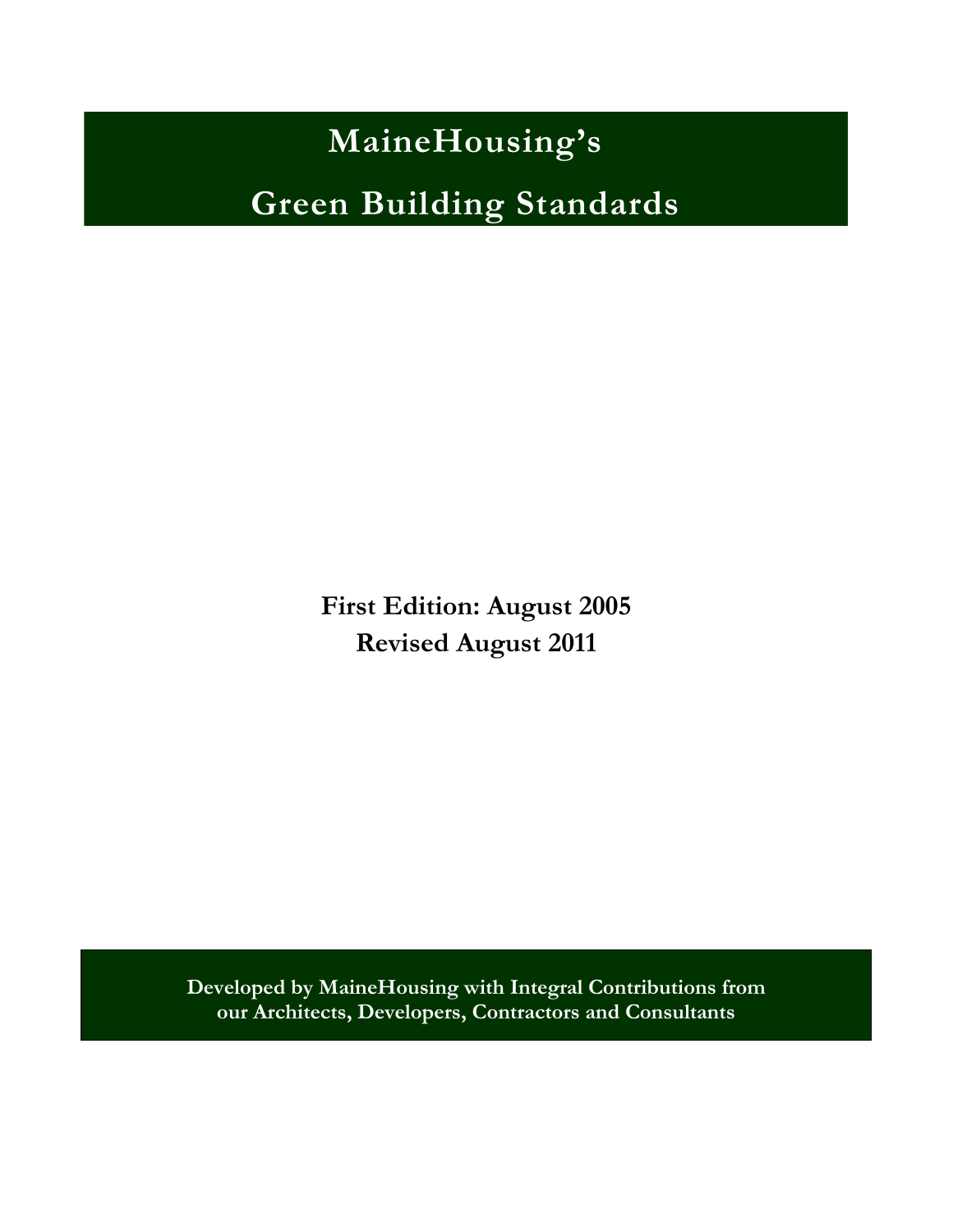# **MaineHousing's Green Building Standards For Architects, Developers and Contractors**

In keeping with its mission to assist Maine people to obtain and maintain decent, safe, affordable housing services, MaineHousing has developed a set of Green Building Standards for designers, developers and contractors who apply for MaineHousing funding. Designing and building in this fashion assures long-term affordability by providing dwellings with low energy use that will insulate owners and occupants from rising fuel prices. The intention is to create healthy, economical and durable buildings that are efficient to operate and maintain.

Green building is the design, construction and operation of buildings that save money and energy, reduce their impact on natural resources and create healthy, comfortable living environments.

The standards are a requirement for all projects that submit applications for funding after May 1, 2005. They are organized into eleven sections, from site to post occupancy. Rehab and renovation projects must conform to the guidelines to the extent that their scope of work includes any specific measure. The emphasis is on energy efficiency, good indoor air quality and, additional site and building features such as native vegetation, that reduce the negative environmental impact of development without adding to the bottom line. MaineHousing's Green Building Standards promote regional products, and support local economies and economic development.

Dale McCormick **Director** 

MaineHousing's Green Building Standards August 2011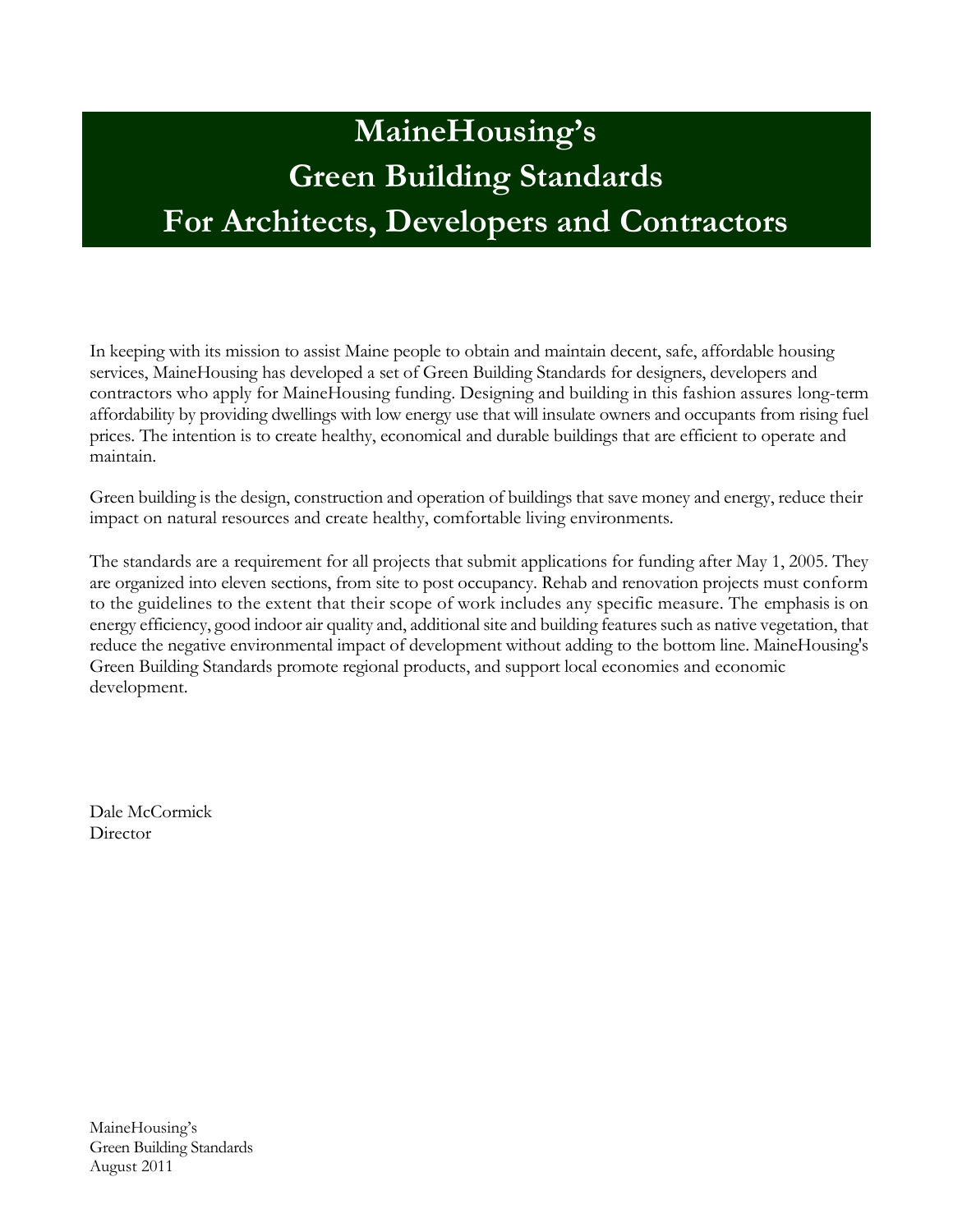# **MaineHousing History/Process**

#### **PREFACE**

MaineHousing's *Green Building Standards* were first published and released in August of 2005 thanks to considerable input and dedication of many of our Architect, Developer, Contractor and Consultant partners, including Fore Solutions of Portland, Maine who put the initial *Standards* into their final form. The intent of these standards is to provide a living document – one that may require interpretation from time to time based on specific applications, can and will be amended from time to time, and will continue to grow and be supplemented with new ideas and trends as the world of green building evolves over time.

Since its initial publication, the standard has been revised four times; once integral with the 2007 QAP process, once integral with the 2008 QAP process, once integral with the 2010 QAP process, and this edition, integral with the 2012 QAP process. This revised document incorporates all amendments and new standards issued since the original publication.

Requests for clarification and/or modification of MaineHousing's *Green Building Standards* shall be submitted to MaineHousing in writing to the attention of the Construction Services Manger. In making a request, the concerned party shall provide specific standard references, restate the standard in question, and provide a detailed explanation of the proposed request as related to the standard. Any necessary backup information such as hard copy literature, web sites, engineering data, etc. shall also be provided and referenced as an integral part of any requests. MaineHousing's Construction Services Manager will, in a timely manner, investigate and respond to all requests and, to the extent necessary, shall issue an amendment which documents and implements any proposed clarifications and/or modifications to the standards.

*"Commentary"* within some of the standard sections is provided to help explain a standard's intent. *Commentary* is generally based on historical and technical background. The *Commentary* is to be used in conjunction with the standard and is not a substitute for the standard; it is advisory only.

Donald R. McGilvery, LEED AP Construction Services Manager

MaineHousing's Green Building Standards August 2011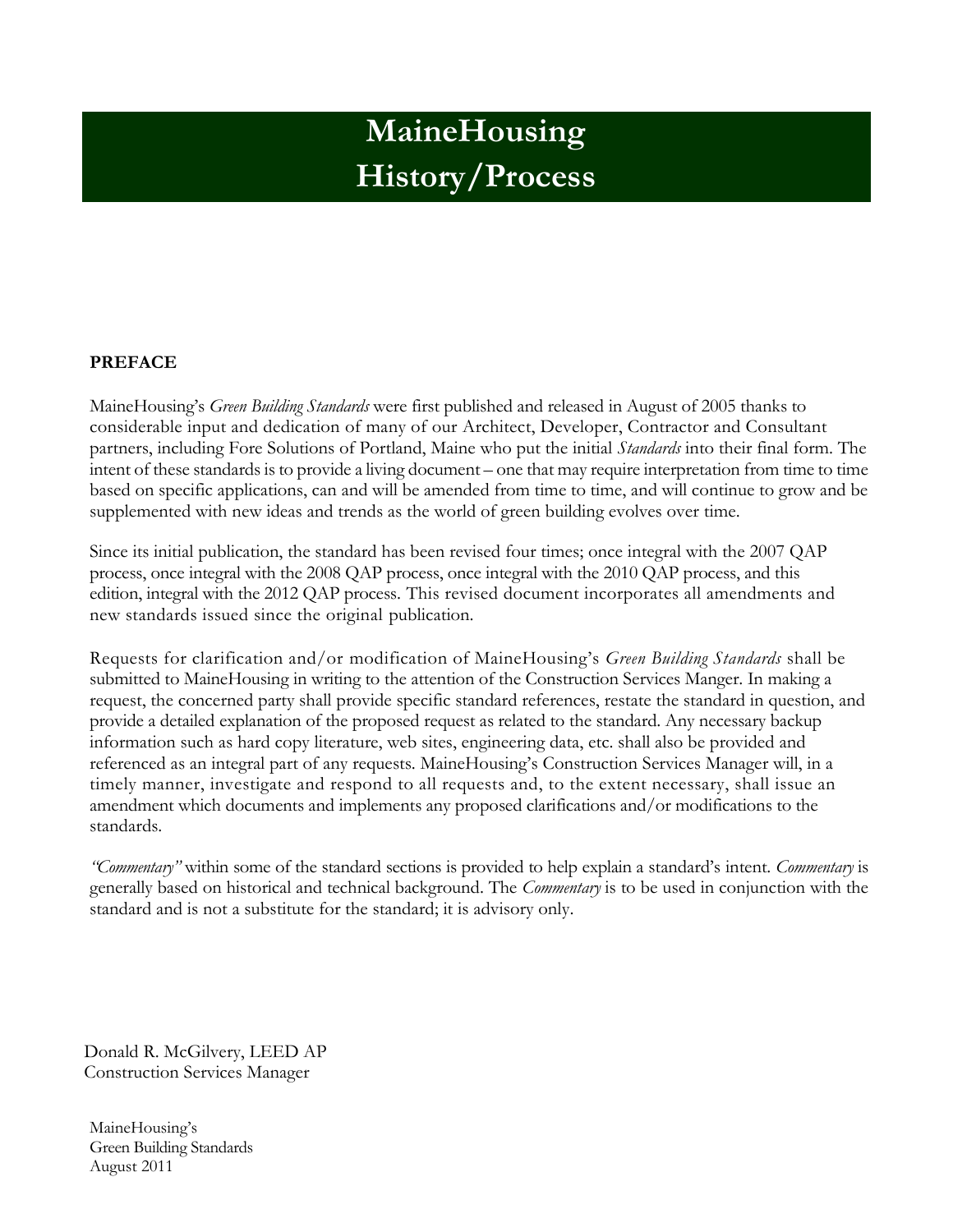| MaineHousing's           |
|--------------------------|
| Green Building Standards |

| <b>Standard</b>   |                 |                                                                                                                                                                                                                      | <b>Cost Implications</b>                                                                                                                                                                                                                                                                      |
|-------------------|-----------------|----------------------------------------------------------------------------------------------------------------------------------------------------------------------------------------------------------------------|-----------------------------------------------------------------------------------------------------------------------------------------------------------------------------------------------------------------------------------------------------------------------------------------------|
| 1 Site            |                 |                                                                                                                                                                                                                      |                                                                                                                                                                                                                                                                                               |
|                   | R <sub>1</sub>  | Landscape with at least 75% northern hardy native species<br>that do not require irrigation. This is measured by number of<br>plantings.                                                                             | No additional cost                                                                                                                                                                                                                                                                            |
|                   | R <sub>2</sub>  | Preserve existing trees and vegetation, except within 30' of<br>buildings, driveways, solar access, areas cleared for food<br>production and as required for grading for drainage<br>requirements.                   | No to low additional cost                                                                                                                                                                                                                                                                     |
|                   | R <sub>3</sub>  | Minimize light pollution to the night sky.                                                                                                                                                                           | No to low additional cost                                                                                                                                                                                                                                                                     |
| 2 Building Design |                 |                                                                                                                                                                                                                      |                                                                                                                                                                                                                                                                                               |
|                   | R <sub>1</sub>  | An overall water management plan for the building envelope<br>for prevention of indoor air quality (IAQ) problems from<br>mold.                                                                                      | Costs are dependent on<br>which and how many of<br>these measures differ from<br>standard practice.                                                                                                                                                                                           |
|                   |                 | 3 Energy Efficiency: Building Envelope                                                                                                                                                                               |                                                                                                                                                                                                                                                                                               |
|                   | $\mathbf{R}1$   | The building envelope must be sealed to prevent air leaks.                                                                                                                                                           | Additional labor costs and<br>very low additional material<br>costs. Effective training<br>programs for project teams<br>can reduce and contain labor<br>costs.                                                                                                                               |
|                   | $\overline{R2}$ | The thermal envelope shall be insulated in a manner that<br>complies with either the requirements of Chapter 5 of the<br>2009 IECC, this standard, or the requirements of state law,<br>whichever is more stringent. | Additional cost for labor and<br>materials to meet code<br>requirements. (Note that by<br>using Optimum Value<br>Engineering (OVE)<br>efficiency techniques &<br>sheathing with rigid<br>insulation it should be<br>possible to meet code<br>requirements with no or low<br>additional cost.) |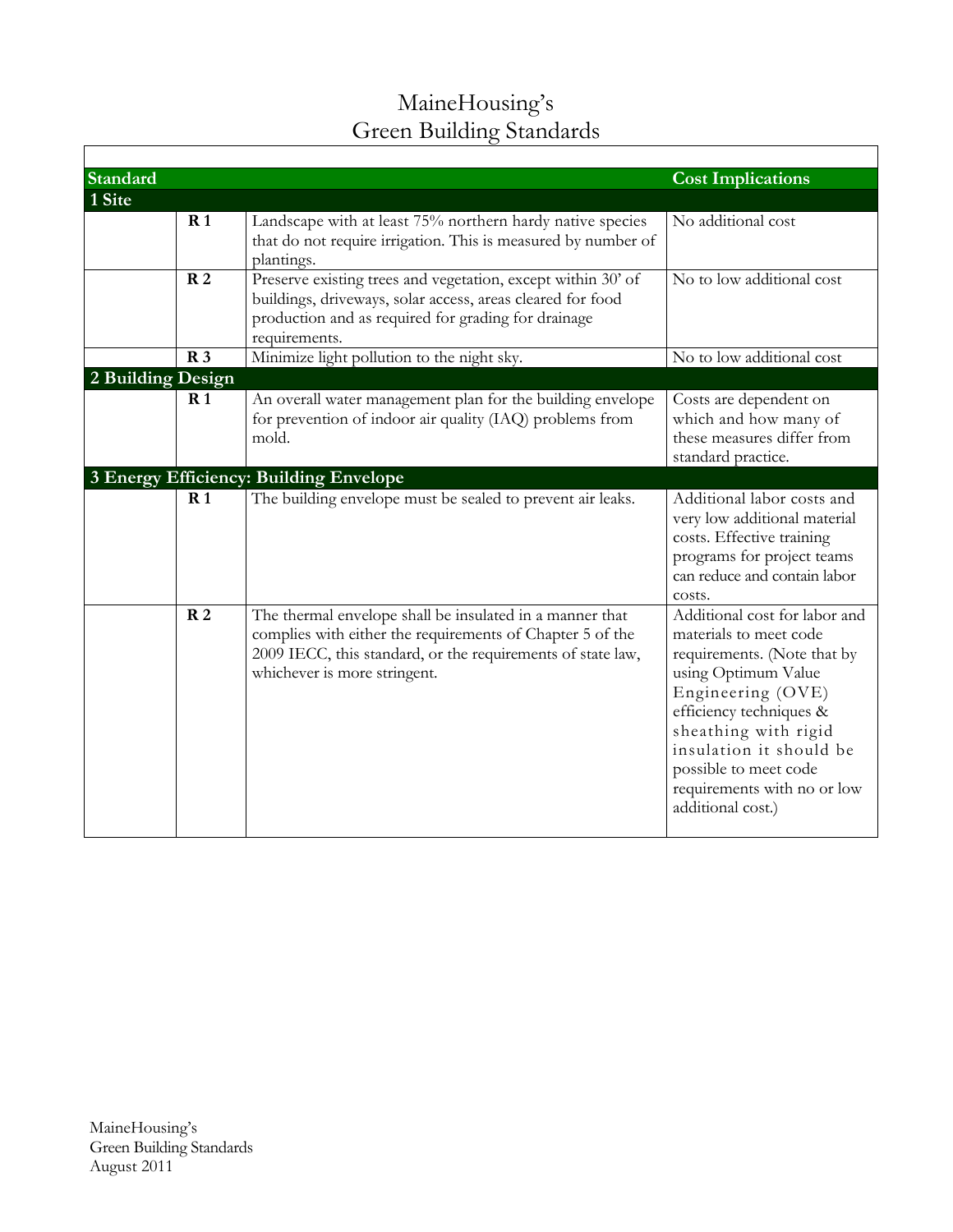| R <sub>3</sub> |                | Energy efficient windows optimized for solar gain OR<br>advanced framing techniques such as OVE, SIPS, ICF,<br>stress skin panel and others. | Possible additional costs<br>(range low to high) for all<br>recommended thermal |
|----------------|----------------|----------------------------------------------------------------------------------------------------------------------------------------------|---------------------------------------------------------------------------------|
|                |                |                                                                                                                                              | improvement strategies                                                          |
|                |                |                                                                                                                                              | except for OVE - OVE                                                            |
|                |                |                                                                                                                                              | should realize both cost<br>savings and thermal                                 |
|                |                |                                                                                                                                              | efficiency improvement.                                                         |
|                | R <sub>4</sub> | Spaces between trusses or rafters shall have blocking at the                                                                                 | Low additional cost                                                             |
|                |                | soffit to prevent "wind-washing" of the attic insulation.                                                                                    |                                                                                 |
|                | <b>R</b> 5     | No pipes or ducts in outside walls.                                                                                                          | No additional cost                                                              |
|                |                | 4 Energy Efficiency: Systems & Appliances                                                                                                    |                                                                                 |
|                | R <sub>1</sub> | Energy Star labeled systems & appliances                                                                                                     | Low cost - Energy Star                                                          |
|                |                |                                                                                                                                              | appliances are currently                                                        |
|                |                |                                                                                                                                              | often specified                                                                 |
|                | R <sub>2</sub> | Bathroom exhaust fans shall be low noise with energy                                                                                         | Low additional cost                                                             |
|                |                | efficient fan motor rated for continuous duty with a                                                                                         |                                                                                 |
|                | R <sub>3</sub> | minimum rating of 50 cfm.<br>Water Efficiency: Low flow faucets and showerheads                                                              | No additional cost                                                              |
|                | R <sub>4</sub> | Water Efficiency: Low flow toilets                                                                                                           | Additional cost for dual                                                        |
|                |                |                                                                                                                                              | flush, 1.6 GPF toilets are                                                      |
|                |                |                                                                                                                                              | standard.                                                                       |
|                | <b>R</b> 5     | Seal ductwork with duct mastic to prevent air leakage                                                                                        | Very low additional labor                                                       |
|                |                |                                                                                                                                              | and material costs                                                              |
|                | R <sub>6</sub> | Solar Assist (Preheat) Domestic Hot Water Systems                                                                                            | Added costs offset by energy                                                    |
|                |                |                                                                                                                                              | savings                                                                         |
|                |                | 5 Energy Efficiency: Interior Lighting Fixtures                                                                                              |                                                                                 |
|                | R <sub>1</sub> | Lighting fixtures shall be Energy Star rated.                                                                                                | No additional cost                                                              |
|                | R <sub>2</sub> | No recessed light fixtures shall be installed in roof/ceiling                                                                                | No additional cost                                                              |
|                |                | assemblies.                                                                                                                                  | Low or no additional cost                                                       |
|                | R <sub>3</sub> | All emergency exit signs shall be LED.                                                                                                       |                                                                                 |
|                | R <sub>4</sub> | Automatic lighting controls to minimize energy use                                                                                           | Minor added cost costs offset<br>by energy savings                              |
|                |                | <b>6 Inspection/Commissioning</b>                                                                                                            |                                                                                 |
|                | R <sub>1</sub> | Commissioning required for projects of five units or more                                                                                    | Additional costs contingent                                                     |
|                |                | with central mechanical systems.                                                                                                             | upon size and complexity of                                                     |
|                |                |                                                                                                                                              | central mechanical systems.                                                     |
|                | R <sub>2</sub> | For each project, a representative number of units, as                                                                                       | Blower Door tests cost \$150                                                    |
|                |                | determined by MaineHousing, must be "Blower Door"                                                                                            | $-$ \$200 / unit tested                                                         |
|                | R <sub>3</sub> | tested to verify effectiveness of air sealing.<br>A representative sampling of ducted air distribution systems, as                           | Low additional cost                                                             |
|                |                | determined by MaineHousing, must be tested to verify                                                                                         |                                                                                 |
|                |                | effectiveness of duct sealing.                                                                                                               |                                                                                 |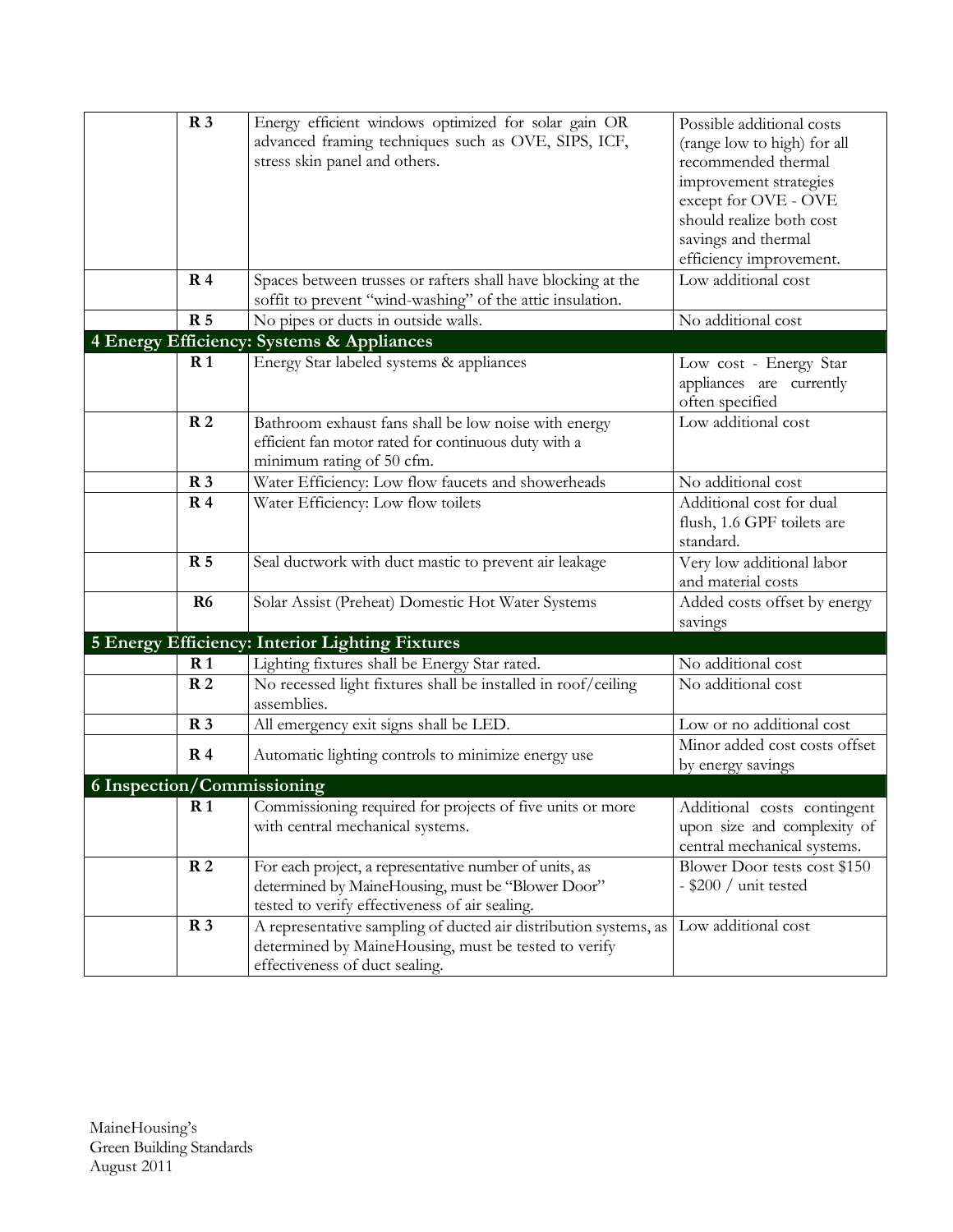|                                  | 7 Indoor Environmental Quality                                                                                                     |                                                                                                                                                       |
|----------------------------------|------------------------------------------------------------------------------------------------------------------------------------|-------------------------------------------------------------------------------------------------------------------------------------------------------|
| $\mathbf{R}1$                    | Position and size operable windows and glazing systems to<br>take advantage of natural ventilation, cooling and<br>day-lighting.   | No to low additional cost                                                                                                                             |
| R <sub>2</sub>                   | Use low VOC paint                                                                                                                  | No additional cost                                                                                                                                    |
| R <sub>3</sub>                   | Use low VOC adhesives & sealants                                                                                                   | No additional cost                                                                                                                                    |
| R <sub>4</sub>                   | If carpet is installed it must meet CRI low emission test<br>standard.                                                             | No additional cost                                                                                                                                    |
| <b>R</b> 5                       | No carpet in kitchens, bathrooms or within 3' of entry<br>doors.                                                                   | No additional cost                                                                                                                                    |
| 8 Materials                      |                                                                                                                                    |                                                                                                                                                       |
| R <sub>1</sub>                   | Use framing and finish lumber harvested from sustainably<br>managed forests OR local / regional materials OR durable<br>materials. | Additional costs, if any, for<br>verification should be very<br>low. FSC certified wood and<br>most durable products will<br>have higher first costs. |
| 9 Resource Efficiency            |                                                                                                                                    |                                                                                                                                                       |
| R <sub>1</sub>                   | Provide space for recycling containers at convenient<br>location(s) for storage of recyclables.                                    | Cost for additional Square<br>Footage required for<br>recycling area                                                                                  |
| R <sub>2</sub>                   | Non-mercury thermostats                                                                                                            | No additional cost                                                                                                                                    |
| 10 Post Occupancy                |                                                                                                                                    |                                                                                                                                                       |
| R <sub>1</sub>                   | Provide tenants with educational materials about green<br>design, building operations, recycling & building<br>maintenance.        | Additional cost to purchase<br>or produce, print and<br>distribute educational<br>materials                                                           |
| <b>11 Construction Practices</b> |                                                                                                                                    |                                                                                                                                                       |
| $\mathbf{R}1$                    | Construction waste and/or debris recycling to the extent<br>possible                                                               | No additional cost                                                                                                                                    |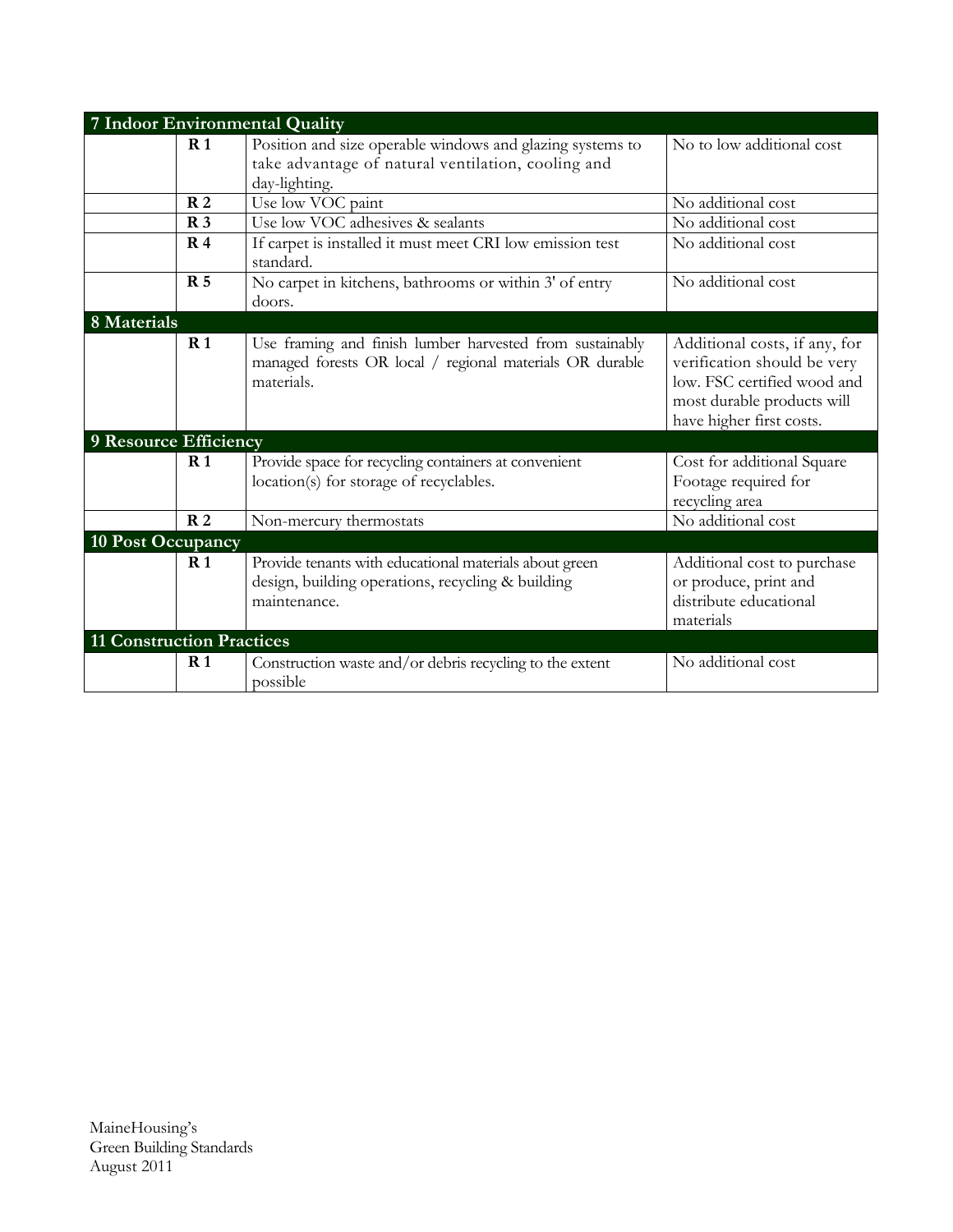# **SECTION 1 R1 SITE**

| Standard                |                                                                                                                                                                                                                                                                                                                                                                 |
|-------------------------|-----------------------------------------------------------------------------------------------------------------------------------------------------------------------------------------------------------------------------------------------------------------------------------------------------------------------------------------------------------------|
|                         | Landscape with at least 75% northern hardy native species that do not require irrigation.<br>This is measured by the number of plantings.                                                                                                                                                                                                                       |
| Intent                  |                                                                                                                                                                                                                                                                                                                                                                 |
|                         | Create natural areas that provide wildlife habitat and promote biodiversity appropriate to the<br>ecosystem.                                                                                                                                                                                                                                                    |
| Requirement             |                                                                                                                                                                                                                                                                                                                                                                 |
|                         | 1. Plant with trees, shrubs, perennials, annuals and groundcovers that have one or more of the<br>following attributes:<br>a. Northern, hardy and native to this area<br>b. Edible and/or wildlife enhancing<br>2. In addition to one of the above - drought tolerant<br>3. Permanent irrigation system to be permitted by MaineHousing on a case by case basis |
| Verification            |                                                                                                                                                                                                                                                                                                                                                                 |
|                         | Provide MaineHousing with a site plan demonstrating areas of paving, landscaping (with<br>1.<br>species) and building footprint.<br>2. Provide a list of all species to be planted<br>3. Construction Analyst to verify on site                                                                                                                                 |
|                         |                                                                                                                                                                                                                                                                                                                                                                 |
| <b>Resources</b>        |                                                                                                                                                                                                                                                                                                                                                                 |
|                         | <b>University of Maine Cooperative Extension Service:</b><br>www.umext.maine.edu/onlinepubs/htmpubs/2500.ht<br>m                                                                                                                                                                                                                                                |
| Rehab/Renovation        |                                                                                                                                                                                                                                                                                                                                                                 |
|                         | The requirements of this standard must be followed where landscaping is included within the<br>scope of the renovation project.                                                                                                                                                                                                                                 |
| <b>Cost Implication</b> |                                                                                                                                                                                                                                                                                                                                                                 |

No additional cost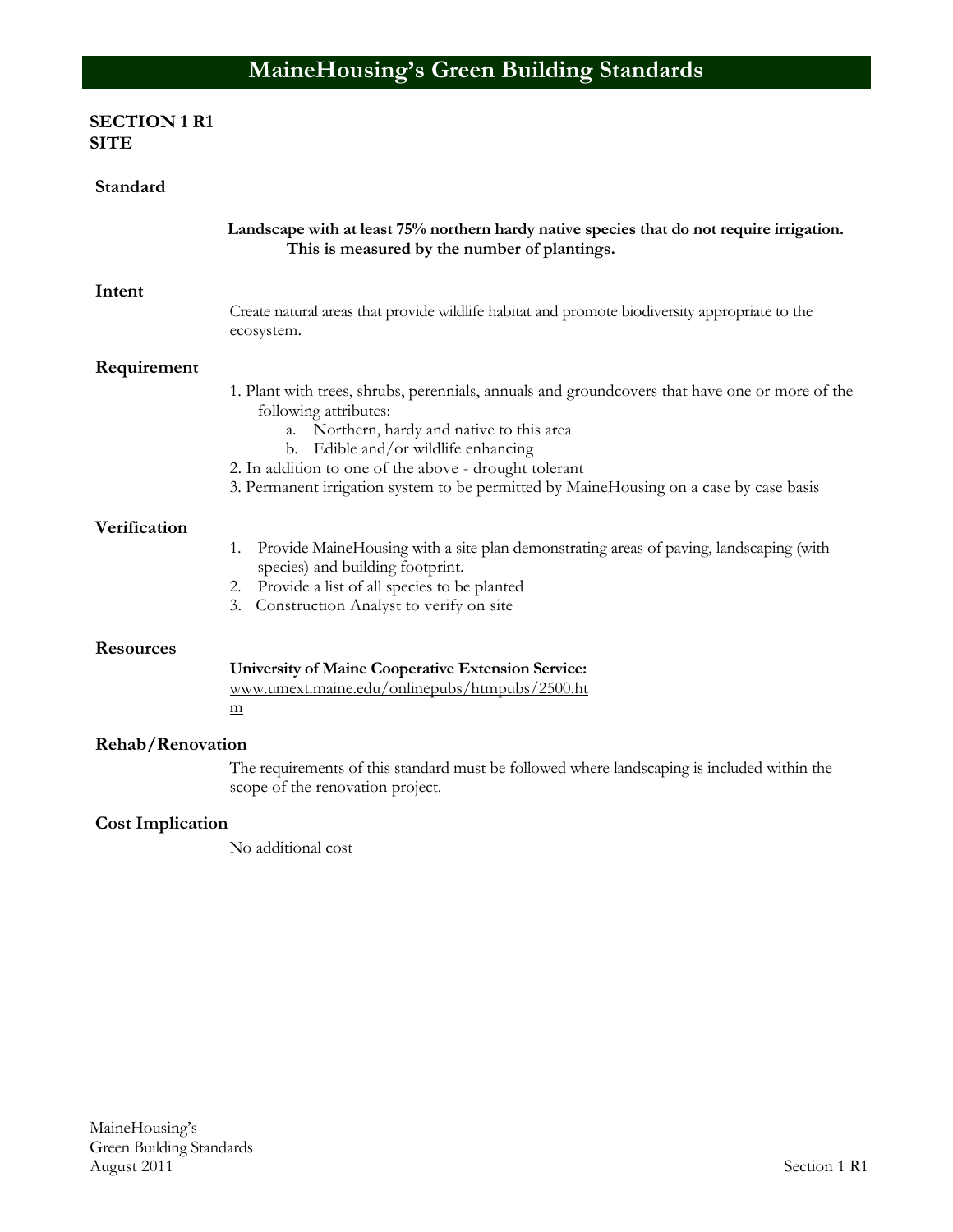# **SECTION 1 R2 SITE**

| Standard                | Preserve existing trees and vegetation, except within 30' of buildings, driveways,<br>solar access, areas cleared for food production and as required for grading for drainage<br>requirements.                                                                                                                                                 |
|-------------------------|-------------------------------------------------------------------------------------------------------------------------------------------------------------------------------------------------------------------------------------------------------------------------------------------------------------------------------------------------|
| Intent                  | Preserve mature trees and vegetation                                                                                                                                                                                                                                                                                                            |
| Requirement             | Use best practices to preserve existing trees and vegetation<br>Inventory existing healthy trees and vegetation on the site<br>1.<br>Identify trees and vegetation to be saved<br>2.<br>Identify strategies to be used:<br>3.<br>a. Protective barriers (Must extend to the drip-line)<br>b. Relocation<br>c. Other as approved by MaineHousing |
| Verification            | Provide predevelopment and post development site plans highlighting trees and vegetation that<br>were preserved and/or relocated on site.                                                                                                                                                                                                       |
| <b>Resources</b>        | None                                                                                                                                                                                                                                                                                                                                            |
| Rehab/Renovation        | The requirements of this standard must be followed in all rehab projects                                                                                                                                                                                                                                                                        |
| <b>Cost Implication</b> | No to low additional cost                                                                                                                                                                                                                                                                                                                       |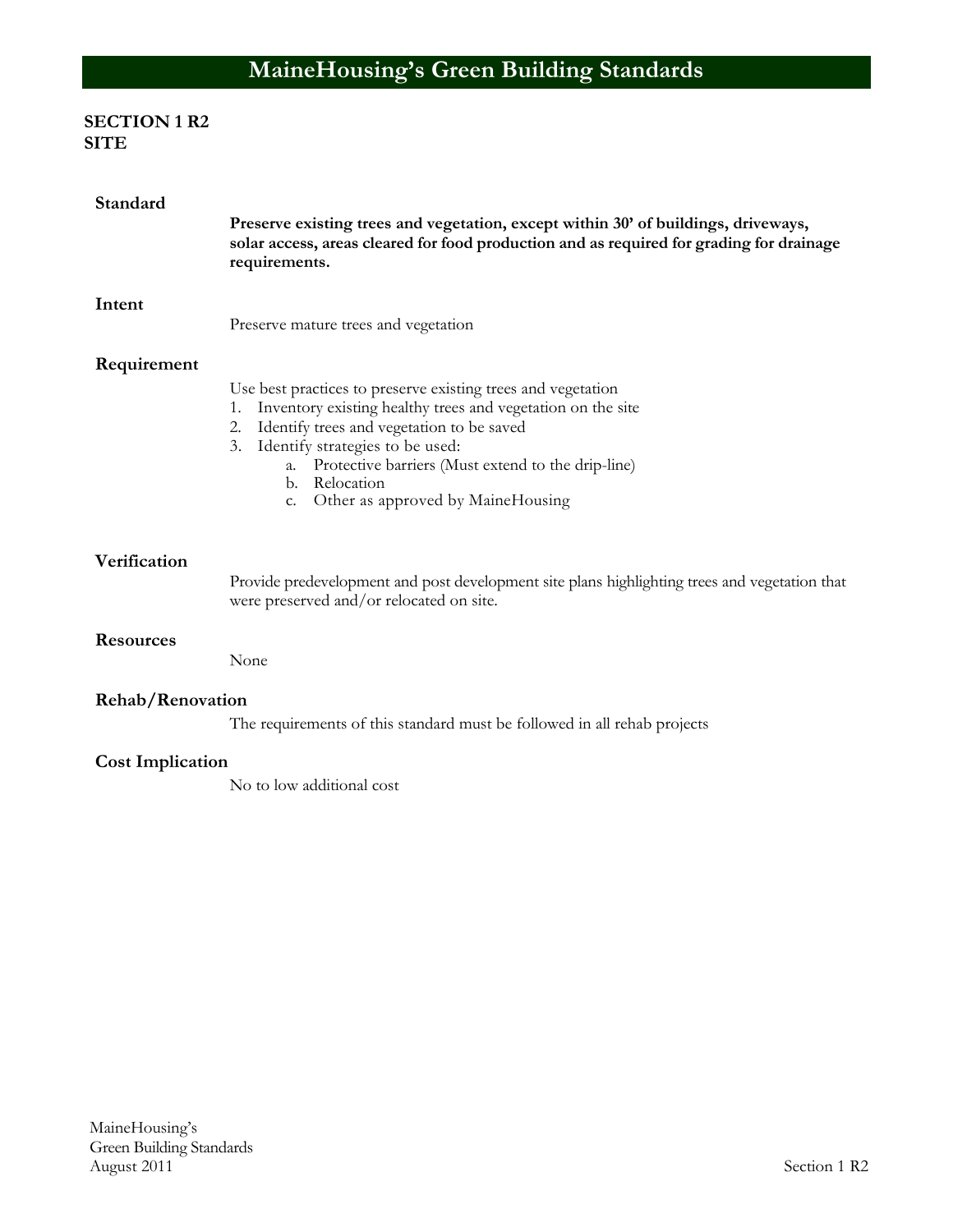# **SECTION 1 R3 SITE**

| Standard         | Minimize light pollution to the night sky                                                                                                                                                                                                                                                                                                                                                                                                                                 |
|------------------|---------------------------------------------------------------------------------------------------------------------------------------------------------------------------------------------------------------------------------------------------------------------------------------------------------------------------------------------------------------------------------------------------------------------------------------------------------------------------|
| Intent           | Eliminate light trespass from the building site to reduce the impact on nocturnal environments<br>and the night sky.                                                                                                                                                                                                                                                                                                                                                      |
| Requirement      | Design outdoor lighting to provide security without creating light pollution.<br>1. Do not exceed Illuminating Engineering Society of North America (IESNA) footcandle<br>level requirements as stated in the Recommended Practice Manual: Lighting for Exterior<br>Environments (IESNA RP-33-99).<br>Design interior and exterior lighting so that zero direct beam illumination leaves the<br>2.<br>project site.<br>Do not use unshielded fixtures (floodlights)<br>3. |
| Verification     | Manufacturers cut<br>sheets Site lighting plan                                                                                                                                                                                                                                                                                                                                                                                                                            |
| <b>Resources</b> | The IESNA standard is RP-33-99, IESNA Recommended Practice Manual: Lighting for<br><b>Exterior Environments</b><br><b>IESNA</b><br>www.iesna.org                                                                                                                                                                                                                                                                                                                          |
|                  | Dark Sky<br>Association<br>www.darksky.org                                                                                                                                                                                                                                                                                                                                                                                                                                |
| Rehab/Renovation |                                                                                                                                                                                                                                                                                                                                                                                                                                                                           |
|                  | The requirements of this standard must be followed where exterior lighting is included within<br>the scope of the renovation project.                                                                                                                                                                                                                                                                                                                                     |

# **Cost Implication**

No to low additional cost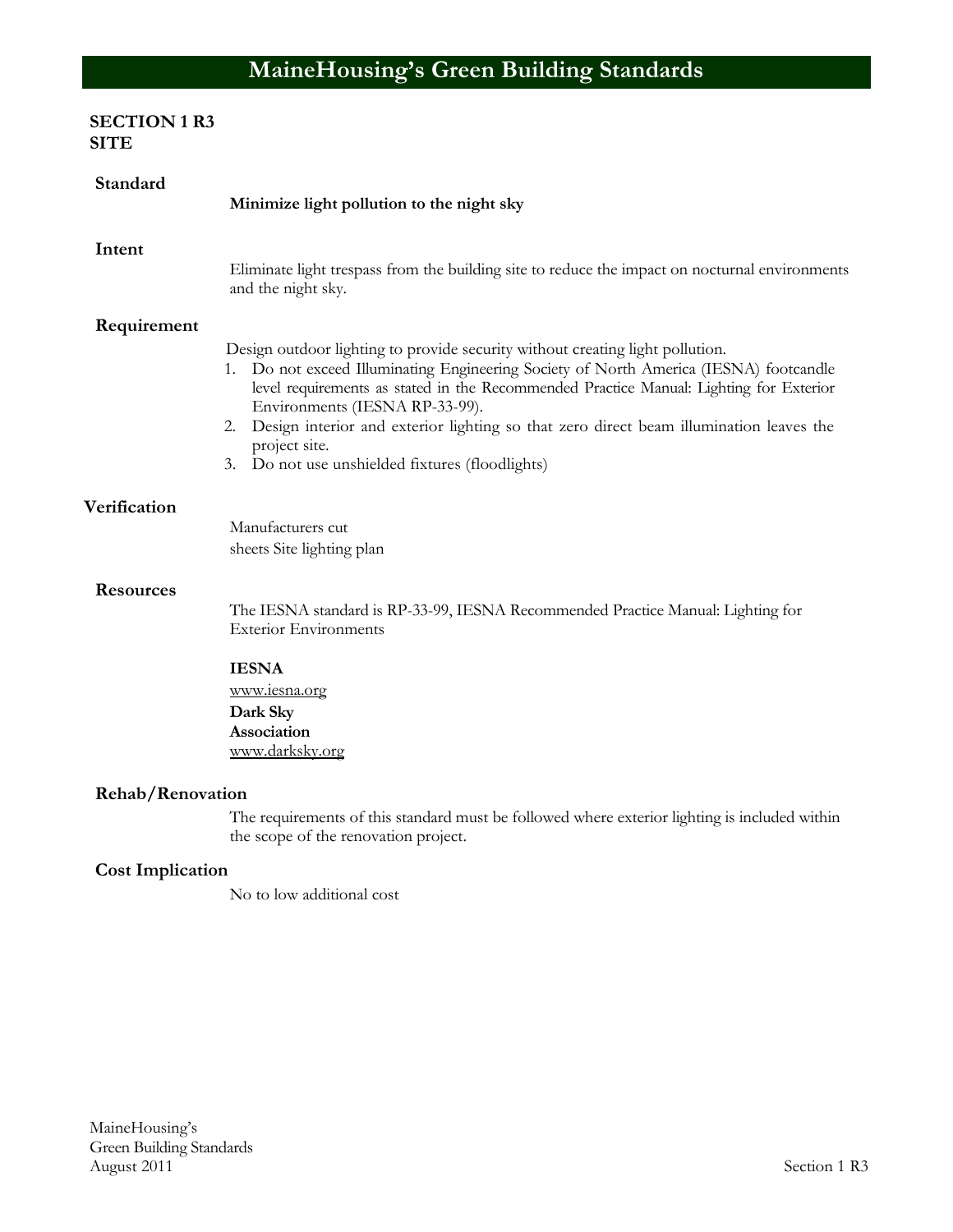#### **SECTION 2 R1 BUILDING DESIGN**

#### **Standard**

**Implement an overall water management plan for the building envelope for prevention of indoor air quality (IAQ) problems from mold**

#### **Intent**

Create durable and healthy buildings

#### **Requirements**

#### **Exterior**

#### **Above Grade Walls**

- 1. Provide and properly seal air barriers over sheathing
- 2. Provide a continuous drainage plane beneath all exterior finishes
- 3. Daylight all drainage planes at the base of walls
- 4. Flash all wall penetrations over drainage plains

#### **Footings at Frost Walls & Slabs-on-grade**

- 1. Foundation drains at edges of footings
- 2. Gravel bed or stone beneath slab minimum 4" depth
- 3. Minimum six mil polyethylene vapor diffusion retarder between slab and gravel with joints lapped at least one foot

#### **Basement Footings & Slabs**

- 1. Capillary break over footing with damp-proofing, low perm or elastomeric paint
- 2. Foundation drains at edges of footings
- 3. Sub-grade (footing) drainage system
- 4. Gravel bed or stone beneath slab minimum 4" depth
- 5. Minimum six mil polyethylene vapor diffusion retarder between slab, rigid insulation and gravel, with joints lapped at least one foot and sealed.

#### **Surface Drainage**

- 1. Slope final grade away from foundation wall (recommend slope of 5/8" per foot for 10 feet and patios  $\&$  driveways at  $1/4$ " per foot) not to conflict with Americans with Disabilities Act (ADA) requirements.
- 2. Downspouts deposit roof water at least 5' from the foundation
- 3. Provide a 3' by 4" thick graded perimeter of impermeable backfill around all the basement foundations

#### **Basement Walls**

- 1. Damp proofing or moisture barrier assembly system applied from footing to grade
- 2. Use porous backfill material against foundation walls
- 3. Provide exterior wall insulation and/or capillary break finish system that drains water to footing drain
- 4. Capillary break between the foundation and framing

MaineHousing's Green Building Standards August 2011 Section 2 R1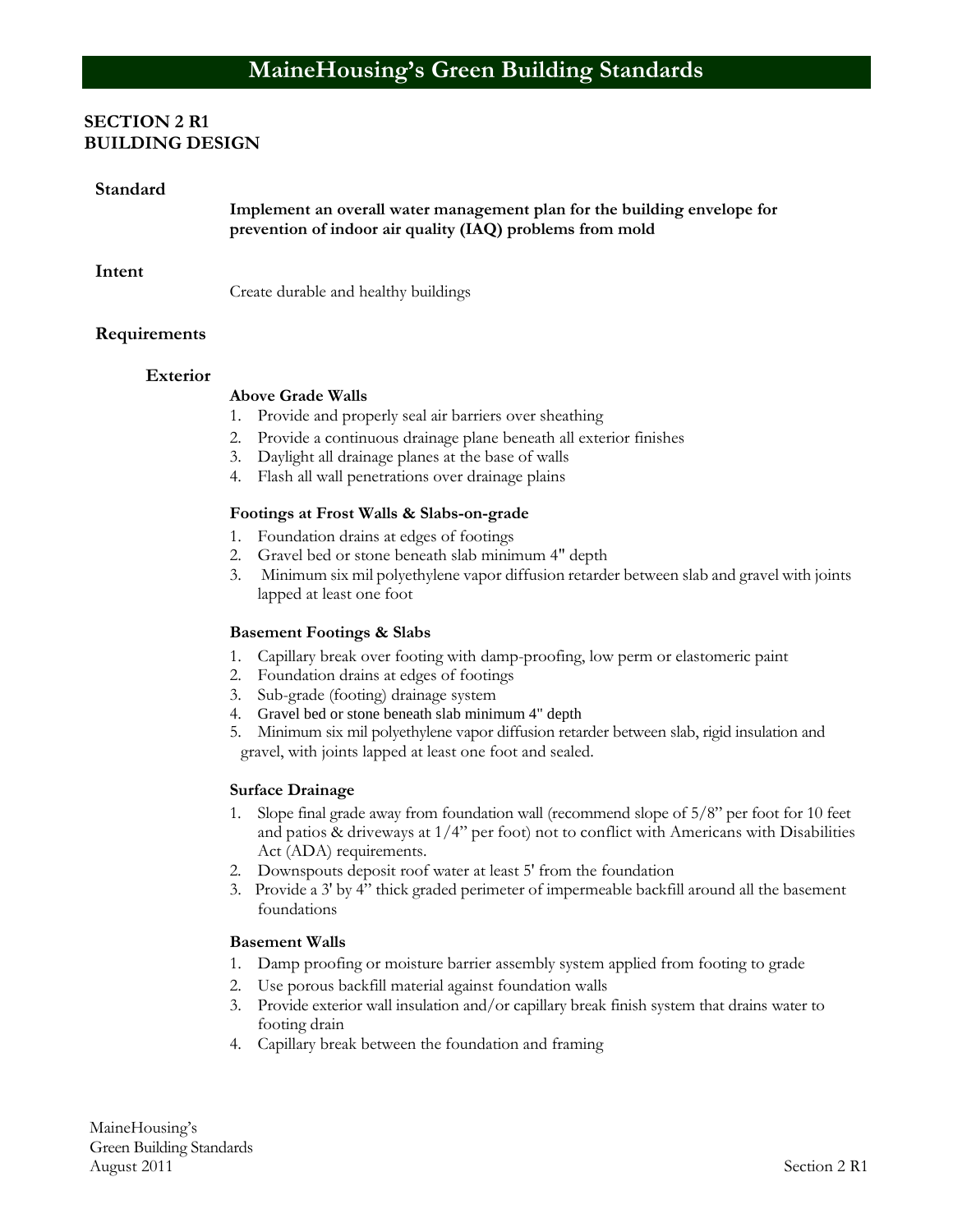#### **SECTION 2 R1 BUILDING DESIGN**

#### **Windows & Doors**

1. All sides of doors and windows are to be wrapped and flashed with proper materials for moisture protection

#### **Roof**

1. Overhangs at eaves - Minimum of 1'-6" for buildings with pitched roofs

#### **Interior**

#### **Appliances**

Drainage pans under water heaters and clothes washers when installed on or over finished floors to catch minor equipment leaks (not required when located within unfinished basements)

#### **Verification**

- 1. Construction plans highlighting envelope details for water management
- 2. Construction Analyst to verify on site

#### **Resources**

**Building America:** [www.eere.energy.gov/buildings/building\\_america/](http://www.eere.energy.gov/buildings/building_america/) **Building Science Corporation:** [www.buildingscience.com/](http://www.buildingscience.com/) **Housing and Urban Development** (HUD) 'Durability by Design' available at: [www.huduser.org/intercept.asp?loc=/Publications/PDF/durability\\_by\\_design\\_part1.pdf](http://www.huduser.org/intercept.asp?loc=/Publications/PDF/durability_by_design_part1.pdf)

#### **Rehab/Renovation**

The requirements of this standard must be followed to the maximum extent possible where rehab of the building envelope and site work that would permit water management improvements are included within the scope of the renovation project.

#### **Cost Implications**

Cost implications are dependent on which and how many of these measures differ from standard practice.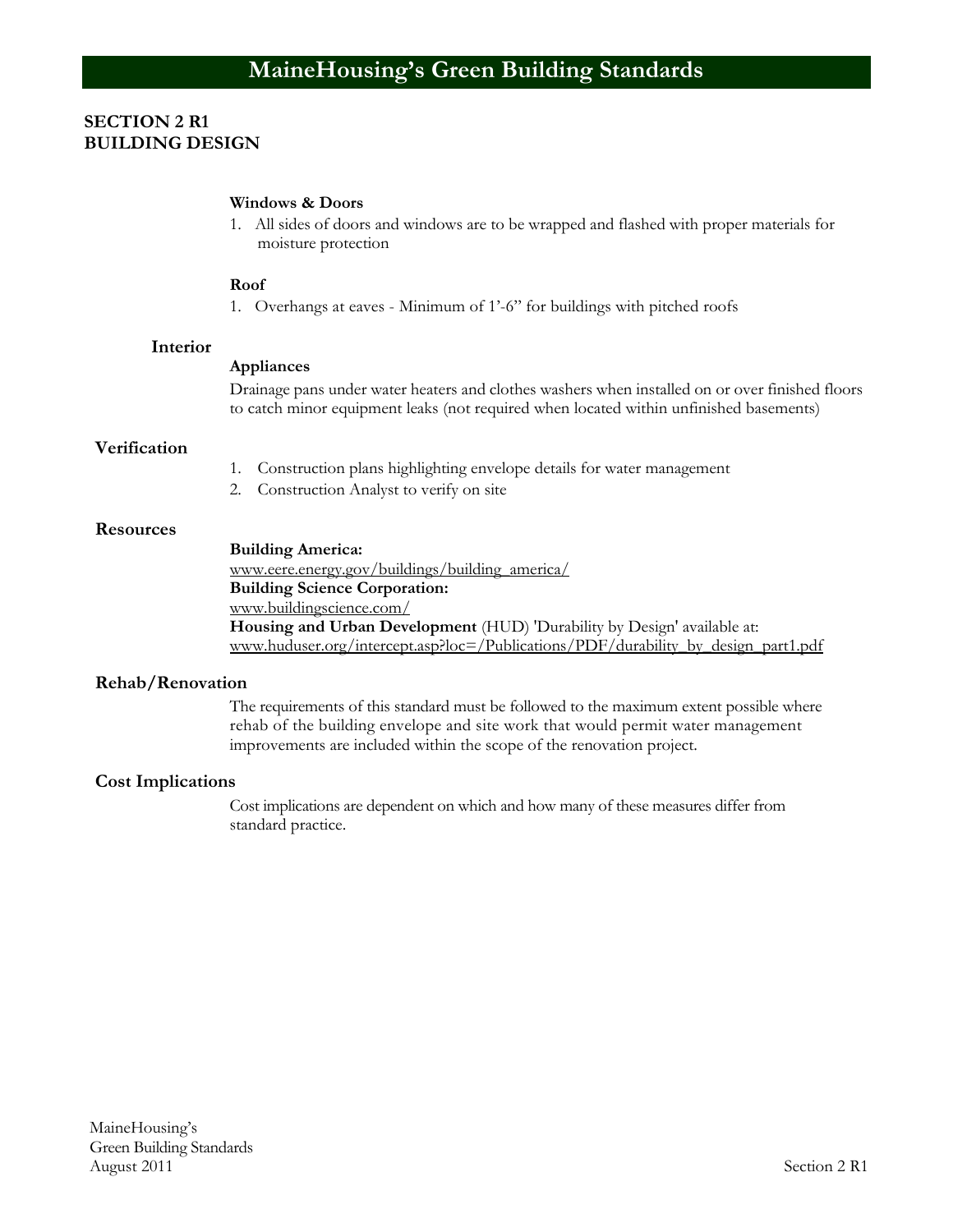# **SECTION 3 R1 ENERGY EFFICIENCY – BUILDING ENVELOPE**

| Standard     | The building envelope must be sealed to prevent air leaks                                                                                                                                                                                                                                                                                                                                                                                                                                                                                                                                                                                                                                                                                                                                                                                                                                                                                                                                                                                                                                                                                                                                                                                                                                                                                                                                                                                                                                                                                                                                                                                                                                                                                                                                                                                                                                                                          |
|--------------|------------------------------------------------------------------------------------------------------------------------------------------------------------------------------------------------------------------------------------------------------------------------------------------------------------------------------------------------------------------------------------------------------------------------------------------------------------------------------------------------------------------------------------------------------------------------------------------------------------------------------------------------------------------------------------------------------------------------------------------------------------------------------------------------------------------------------------------------------------------------------------------------------------------------------------------------------------------------------------------------------------------------------------------------------------------------------------------------------------------------------------------------------------------------------------------------------------------------------------------------------------------------------------------------------------------------------------------------------------------------------------------------------------------------------------------------------------------------------------------------------------------------------------------------------------------------------------------------------------------------------------------------------------------------------------------------------------------------------------------------------------------------------------------------------------------------------------------------------------------------------------------------------------------------------------|
| Intent       | To prevent energy loss through infiltration and cold surfaces on which water vapor can<br>condense.                                                                                                                                                                                                                                                                                                                                                                                                                                                                                                                                                                                                                                                                                                                                                                                                                                                                                                                                                                                                                                                                                                                                                                                                                                                                                                                                                                                                                                                                                                                                                                                                                                                                                                                                                                                                                                |
| Requirements | Building can be air sealed using the polyethylene vapor barrier or the airtight drywall approach                                                                                                                                                                                                                                                                                                                                                                                                                                                                                                                                                                                                                                                                                                                                                                                                                                                                                                                                                                                                                                                                                                                                                                                                                                                                                                                                                                                                                                                                                                                                                                                                                                                                                                                                                                                                                                   |
|              | (ADA).                                                                                                                                                                                                                                                                                                                                                                                                                                                                                                                                                                                                                                                                                                                                                                                                                                                                                                                                                                                                                                                                                                                                                                                                                                                                                                                                                                                                                                                                                                                                                                                                                                                                                                                                                                                                                                                                                                                             |
|              | In addition to sealing poly or drywall:                                                                                                                                                                                                                                                                                                                                                                                                                                                                                                                                                                                                                                                                                                                                                                                                                                                                                                                                                                                                                                                                                                                                                                                                                                                                                                                                                                                                                                                                                                                                                                                                                                                                                                                                                                                                                                                                                            |
|              | 1. Gaskets or sill seals under mud sills along foundation walls.<br>Seal first floor band joists to the adjoining mud sills and plywood decking using adhesive or<br>2.<br>caulk. Use construction adhesive or caulking between multiple sill plates.<br>Seal any band joists between upper floors to the adjoining top plates and plywood decking.<br>3.<br>Use construction adhesive or caulking between multiple top plates.<br>Seal bottom plates of exterior frame walls to the sub-floor with construction adhesive or<br>4.<br>caulking.<br>Avoid locating bathtubs and shower enclosures on exterior walls. If installed on exterior<br>5.<br>walls insulate and air seal this area BEFORE shower/tub is installed.<br>Recessed lights must be airsealed and airtight. (Recessed lights may not penetrate the<br>6.<br>building envelope - see Section 5 R2).<br>Window frames and door jambs must be sealed to their rough openings using low<br>7.<br>expansion foam, backer rod or caulk but NOT fiberglass.<br>All penetrations through the building envelope must be carefully sealed. Typical<br>8.<br>penetrations include chimney, duct & plumbing chases and penetrations of pipes and wires<br>through the top plates of top story walls. It is particularly important to seal all possible air<br>paths to the attic.<br>9. Building areas such as knee wall-floor transitions, dropped soffits, split-level transitions,<br>tuck-under garages and cantilevers must be identified and sealed with a continuous air<br>barrier. Where joist spans or stud bays run between a heated and unheated area all bays must<br>be blocked and sealed at the transition.<br>10. Attic and crawl space access doors and hatches must be weather-stripped and insulated.<br>11. Electrical boxes on exterior walls and ceilings should either be airsealed or placed in airtight<br>enclosures (Lessco box or equivalent). |

1. Air seal ceiling systems, wall-ceiling and wall-floor junctions.

**Requirement for Stress Skin Panel, Structural Insulated Panel (SIP), Insulating Concrete Form (ICF)**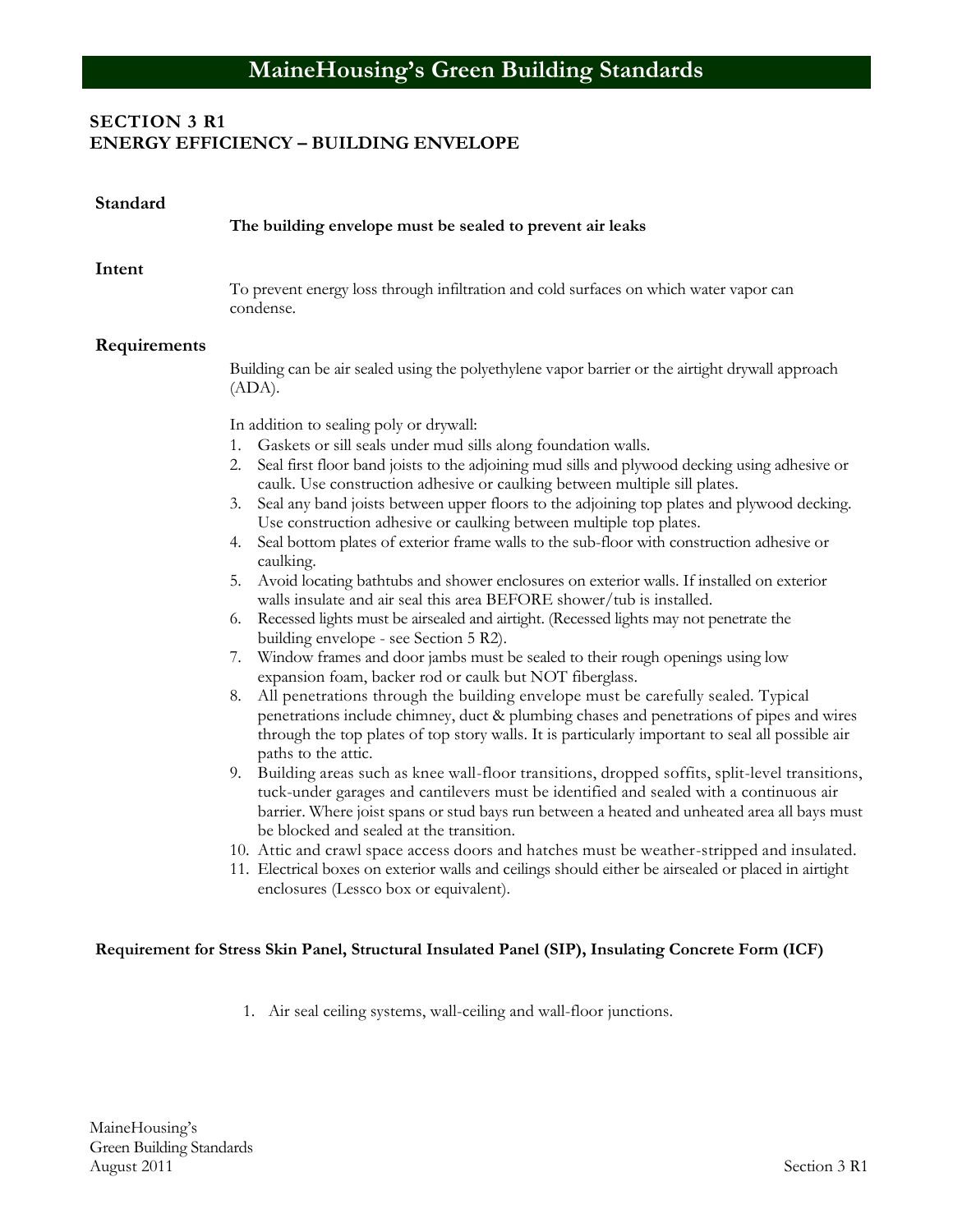## **SECTION 3 R1 ENERGY EFFICIENCY – BUILDING ENVELOPE**

#### **Verification**

- 1. Construction plans highlighting envelope airsealing details.
- 2. Construction Analyst to verify on site.

#### **Resources**

For airsealing approaches and details: **Building Science Corporation:** [www.buildingscience.com](http://www.buildingscience.com/) **Building America:** [www.eere.energy.gov/buildings/building\\_america/](http://www.eere.energy.gov/buildings/building_america/)

#### **Rehab/Renovation**

The requirements of this standard must be followed to the maximum extent possible where building envelope improvements are included within the scope of the renovation project.

#### **Cost Implications**

Additional labor costs and very low additional material costs. Effective training programs for project teams can reduce and contain labor costs.

#### *Commentary:*

*The Building-as-a-System concept has been demonstrated as the most cost effective way to analyze, design, and construct thermally efficient structures. Without question, this concept has had a dramatic impact on the way buildings are currently being built when compared with those of years past. The attention to the establishment of definable, buildable, continuous air-barriers cannot be overshadowed. Taking every opportunity to study, detail, build, inspect, and test air-barriers assures that the resultant air leakage will be minimized, which is paramount for the success of this approach.*

*Over the past six years, MaineHousing has been successfully achieving a much higher level of air-sealing in its projects due to the attention given to the areas outlined in this standard. While a properly installed polyethylene vapor barrier is suggested as an effective means to achieve air-sealing, the use of alternative insulation materials and continuous interior sheetrock have proven to be the best methods to assure compliance with the standard. Certain products such as dense-packed cellulose insulation and spray foam insulations have proven superior to the once popular fiberglass insulation in reducing air flows within thermal components. In most instances, the use of these products has eliminated the need for Lessco boxes at electrical outlet and switches and vapor barriers in walls. It is the attention to the details such as sealing ALL penetrations in the air-barriers, assuring that the air-barriers are continuous between floors, and properly installing the various insulating materials, that assures that this standard continues to be met.*

*Renovation projects present unique challenges, however experience gained from oversight of ongoing programs in other divisions of MaineHousing continually reinforces the need for attention to controlling the energy demands of our projects. Therefore the new construction standards are always a primary goal during renovation for all projects receiving MaineHousing funding.*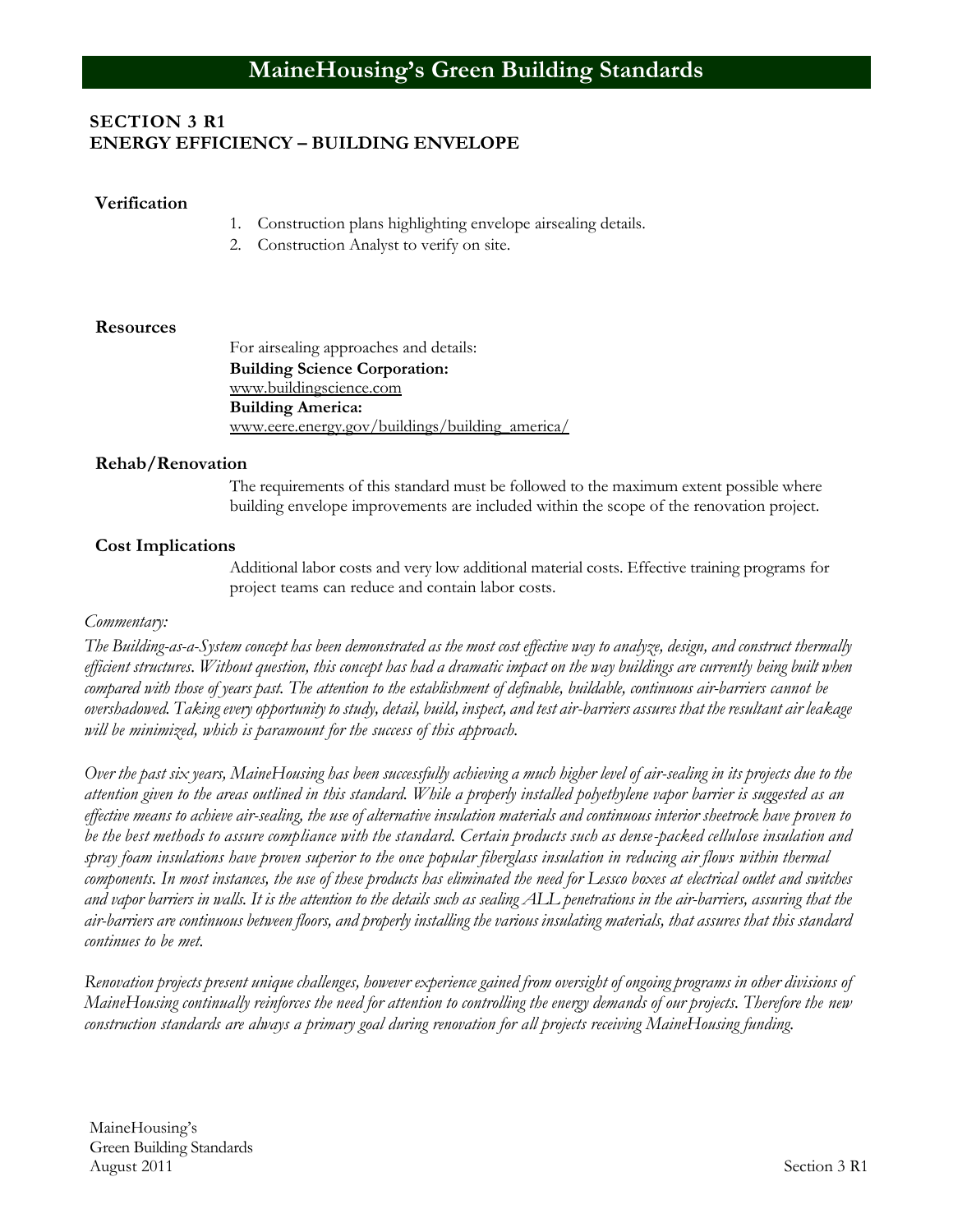# **SECTION 3 R2 ENERGY EFFICIENCY – BUILDING ENVELOPE**

| Standard                 | The thermal envelope shall be insulated in a manner that complies with either the<br>requirements of Chapter 5 of the 2009 International Energy Conservation Code (IECC),<br>the requirements of state law, or the requirements stated herein, whichever is more<br>stringent.                                                                                                                                                                                                                                                                                                                                                                                       |
|--------------------------|----------------------------------------------------------------------------------------------------------------------------------------------------------------------------------------------------------------------------------------------------------------------------------------------------------------------------------------------------------------------------------------------------------------------------------------------------------------------------------------------------------------------------------------------------------------------------------------------------------------------------------------------------------------------|
| Intent                   | To prevent conductive energy loss and eliminate cold surfaces that can condense water vapor<br>and create rot, mold or mildew.                                                                                                                                                                                                                                                                                                                                                                                                                                                                                                                                       |
| Requirements             |                                                                                                                                                                                                                                                                                                                                                                                                                                                                                                                                                                                                                                                                      |
|                          | Maine Climate Zones 6 & 7 requirements - see following page<br>1.<br>Maximum amount of window area shall not exceed 15% of the gross area of exterior walls<br>2.<br>(insulated envelope wall areas only) for detached one and two family dwellings or 25% for<br>all other building types without further consideration of additional energy conservation<br>measures. Such additional measures may include lower Ti values for the windows, upgrades<br>to the wall area R values, or a combination of both to assure that the overall effectiveness of<br>the building envelope is maintained. Each such condition shall be evaluated on a<br>case-by-case basis. |
| Verification             |                                                                                                                                                                                                                                                                                                                                                                                                                                                                                                                                                                                                                                                                      |
|                          | Construction plans and specifications highlighting envelope insulation materials and<br>1.<br>installation details.<br>2. Construction Analyst to verify on site.                                                                                                                                                                                                                                                                                                                                                                                                                                                                                                    |
|                          |                                                                                                                                                                                                                                                                                                                                                                                                                                                                                                                                                                                                                                                                      |
| <b>Resources</b>         | Energy Star:                                                                                                                                                                                                                                                                                                                                                                                                                                                                                                                                                                                                                                                         |
|                          | http://www.energystar.gov/index.cfm?fuseaction=find a product.showProductGroup&pgw c<br>ode=WI                                                                                                                                                                                                                                                                                                                                                                                                                                                                                                                                                                       |
| <b>Rehab/Renovation</b>  |                                                                                                                                                                                                                                                                                                                                                                                                                                                                                                                                                                                                                                                                      |
|                          | The requirements of this standard must be followed to the maximum extent possible where<br>building envelope improvements are included within the scope of the renovation project.                                                                                                                                                                                                                                                                                                                                                                                                                                                                                   |
| <b>Cost Implications</b> |                                                                                                                                                                                                                                                                                                                                                                                                                                                                                                                                                                                                                                                                      |
|                          | Additional cost for labor and materials to meet code requirements. (Note that by using<br>Optimum Value Engineering (OVE) efficiency techniques & sheathing with rigid insulation it                                                                                                                                                                                                                                                                                                                                                                                                                                                                                 |

should be possible to meet code requirements with no or low additional cost.)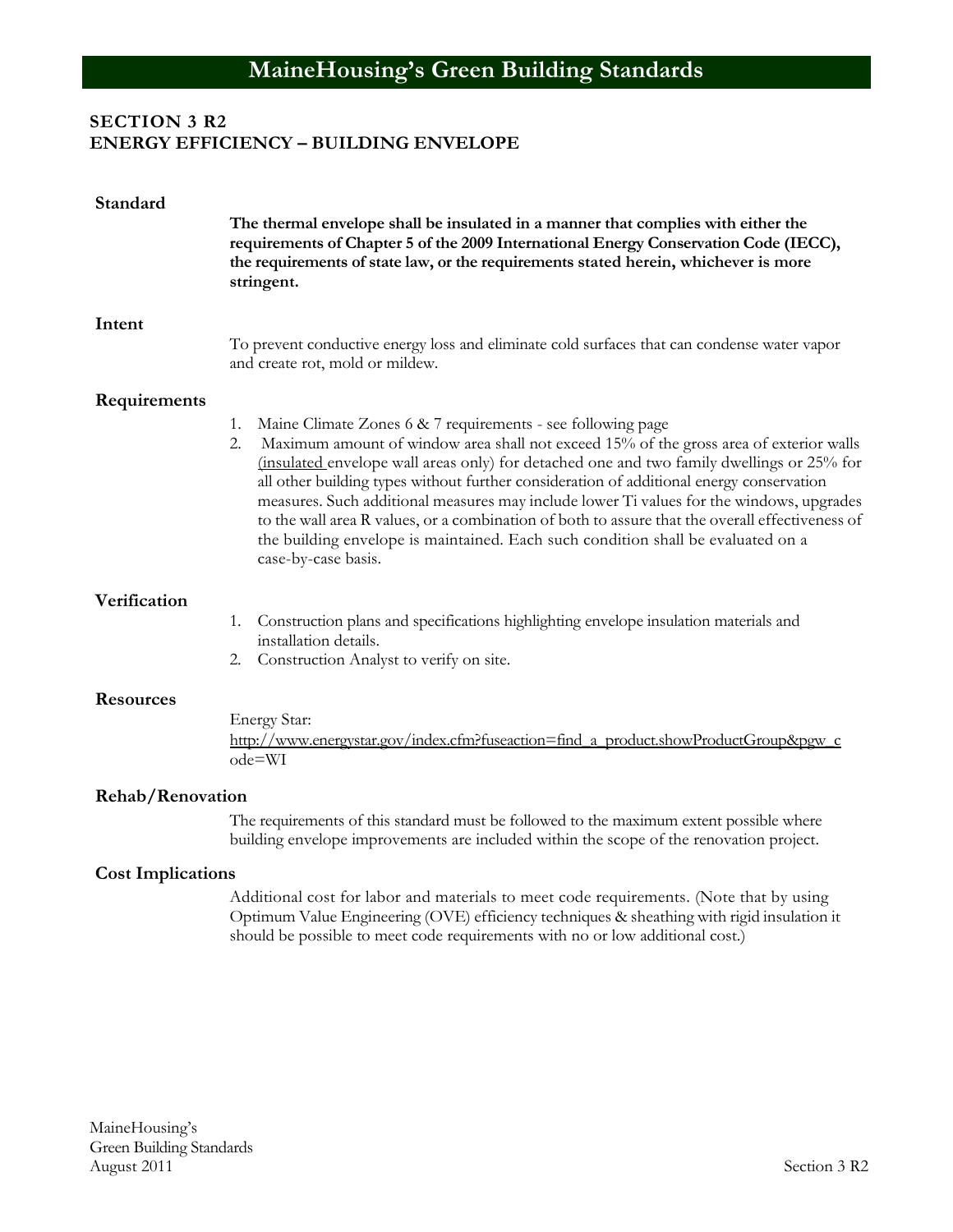#### **SECTION 3 R2 ENERGY EFFICIENCY – BUILDING ENVELOPE**

**Minimum Requirements of the International Energy Conservation Code, Chapter 4, 2009 Edition or as stated herein**

**Climate Zone 6:** Maine except for Aroostook County **Climate Zone 7:** Aroostook County

| Climate | Fenestration | Skylight U | Glazed       | Ceiling R | Wood        | Mass    | Floor R | Basement    | Slab<br>R  | Crawl         |
|---------|--------------|------------|--------------|-----------|-------------|---------|---------|-------------|------------|---------------|
| Zone    | U-Value      | Factor     | Fenestration | Value     | Frame       | Wall R  | Value   | Wall R      | Value      | Space Wall    |
|         |              |            | <b>SHGC</b>  |           | Wall R      | Value   |         | Value       | &          | R Value       |
|         |              |            |              |           | Value       | (6)     |         |             | Depth      |               |
|         |              |            |              |           | $(2)$ $(4)$ |         |         |             | (1)        |               |
|         |              |            |              |           |             |         |         |             |            |               |
| 6 or 7  | 2010         | 2010       | 2010         | 49        | 21 OR       | Zone 6: | 30      | 15/19(3)(5) | $10, 4$ ft | $10/13^{(3)}$ |
|         | Energy       | Energy     | Energy       |           | $15 + 5$    | 15/19   |         |             |            |               |
|         | Star         | Star       | Star         |           | <b>OR</b>   | Zone 7: |         |             |            |               |
|         | Require-     | Require-   | Require-     |           | $15+10$     | 19/21   |         |             |            |               |
|         | ments        | ments      | ments        |           | <b>OR</b>   |         |         |             |            |               |
|         |              |            |              |           | $19 + 5$    |         |         |             |            |               |

The R Values in the above table are the minimum values for the insulation materials; they are not composite, average, aged, or any other form of factored value.

Long-Term Thermal Resistance (LTTR) values are recognized in the industry as a way of evaluating insulation values over time. LTTR, when tested in accordance with recognized standards (i.e. ASTM C 1303-95) shall be used in evaluating and selecting products for MaineHousing projects.

. In summary, the R values listed in the table should be considered as minimums – what could be reasonably expected in a conventionally framed simple structure with standard framing materials and standard spacing, with a reasonable glazed area included in the building envelope. Alternative designs that require additional framing or that include large amounts of glazing erode the thermal envelope performance and must include provisions to meet the minimum R values when compared to a more conventionally framed building.

2010 Energy Star Qualification Criteria for Residential Windows, Doors & Skylights

| Windows      |           |             |  |
|--------------|-----------|-------------|--|
| Climate Zone | Ti Factor | <b>SHGC</b> |  |
| Northern $*$ | < 0.30    | Any         |  |
|              | $= 0.31$  | > 0.35      |  |
|              | $= 0.32$  | > 0.40      |  |

*\*Northern zone windows can meet prescriptive (1st row) or alternative energy performance (2nd & 3rd row) criteria to qualify for Energy Star.*

| Swinging and Sliding Doors |             |             |
|----------------------------|-------------|-------------|
| Glazing                    | Ti Factor   | <b>SHGC</b> |
| Opaque                     | < 0.21      | No Rating   |
| $< 1/2$ Lite               | < 0.27      | < 0.30      |
| $>1/2$ Lite                | < 0.32      | < 0.30      |
| Skylights                  | $\leq 0.55$ | No Rating   |
| MaineHousing's             |             |             |

Green Building Standards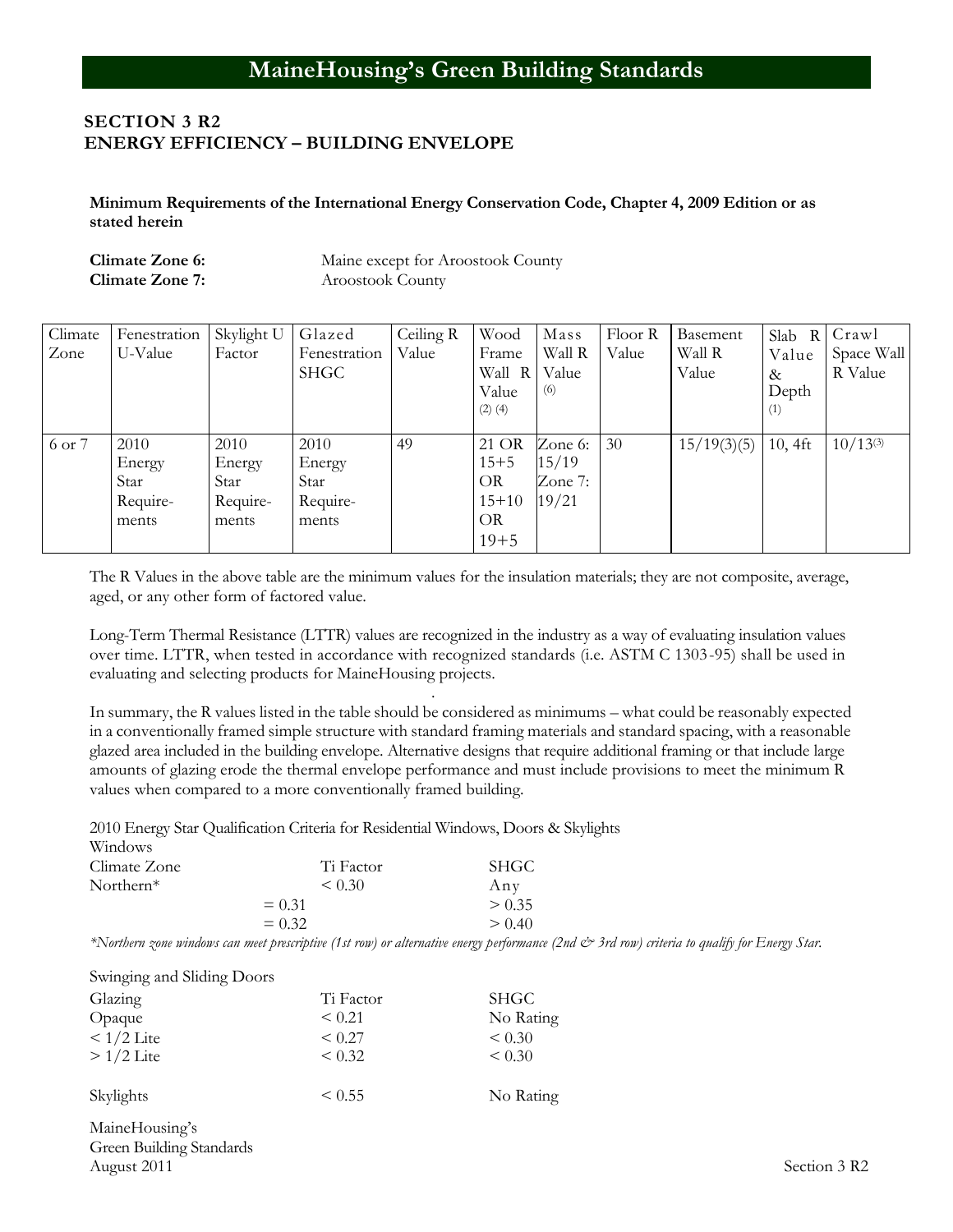# **SECTION 3 R2 ENERGY EFFICIENCY – BUILDING ENVELOPE**

<sup>1</sup>"Slab R Value & Depth," the 4ft requirement is clarified as follows:

Traditionally, slabs-on-grade and frost wall foundations have been insulated either with horizontal insulation under the slab edge or vertical insulation on the inside face of the frost walls at a minimum. The "4ft" "Depth" requirement in the Table applies to either of these methods - horizontal or vertical.

Please note also that in addition to the minimum requirements contained in these *Green Building Standards,*  MaineHousing has a Construction Standard for Thermal and Moisture Protection (see Construction Services' *Design and Construction Manual)* that requires a minimum of R5 insulation beneath the entire floor slab area.

<sup>2</sup>When expressed with a "+" the first R value applies to framing cavity insulation and the second applies to continuous insulation.

<sup>3</sup>The first R value applies to continuous insulation, the second to cavity insulation; either meets the requirements.

<sup>4</sup>MaineHousing's minimum insulation standards for exterior walls are as follows: 21 OR 15+5: can only be proposed if cavity insulation products that considerably restrict air flow within the insulated framing bays are used. Note: Fiberglass insulation of any density does not meet this requirement.

15+10: can use any cavity wall insulation, including fiberglass, that provides the designated R value supplemented by continuous exterior insulation with a minimum LTTR meeting this option

19+5: can use any cavity wall insulation, including fiberglass, that provides the designated R value supplemented by continuous exterior insulation with a minimum LTTR meeting this option

<sup>5</sup>Portions of basement walls that are above outside finished grades shall be insulated to the same R value as the exterior walls they support.

<sup>6</sup>The second R value applies when more than half the insulation is on the interior of the mass wall.

NOTE: Understanding that steel framing is a viable alternative to wood framing, please be advised that Table 402.2.5 of the *International Energy Conservation Code,* provides for insulation equivalents to the minimum wood framing requirements for steel stud framing. Please note that due to the thermal "short circuiting" of steel studs continuous insulation over such framing is generally required as an integral part of the equivalency to the wood framing requirements.

NOTE: Mechanical equipment access panels, roof hatches or scuttles that penetrate thermal envelope components shall provide equivalent thermal and air sealing barriers as the components in which they are installed.

#### *Commentary:*

*Similar to the air-sealing concepts discussed earlier, once again the Building-as-a-System approach concept has been demonstrated as the most cost effective way to analyze, design, and construct thermally efficient structures. Without question, today's attention to energy use has a dramatic impact on the way buildings are currently being built when compared with those of years past. First costs can be overshadowed by long term energy use operating costs. The attention to the establishment of definable, buildable, continuous thermal barriers can not be overshadowed. Every opportunity to study, detail, build, inspect, and test thermal envelopes helps to assure that the resultant resistance to conductive heat loss will be maximized. Every decision related to insulation materials, thicknesses, density, workmanship, etc. impacts the performance of the building. The values provided within this standard are minimums and designers, contractors, and owners are all encouraged to improve upon these whenever feasible.*

MaineHousing's Green Building Standards August 2011 Section 3 R2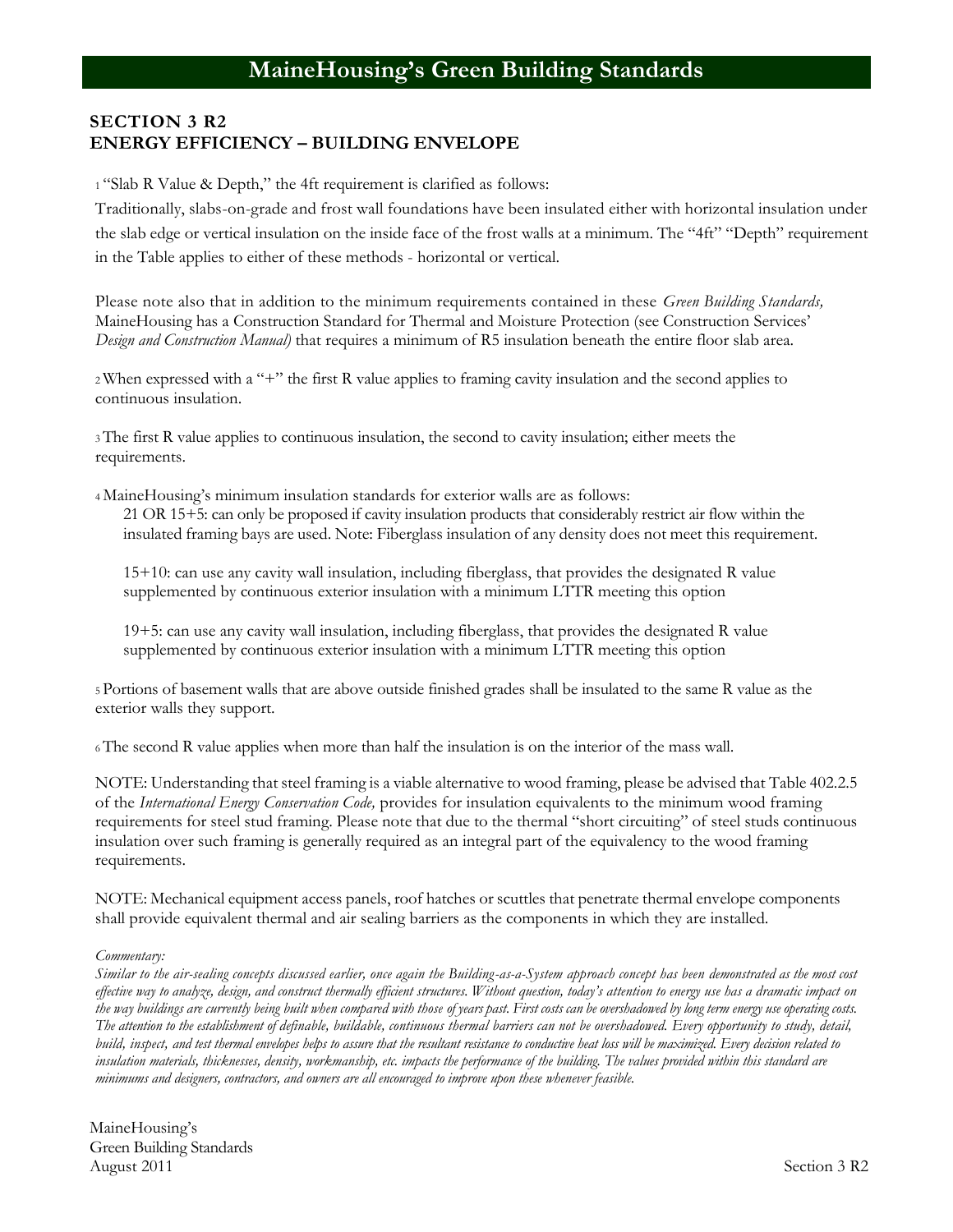# **SECTION 3 R3 ENERGY EFFICIENCY – BUILDING ENVELOPE**

| Standard     | Energy efficient windows optimized for solar gain OR advanced framing techniques<br>such as OVE, SIPS, ICF, stress skin panel and others.                                                                                                                                                                                                                                                                                                                                                                                                                                                                                                                                                                                                                                                                                                                                                                      |
|--------------|----------------------------------------------------------------------------------------------------------------------------------------------------------------------------------------------------------------------------------------------------------------------------------------------------------------------------------------------------------------------------------------------------------------------------------------------------------------------------------------------------------------------------------------------------------------------------------------------------------------------------------------------------------------------------------------------------------------------------------------------------------------------------------------------------------------------------------------------------------------------------------------------------------------|
| Intent       | To increase the efficiency of the thermal envelope                                                                                                                                                                                                                                                                                                                                                                                                                                                                                                                                                                                                                                                                                                                                                                                                                                                             |
| Requirements | Windows must be National Fenestration Rating Council (NFRC) rated AND have U and<br>1.<br>Solar Heat Gain Coefficients (SHGC) that meet Energy Star requirements for Northern<br>Climate and have an Air Leakage Rate (AL) of .30 or less.<br>2. For advanced framing:<br>OVE (Optimum Value Engineering) - see below<br>a.<br>ICF (Insulated Concrete Form) system<br>b.<br>SIPS (Structural Insulated Panel) system<br>c.<br>Equivalent system as approved by MaineHousing<br>d.                                                                                                                                                                                                                                                                                                                                                                                                                             |
|              | Any one of the "advanced framing techniques" (OVE or ICF or SIPS) can be utilized to meet<br>the standard. Further, if for example, Optimum Value Framing (OVE) is proposed, it shall be<br>utilized throughout the entire building or project and the more energy efficient windows would<br>then not be required. If, however, Structural Insulated Panel Systems (SIPS) were proposed for a<br>roof system only, with the wall systems designed as conventionally framed, we would expect that<br>energy efficient windows would also be provided in order to meet the intent of the R3<br>requirement. Therefore, it is important that both the alternative selected be effective and that the<br>extent of the impact be fully understood in determining compliance with the R3 requirements.<br>Providing energy efficient windows and advance framing techniques provide the best energy<br>efficiency. |
| Verification | NFRC window labels or manufacturer documentation<br>1.<br>OR<br>2. Construction drawings highlighting framing details.<br>Construction Analyst to verify on site<br>3.                                                                                                                                                                                                                                                                                                                                                                                                                                                                                                                                                                                                                                                                                                                                         |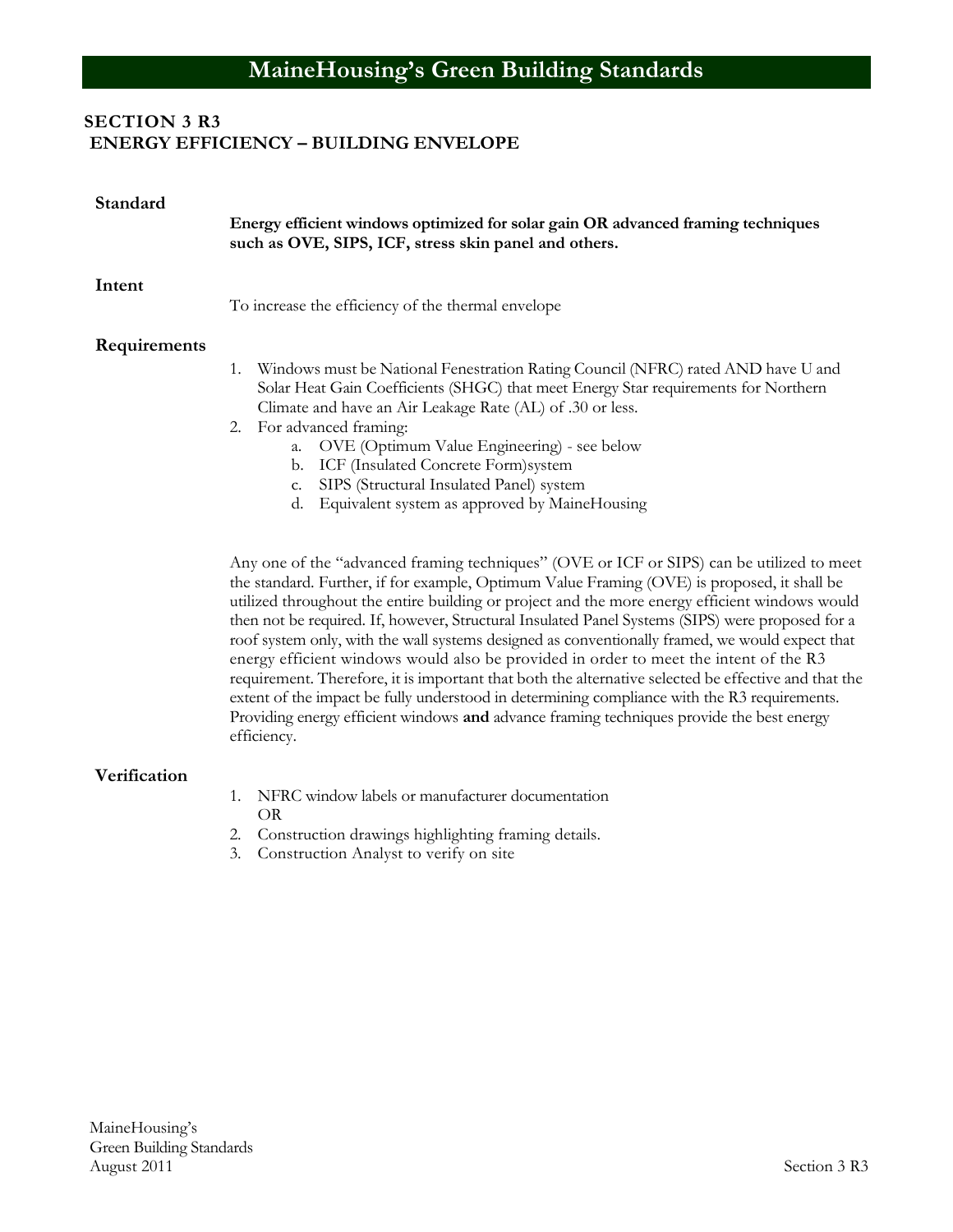#### **SECTION 3 R3 ENERGY EFFICIENCY – BUILDING ENVELOPE**

#### **Resources**

[www.efficientwindows.org](http://www.efficientwindows.org/) [www.efficientwindows.org/factsheets/maine.pdf](http://www.efficientwindows.org/factsheets/maine.pdf) www.energystar.gov/index.cfm?c=bop.ptb **National Fenestration Rating Council: [www.nfrc.org](http://www.nfrc.org/)** Residential Windows: A Guide to New Technology and Energy Performance by John Carmody, Stephen Selkowitz, Dariush Arasteh, and Lisa Heschong, WW Norton, ISNB 0-393-73053-0 **SIPS:** [www.sips.org/](http://www.sips.org/) **ICF:** [www.icfhomes.com/](http://www.icfhomes.com/) **OVE:** http://www.buildingscience.com/documents/insights/bsi-030-advanced-framing Energy Star: [http://www.energystar.gov/index.cfm?fuseaction=find\\_a\\_product.showProductGroup&pgw\\_c](http://www.energystar.gov/index.cfm?fuseaction=find_a_product.showProductGroup&pgw_c) ode=WI

#### **Notes**

#### **Optimum Value Engineering (OVE) includes but is not limited to:**

- 1.  $2x6$  ( $a)$  24"" o.c.
- 2. Align windows and other openings with framing layout
- 3. Use of box headers designed for loading conditions
- 4. Eliminate unnecessary studs such as at corners and T-walls
- 5. Use drywall clips or an acceptable alternative to eliminate drywall backer studs and ceiling blocking
- 6. Corner bracing for racking support

#### **Rehab/Renovation**

The requirements of this standard must be followed to the maximum extent possible where building envelope improvements are included within the scope of the renovation project.

#### **Cost Implications**

Possible additional costs (range low to high) for all recommended thermal improvement strategies except for OVE - OVE should realize both cost savings and thermal efficiency improvement.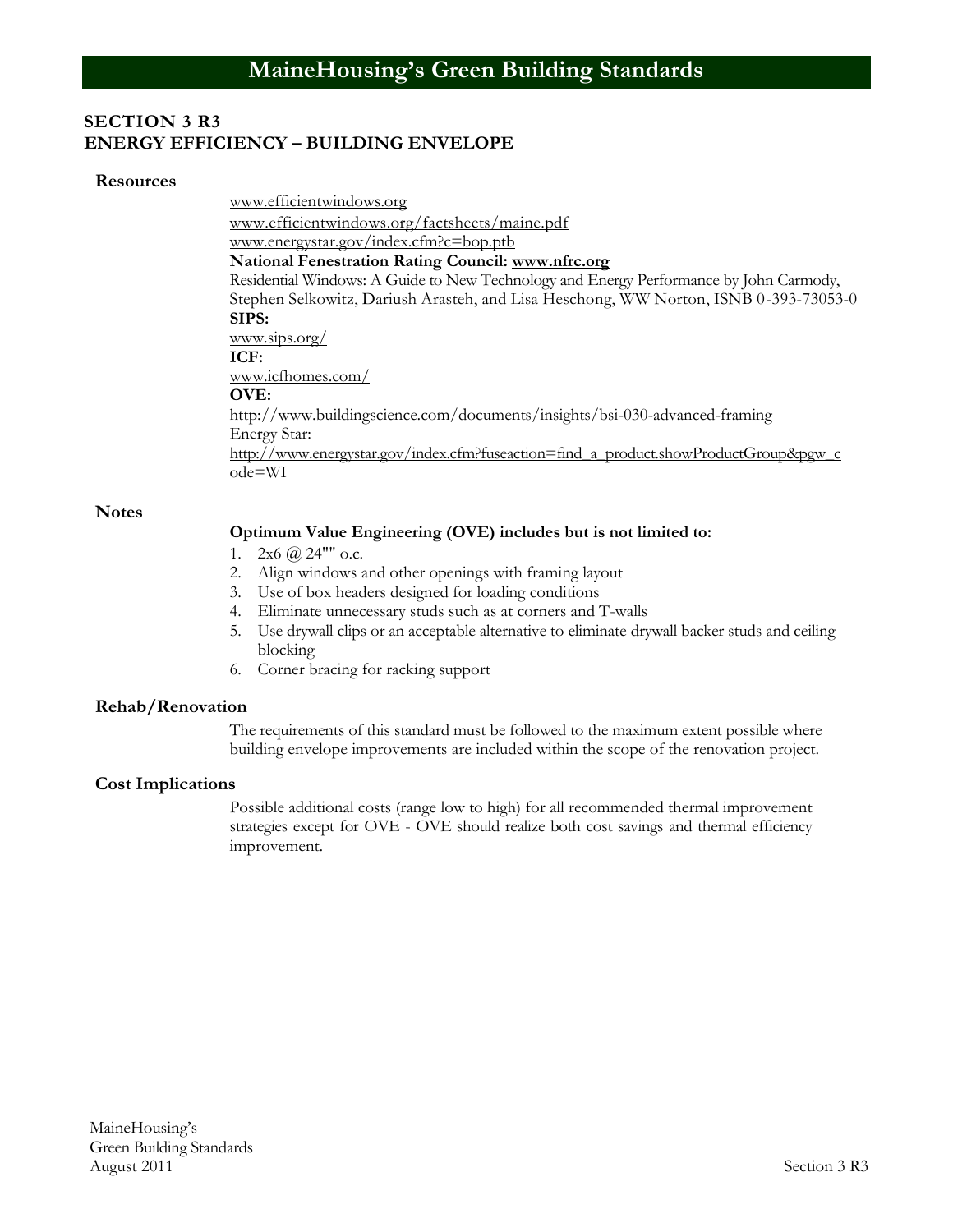# **SECTION 3 R4 ENERGY EFFICIENCY – BUILDING ENVELOPE**

| Standard                 | Spaces between trusses or rafters shall have blocking at the soffit to prevent<br>"wind-washing" of the attic insulation*                                                                                                                                                                                                                                                                        |  |  |
|--------------------------|--------------------------------------------------------------------------------------------------------------------------------------------------------------------------------------------------------------------------------------------------------------------------------------------------------------------------------------------------------------------------------------------------|--|--|
| Intent                   | To help prevent ice dams and cold interior 'condensing' surfaces                                                                                                                                                                                                                                                                                                                                 |  |  |
| Requirements             |                                                                                                                                                                                                                                                                                                                                                                                                  |  |  |
|                          | *Note that this requirement applies to vented roofs that are insulated with fiberglass, cellulose or<br>other products that do not stop air flow and not to systems that utilize stress skin panels, rigid<br>insulation, SIPS etc.<br>Block space between trusses or rafters at soffit with durable material sealed in place to prevent<br>the flow of air through or under ceiling insulation. |  |  |
| Verification             | Construction plans highlighting truss/rafter blocking details<br>1.<br>Construction Analyst to verify on site<br>2.                                                                                                                                                                                                                                                                              |  |  |
| <b>Resources</b>         | None                                                                                                                                                                                                                                                                                                                                                                                             |  |  |
| Rehab/Renovation         |                                                                                                                                                                                                                                                                                                                                                                                                  |  |  |
|                          | The requirements of this standard must be followed to the maximum extent possible where<br>building envelope improvements are included within the scope of the renovation project.                                                                                                                                                                                                               |  |  |
| <b>Cost Implications</b> |                                                                                                                                                                                                                                                                                                                                                                                                  |  |  |
|                          | Low additional cost                                                                                                                                                                                                                                                                                                                                                                              |  |  |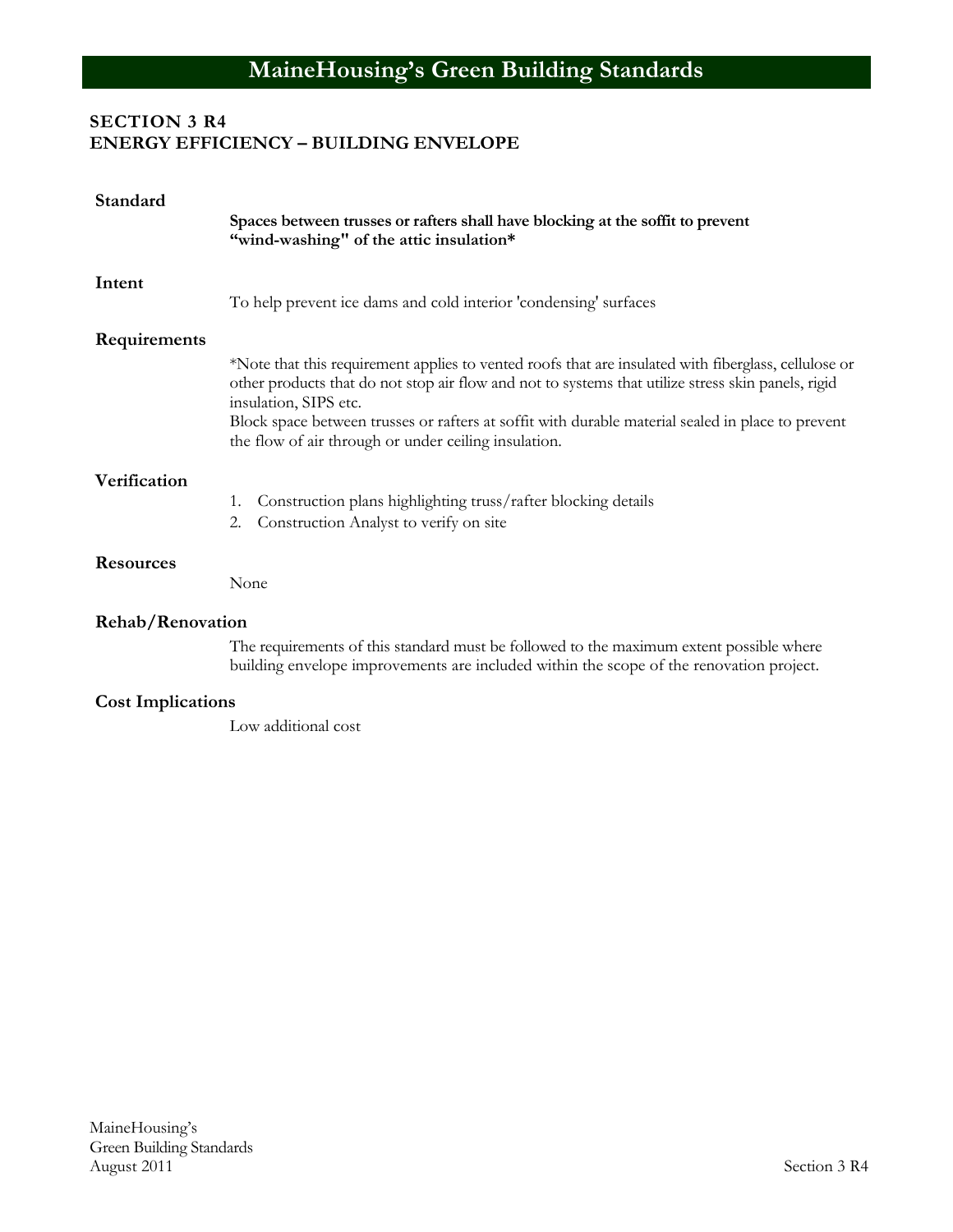# **MaineHousing's Green Building Standards**

# **SECTION 3 R5 ENERGY EFFICIENCY – BUILDING ENVELOPE**

| Standard                 | No pipes or ducts in outside walls                                                                                                                                                                                   |  |
|--------------------------|----------------------------------------------------------------------------------------------------------------------------------------------------------------------------------------------------------------------|--|
| Intent                   | Minimize heat loss from ducts and pipes and prevent water damage from frozen pipes                                                                                                                                   |  |
| Requirements             | No pipes or ducts in outside walls                                                                                                                                                                                   |  |
| Verification             | Construction documents highlighting duct and pipe runs<br>1.<br>Construction Analyst to verify on site<br>2.                                                                                                         |  |
| <b>Resources</b>         | None                                                                                                                                                                                                                 |  |
| Rehab/Renovation         |                                                                                                                                                                                                                      |  |
|                          | The requirements of this standard must be followed to the maximum extent possible where<br>plumbing and/or mechanical and building envelope improvements are included within the scope<br>of the renovation project. |  |
| <b>Cost Implications</b> |                                                                                                                                                                                                                      |  |

No additional cost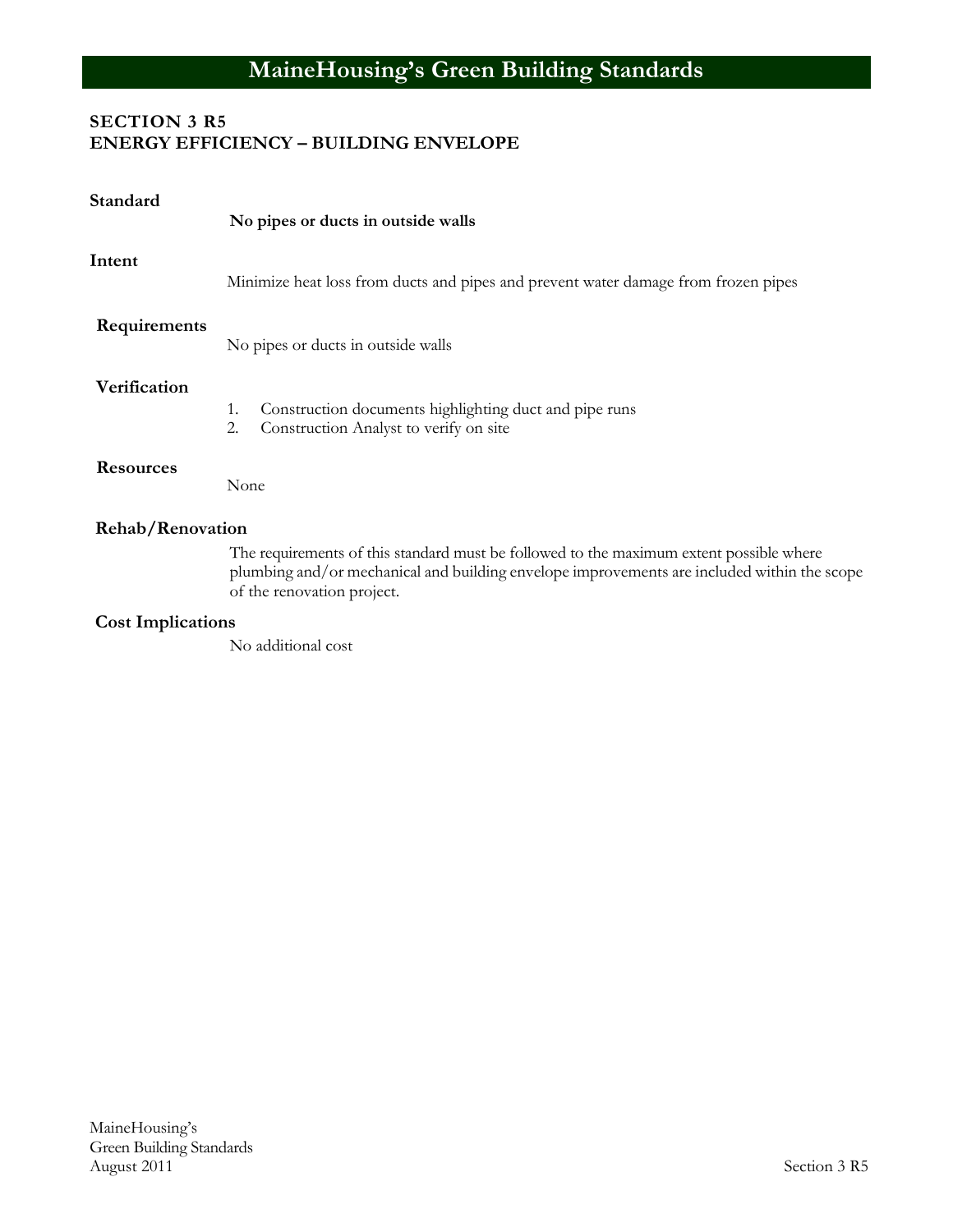# **SECTION 3 R6 ENERGY EFFICIENCY – BUILDING ENVELOPE**

| Standard                 | Provide thermally efficient doors providing access to all heated spaces.                                                                                                                                                                                                                                                                             |                                              |
|--------------------------|------------------------------------------------------------------------------------------------------------------------------------------------------------------------------------------------------------------------------------------------------------------------------------------------------------------------------------------------------|----------------------------------------------|
| Intent                   | To save energy by increasing the efficiency of the thermal envelope                                                                                                                                                                                                                                                                                  |                                              |
| Requirements             | 1. Insulated Core Doors must meet the following:<br>Ti Value equal to .15 or less<br>a.<br>Air Leakage Rate (AL) of .30 cfm/SF or less<br>b.<br>c. Hollow metal doors AND frames shall be thermally broken type                                                                                                                                      |                                              |
|                          | 2.<br>Swinging and Sliding Glass Doors<br>Glazing<br>Ti Factor<br>a)<br>${}< 0.21$<br>Opaque<br>b)<br>$< 1/2$ Lite<br>${}< 0.27$<br>$\mathbf{c})$<br>$>1/2$ Lite<br>< 0.32<br>$\rm d$<br>Metal for doors AND frames shall be thermally broken type<br>$\epsilon$ )<br>f)<br>Full glass doors should only be used as part of a vestibule entry system | <b>SHGC</b><br>No Rating<br>< 0.30<br>< 0.30 |
| Verification             | Provide project design specifications and/or drawings clearly indicating intent<br>1.<br>All products shall be labeled by the manufacturer indicating compliance with the standards<br>2.<br>3. Construction Analyst to verify installation and operation                                                                                            |                                              |
| <b>Resources</b>         | Energy Star:<br>http://www.energystar.gov/index.cfm?fuseaction=find a product.showProductGroup&pgw c<br>ode=WI                                                                                                                                                                                                                                       |                                              |
| <b>Notes</b>             | None                                                                                                                                                                                                                                                                                                                                                 |                                              |
| Rehab/Renovation         | The requirements of this standard must be followed where building envelope improvements are<br>included within the renovation project scope.                                                                                                                                                                                                         |                                              |
| <b>Cost Implications</b> |                                                                                                                                                                                                                                                                                                                                                      |                                              |

None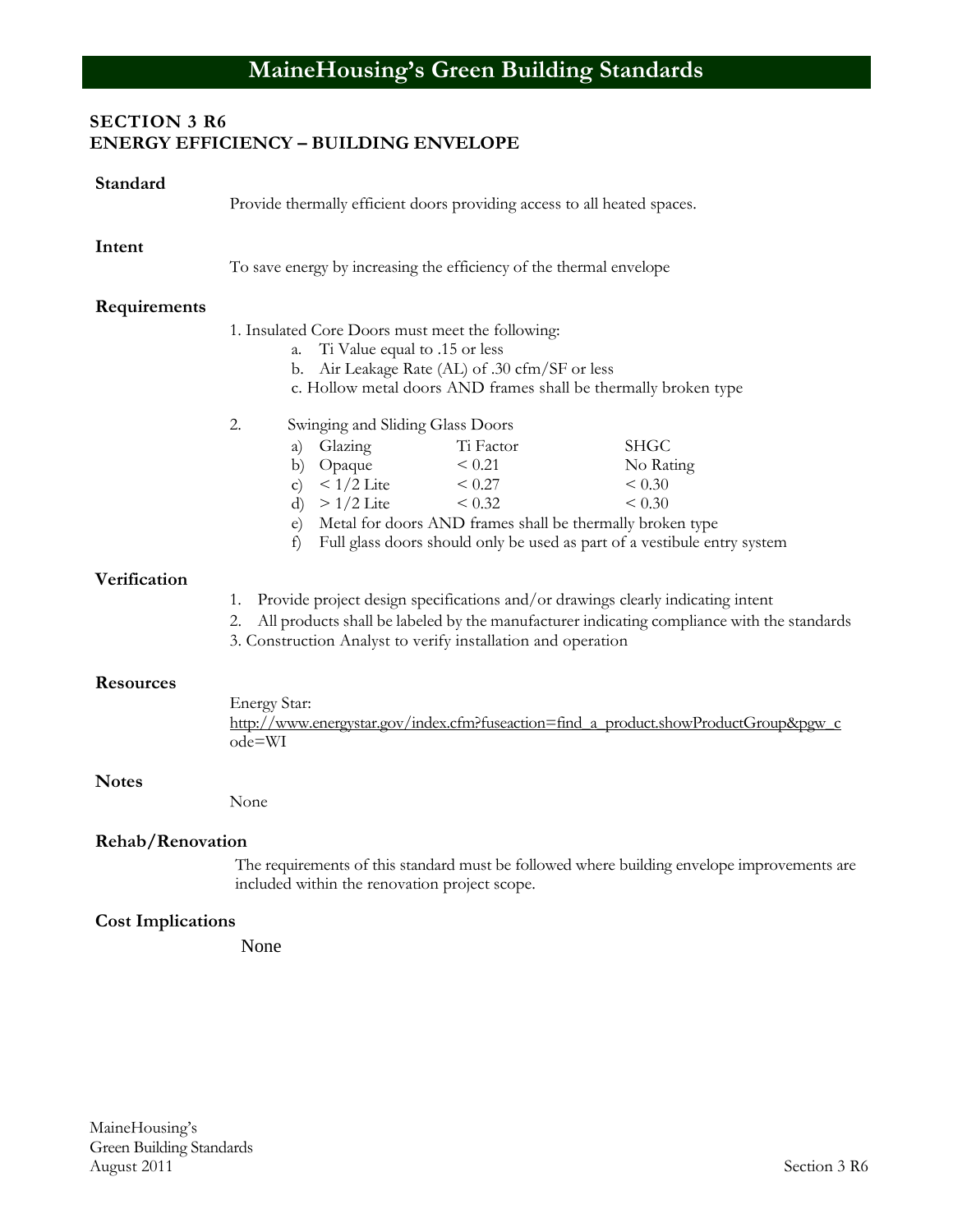# **MaineHousing's Green Building Standards**

# **SECTION 4 R1 ENERGY EFFICIENCY – SYSTEMS & APPLIANCES**

| Standard                 | Energy Star labeled systems and appliances                                                                                                                                                                                                                                                                                                                                                                                                                                                                                                               |  |
|--------------------------|----------------------------------------------------------------------------------------------------------------------------------------------------------------------------------------------------------------------------------------------------------------------------------------------------------------------------------------------------------------------------------------------------------------------------------------------------------------------------------------------------------------------------------------------------------|--|
| Intent                   | Energy Star systems and appliances are the most fuel efficient and save resources, energy and<br>money.                                                                                                                                                                                                                                                                                                                                                                                                                                                  |  |
| Requirements             | Energy Star rated furnaces, boilers utilizing sealed combustion up to 300,000 BTU sizes,<br>1.<br>Then use AFUE greater than or equal to 85%<br>Energy Star rated refrigerators for all units<br>2.<br>Energy Star rated clothes washers for on-site laundry facilities<br>3.<br>Where installed - Energy Star rated dishwashers, freezers<br>4.<br>Where installed - Energy Star rated heat pumps<br>5.<br>Where installed - Energy Star rated ceiling Fans<br>6.<br>Energy Star rated exhaust fans<br>7.<br>Energy Star rated ducted range hoods<br>8. |  |
| Verification             | Submittals for systems and appliances highlighting Energy Star rating<br>1.<br>2.<br>Construction Analyst to verify installation                                                                                                                                                                                                                                                                                                                                                                                                                         |  |
| <b>Resources</b>         | <b>Consortium for Energy Efficiency:</b><br>www.ceel.org/<br><b>Energy Star:</b><br>www.energystar.gov/index.cfm?c=home.index                                                                                                                                                                                                                                                                                                                                                                                                                            |  |
| Rehab/Renovation         |                                                                                                                                                                                                                                                                                                                                                                                                                                                                                                                                                          |  |
|                          | The requirements of this standard must be followed where building systems and appliance<br>improvements are included within the scope of the renovation project.                                                                                                                                                                                                                                                                                                                                                                                         |  |
| <b>Cost Implications</b> |                                                                                                                                                                                                                                                                                                                                                                                                                                                                                                                                                          |  |
|                          | Low cost - Energy Star appliances are currently often specified.                                                                                                                                                                                                                                                                                                                                                                                                                                                                                         |  |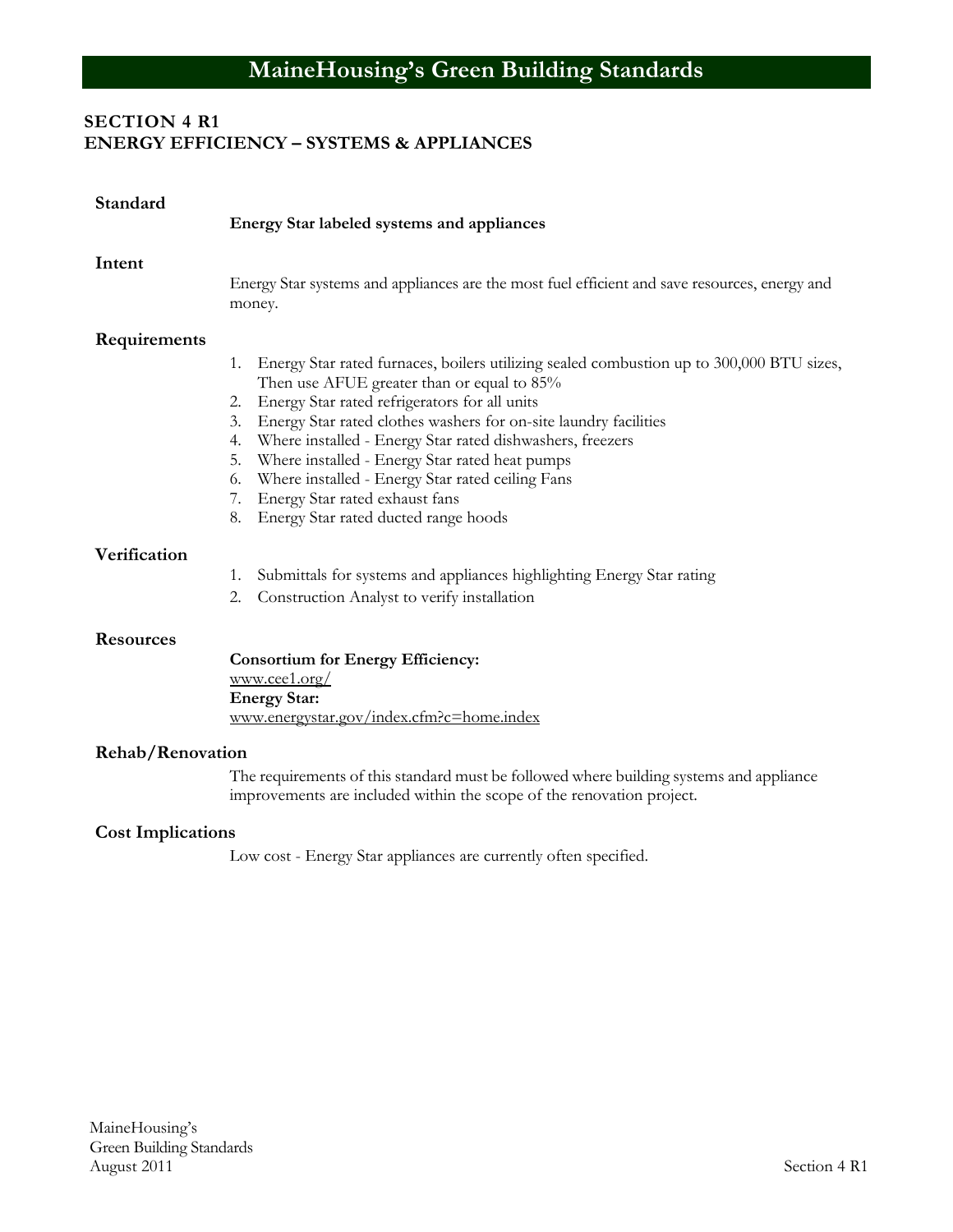# **SECTION 4 R2 ENERGY EFFICIENCY – SYSTEMS & APPLIANCES**

| Standard                 | When provided, bathroom exhaust fans shall meet the requirements of ASHRAE 62.2 -<br>2007 Ventilation & Acceptable Indoor Air Quality in Low-Rise Residential Buildings.                                                                                                                             |
|--------------------------|------------------------------------------------------------------------------------------------------------------------------------------------------------------------------------------------------------------------------------------------------------------------------------------------------|
| Intent                   | To provide systems adequate for spot ventilation that could also provide background whole<br>house ventilation if needed.                                                                                                                                                                            |
| Requirements             | Fan CFM rating and sone level to be sized according to ASHRAE 62.2 2007 Guidelines<br>regarding the number of bedrooms in the unit and whether or not fans run continuously or<br>intermittently.                                                                                                    |
| Verification             | Contractor submittals<br>1.<br>2.<br>Construction Analyst to verify on site                                                                                                                                                                                                                          |
| <b>Resources</b>         | Standard of quality is Panasonic Whisperfit series<br>1.<br>Home Ventilating Institute:<br>2.<br>www.hvi.org/                                                                                                                                                                                        |
| <b>Notes</b>             | Timer controls (such as Airtrak or equivalent) can be installed to cycle the air on a set schedule<br>in order to provide supplemental ventilation and improve air quality - this is an option and is not<br>required by MaineHousing.<br>Airtrak Controller, Tamarack Technologies: www.tamtech.com |
| Rehab/Renovation         | The requirements of this standard must be followed in all rehab projects.                                                                                                                                                                                                                            |
| <b>Cost Implications</b> |                                                                                                                                                                                                                                                                                                      |

Low cost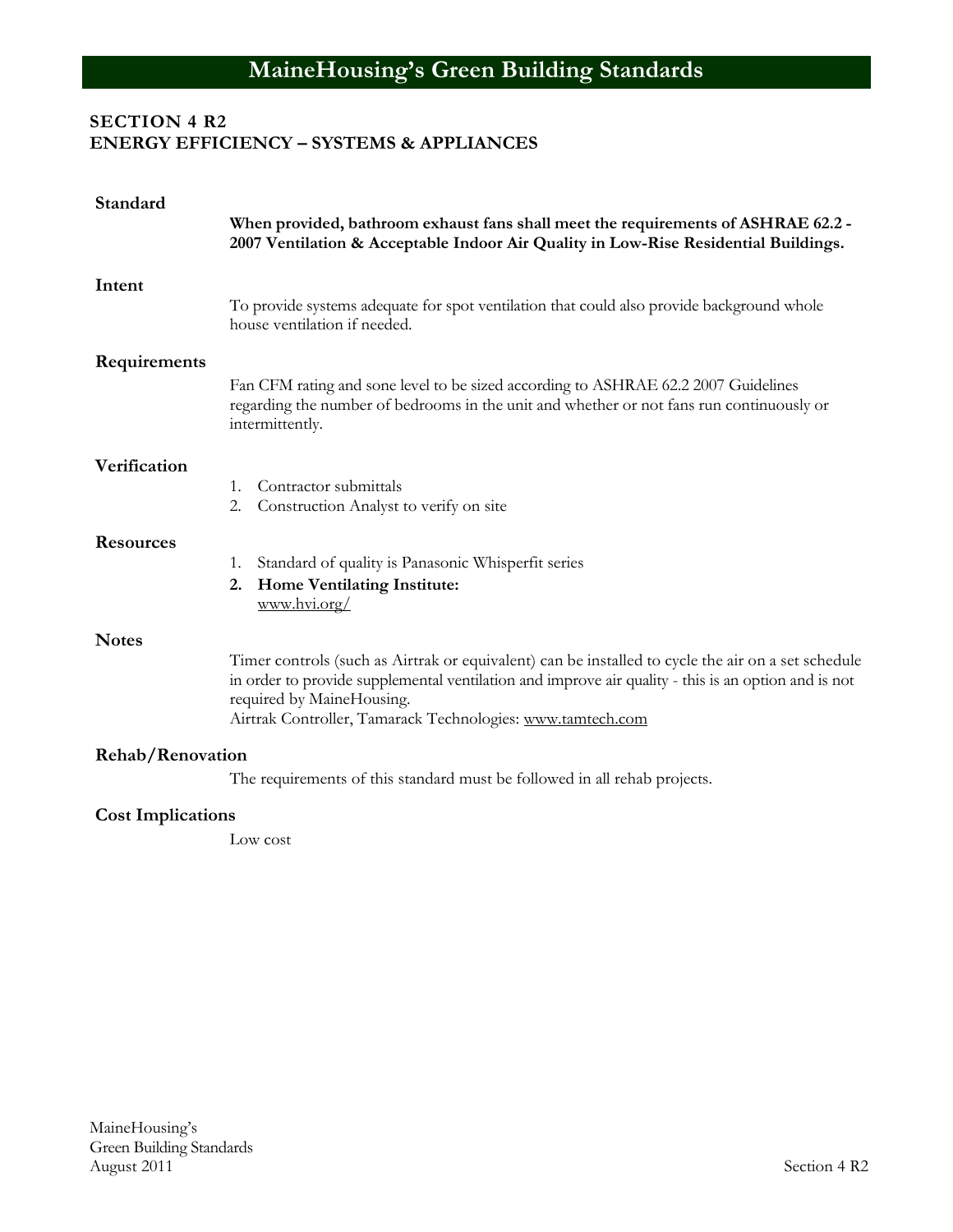# **SECTION 4 R3 ENERGY EFFICIENCY – SYSTEMS & APPLIANCES**

| Standard                | Water Efficiency: Low flow faucets and showerheads                                                                                                 |
|-------------------------|----------------------------------------------------------------------------------------------------------------------------------------------------|
| Intent                  | Save money and protect potable water resources                                                                                                     |
| Requirements            | Faucets: Flow rate of no more than 1 gallon per minute (GPM)<br>1.<br>Showerheads: Flow rate of no more than 2 gallons per minute (GPM)<br>2.      |
| Verification            | Submittals and cut sheets for plumbing fixtures<br>1.<br>Construction Analyst to verify installation<br>2.                                         |
| <b>Resources</b>        | H <sub>2</sub> ouse.org:<br>www.h2ouse.org/                                                                                                        |
| <b>Rehab/Renovation</b> | The requirements of this standard must be followed where plumbing fixture improvements are<br>included within the scope of the renovation project. |
|                         |                                                                                                                                                    |

#### **Cost Implications**

No additional cost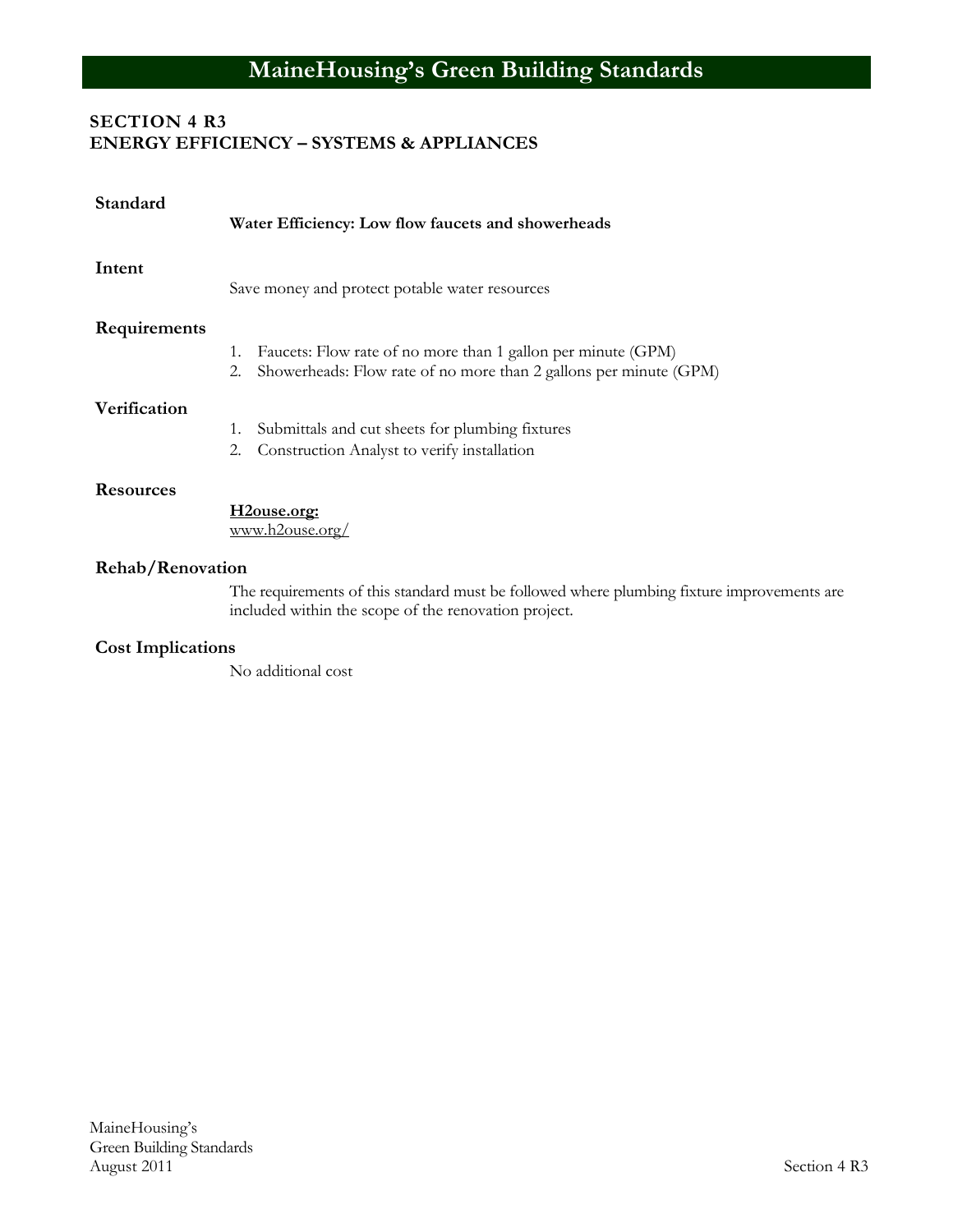# **SECTION 4 R4 ENERGY EFFICIENCY – SYSTEMS & APPLIANCES**

| Standard         | Water Efficiency: Low flow toilets and urinals                                                                                                      |
|------------------|-----------------------------------------------------------------------------------------------------------------------------------------------------|
| Intent           | Save money and protect potable water resources                                                                                                      |
| Requirements     |                                                                                                                                                     |
|                  | Toilets: Rated at 1.6 gallons per flush (GPF) or less OR dual flush<br>1.<br>Urinals: Rated at 1.0 GPF or waterless<br>2.                           |
| Verification     |                                                                                                                                                     |
|                  | Submittals and cut sheets for plumbing fixtures<br>1.                                                                                               |
|                  | Construction Analyst to verify installation<br>2.                                                                                                   |
| <b>Resources</b> |                                                                                                                                                     |
|                  | H <sub>2</sub> ouse.org:<br>www.h2ouse.org/                                                                                                         |
| Rehab/Renovation |                                                                                                                                                     |
|                  | The requirements of this standard must be followed where toilet and urinal replacements are<br>included within the scope of the renovation project. |

# **Cost Implications**

Additional cost for dual flush (though prices are dropping) 1.6 GPF toilets are standard.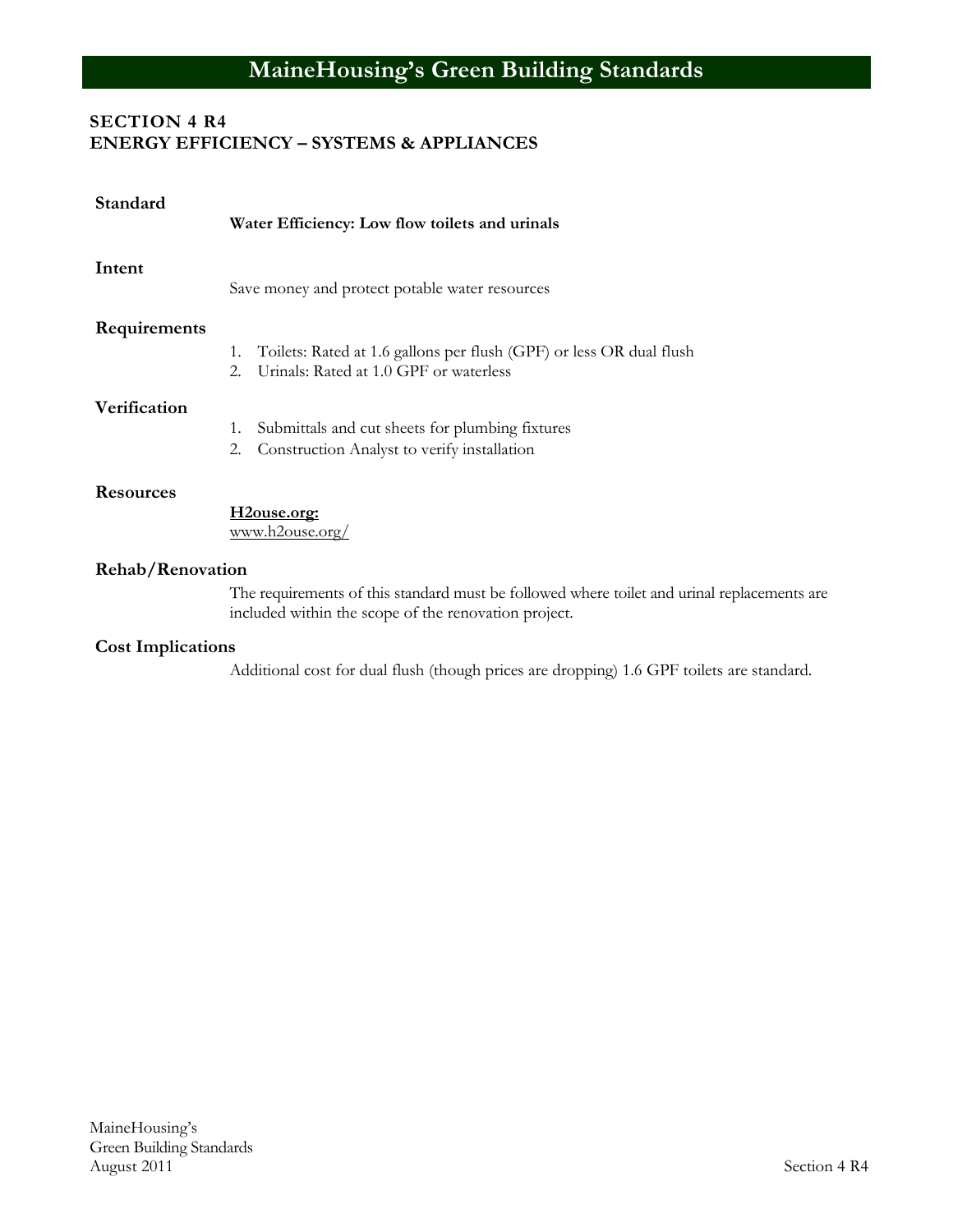# **SECTION 4 R5 ENERGY EFFICIENCY – SYSTEMS & APPLIANCES**

| Standard                                             | Seal ductwork with duct mastic to prevent air leakage                                                                                                                                                                                                                                        |
|------------------------------------------------------|----------------------------------------------------------------------------------------------------------------------------------------------------------------------------------------------------------------------------------------------------------------------------------------------|
| Intent                                               | Optimize performance and prevent air leakage from ductwork                                                                                                                                                                                                                                   |
| Requirements                                         | Seal duct connections with water based* duct mastic.<br>Areas that must be sealed include:<br>Swivel elbows<br>$1_{-}$<br>2. Branch take-offs from trunk ducts<br>Finger jointed connections<br>3.<br>Folded corners of boots &<br>4.<br>fittings<br>5. Filter racks & plenum<br>connections |
| Verification                                         | Provide appropriate language in project specifications<br>1.<br>2.<br>Construction Analyst to verify installation                                                                                                                                                                            |
| <b>Resources</b><br><b>Notes</b><br>Rehab/Renovation | None<br>* Water based duct mastic has low VOC content                                                                                                                                                                                                                                        |
|                                                      | The requirements of this standard must be followed in all rehab projects                                                                                                                                                                                                                     |

# **Cost Implications**

Very low additional labor and material costs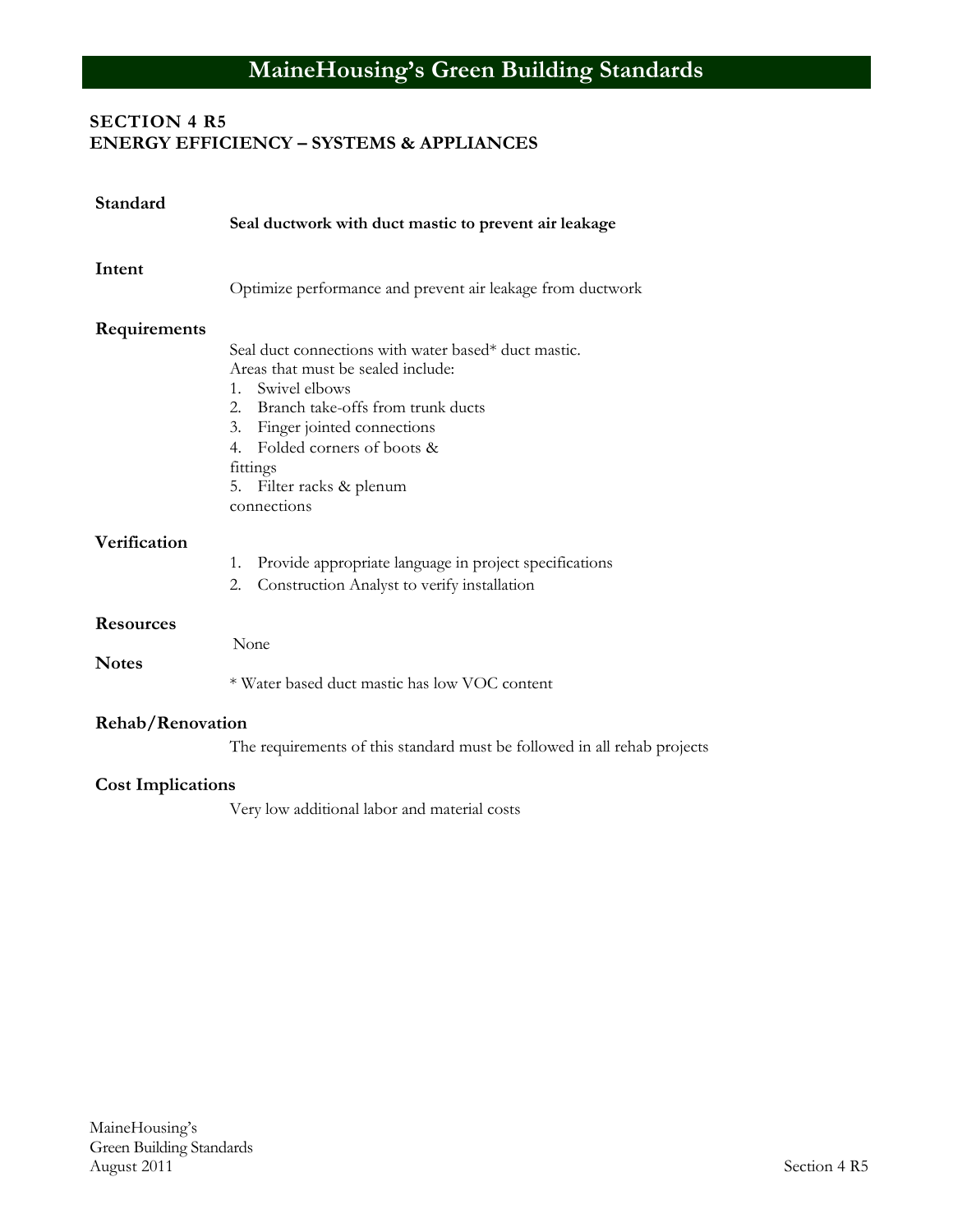# **SECTION 4 R6 ENERGY EFFICIENCY – SYSTEMS & APPLIANCES**

| Standard      | <b>Solar Assist (Preheat) Domestic Hot Water Systems</b>                                                                                                                                                                                                                                                                                                                                                                                                                                                                                                                                                                                                                                                                                                                                                                                                                                                                                                                        |
|---------------|---------------------------------------------------------------------------------------------------------------------------------------------------------------------------------------------------------------------------------------------------------------------------------------------------------------------------------------------------------------------------------------------------------------------------------------------------------------------------------------------------------------------------------------------------------------------------------------------------------------------------------------------------------------------------------------------------------------------------------------------------------------------------------------------------------------------------------------------------------------------------------------------------------------------------------------------------------------------------------|
| Intent        | Where physically possible and economically feasible, capture the sun's energy to heat domestic<br>hot water.                                                                                                                                                                                                                                                                                                                                                                                                                                                                                                                                                                                                                                                                                                                                                                                                                                                                    |
| Standard      | Solar Assist (Preheat) Domestic Hot Water Systems                                                                                                                                                                                                                                                                                                                                                                                                                                                                                                                                                                                                                                                                                                                                                                                                                                                                                                                               |
| Intent        | Where physically possible and economically feasible, capture the sun's energy to heat domestic<br>hot water.                                                                                                                                                                                                                                                                                                                                                                                                                                                                                                                                                                                                                                                                                                                                                                                                                                                                    |
| Requirements  | Analyze each site for potential exposure to the sun.<br>1.<br>To the maximum extent possible, orient and construct buildings to take full advantage of<br>2.<br>available sun.<br>Calculate a cost/benefit analysis of providing solar assisted domestic hot water<br>3.<br>$system(s)$ .<br>System costs shall include all equipment, labor, and any necessary project upgrades<br>a.<br>(structure, electrical, etc.) to provide a complete system.<br>b. System shall be sized to provide a minimum output equal to 80% of estimated<br>summertime need.<br>Baseline for comparison shall be the conventional fuel used for the heating of<br>C.<br>domestic hot water.<br>Expected available energy shall be based on standards in the industry for the project<br>d.<br>location.<br>Daily hot water demand shall be highest in the morning.<br>e.<br>SRCC Certification and Rating Category C Mildly Cloudy Day, shall be basis of<br>f.<br>BTU/day output of collectors. |
|               | The decision to install a complete system is voluntary.                                                                                                                                                                                                                                                                                                                                                                                                                                                                                                                                                                                                                                                                                                                                                                                                                                                                                                                         |
| MaineHousing. | If the decision is made to install a system, the system shall be properly maintained and include energy output<br>monitoring and reporting of the domestic hot water output in a format, frequency, and level of detail as required by                                                                                                                                                                                                                                                                                                                                                                                                                                                                                                                                                                                                                                                                                                                                          |

If the decision is made not to install a complete system, then one of the options that follow must be included:

Option 1 - Provide minimal preparations for the likely installation of a complete system. Such minimal preparations are to include south facing building orientation(s) and roof surfaces in new construction projects, providing for rough-ins (structurally reinforced building structure, pipe chases and/or runs, adequate spare electrical circuitry, and adequate space for DHW storage) for such system(s).

#### OR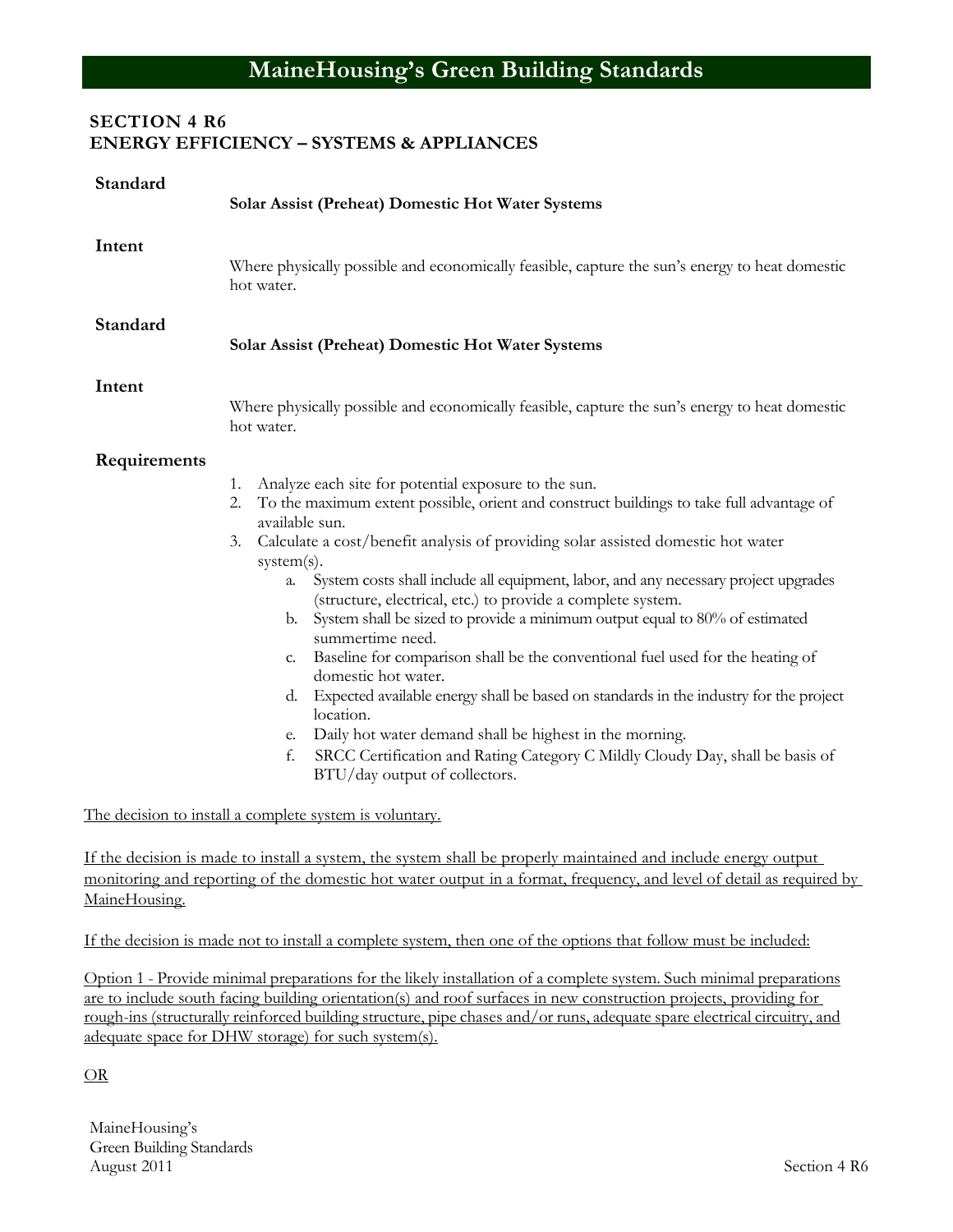# **SECTION 4 R6 ENERGY EFFICIENCY – SYSTEMS & APPLIANCES**

Option 2 - Utilizing the funding that would have been necessary in Option 1, provide upgrades to the thermal envelope of the building(s) that exceeds Green Building Standard Section 3 R2. Such upgrades may include thermally superior windows and/or higher R Values for wall and ceiling areas.

#### **Verification**

- 1. Complete analysis and design documents shall be submitted to MaineHousing for review and acceptance.
- 2. Submittals for systems and equipment consistent with design intent shall be provided to MaineHousing.
- 3. Construction Analyst to verify installation.
- 4. System outputs shall be monitored for a minimum of 5 years.

#### **Resources/References**

Solar Rating and Certification Corporation (SRCC) List of Maine Certified Solar System Installers:

http://energy.sourceguides.com/businesses/byGeo/US/byS/ME/byP/solar/solar.shtml Maine State Plumbing Code ASHRAE 93 ASHRAE 90336

**Notes**

None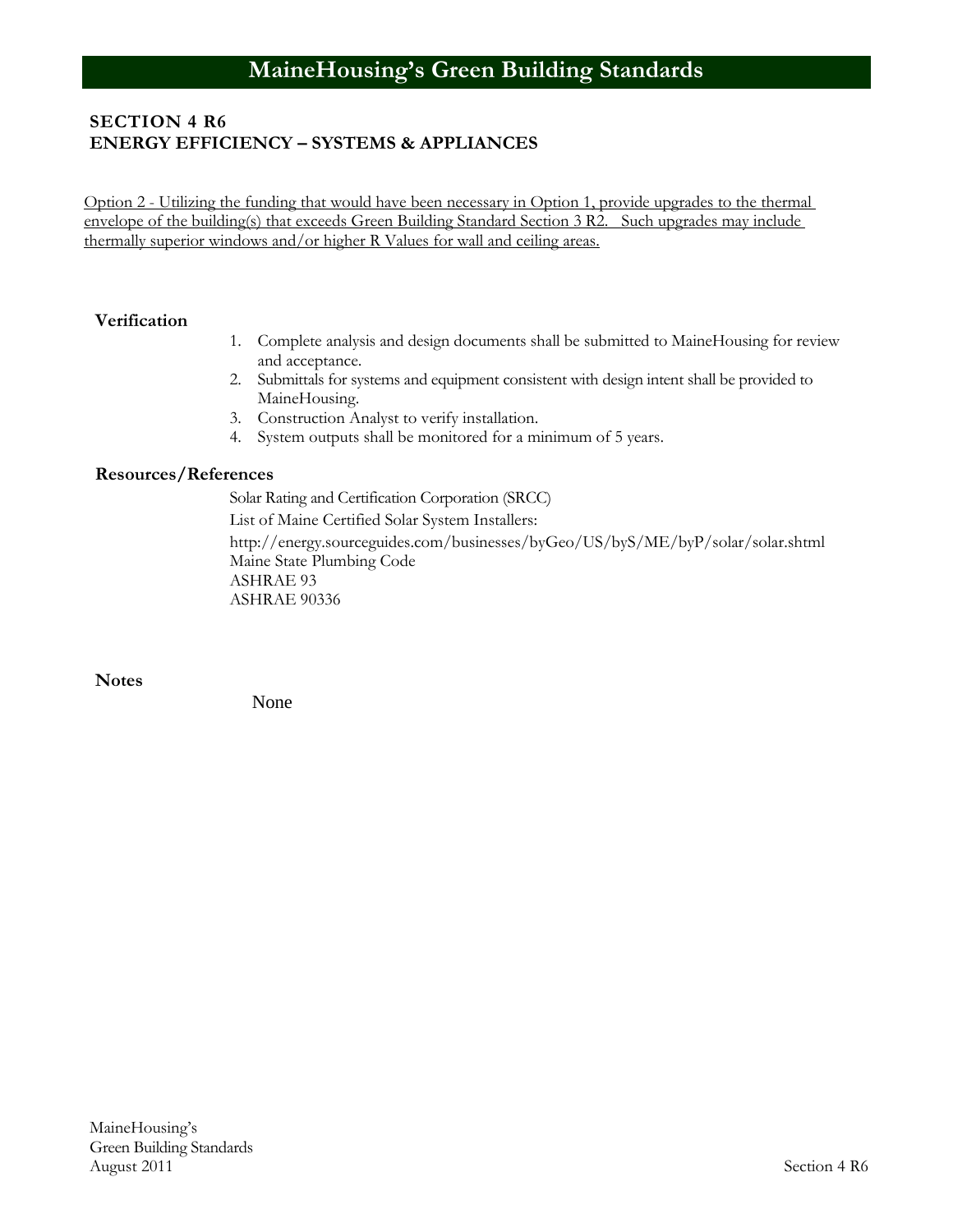## **SECTION 4 R6 ENERGY EFFICIENCY – SYSTEMS & APPLIANCES**

#### **Rehab/Renovation**

The requirements of this standard should be followed where building site and/or orientation allow for the installation of solar assist system(s) for domestic hot water.

#### **Cost Implications**

Initial capital expenditure will be offset by reduced operating costs over a reasonable amount of time.

#### *Commentary*

*Since its implementation in 2008, this standard has resulted in the inclusion of solar assist pre-heat domestic hot water in some form in virtually all tax credit projects. These projects have included new construction and substantial rehabilitation projects for both workforce and elderly populations. These systems have proven that the technology works and, dependant on the fuel source being off-set by the sun's "free" energy, have demonstrated varied and mostly favorable paybacks.* 

*We have learned that there is no one system or size that fits every application; that actual domestic hot water demand from the pre-heat component, in most instances, is much less than codes or national trends would suggest; that this technology is constantly developing; that there are various opinions and theories as to how best to implement the standard; and that MaineHousing's requirement for system monitoring, data collection, and data transmission to MaineHousing has been a challenge in some instances. While there remains a learning curve, much has been learned to date.*

*Some issues that have presented challenges on several occasions have included anticipating and designing for roof loadings due to the addition of the roof top components; shading of rooftop collectors; space needs for systems' water storage; performance specifications (design-build delivery method) vs. detailed systems design; integration of solar pre-heat with the standard domestic hot water systems; systems startup and commissioning; and systems output monitoring, data collection, and data transmission.*

*When this standard was established it was hoped it would encourage the use of alternative energy to help offset rising fuel costs; to encourage product/systems design and installation; to provide new opportunities for employment; and to provide MaineHousing with carbon credits to be packaged with an ongoing carbon credit program. It will take some time before these systems can be fully evaluated for all of these goals.*

*MaineHousing has determined that the data collected from the systems provided prior to this edition of the standard is sufficient to document typical systems' outputs for our purposes. However, it has been shown that systems start-up, commissioning, and minimal short-term monitoring is invaluable in assuring that domestic hot water solar-assist systems are placed in service and operated correctly from the onset. Instead of the previous requirement of detailed and timely reporting of systems' outputs directly to MaineHousing, it is now required that the Owner, through his design and management team, will set up a monitoring system that will adequately document, in a periodic manner, the output of the system installed at the project. Such monitoring shall include documented readouts of systems outputs that can be converted to BTU's that provides evidence that the system is operating and performing to design expectations. The specific data to be collected, the form of collection, and the documentation report format shall be as directed by the design team. Copies of the documented results shall be provided to MaineHousing on a bi-weekly basis in a summary form for a minimum period of 3 months (a total of 6 reports). If after 3 months the systems are proven to be functioning properly another summary report shall be provided after 6 months and 1 year of operation. All reports are to be submitted to MaineHousing's Construction Services Manger either in hard copy by mail or as attachments to e-mail.*

*It is further suggested that all systems include some form of alarm that, in a timely manner, notifies project personnel should system failure occur.* Such notification can be at the site if it is properly manned, or off-site as part of other building alarm systems or its own system. The Owner shall *work closely with the project design team to assure that the alarm system designed and installed will provide proper and timely notification of system failure.*

*MaineHousing continues to believe that using renewable and/or "free" energy sources makes good sense for housing in Maine.* 

MaineHousing's Green Building Standards August 2011 Section 4 R6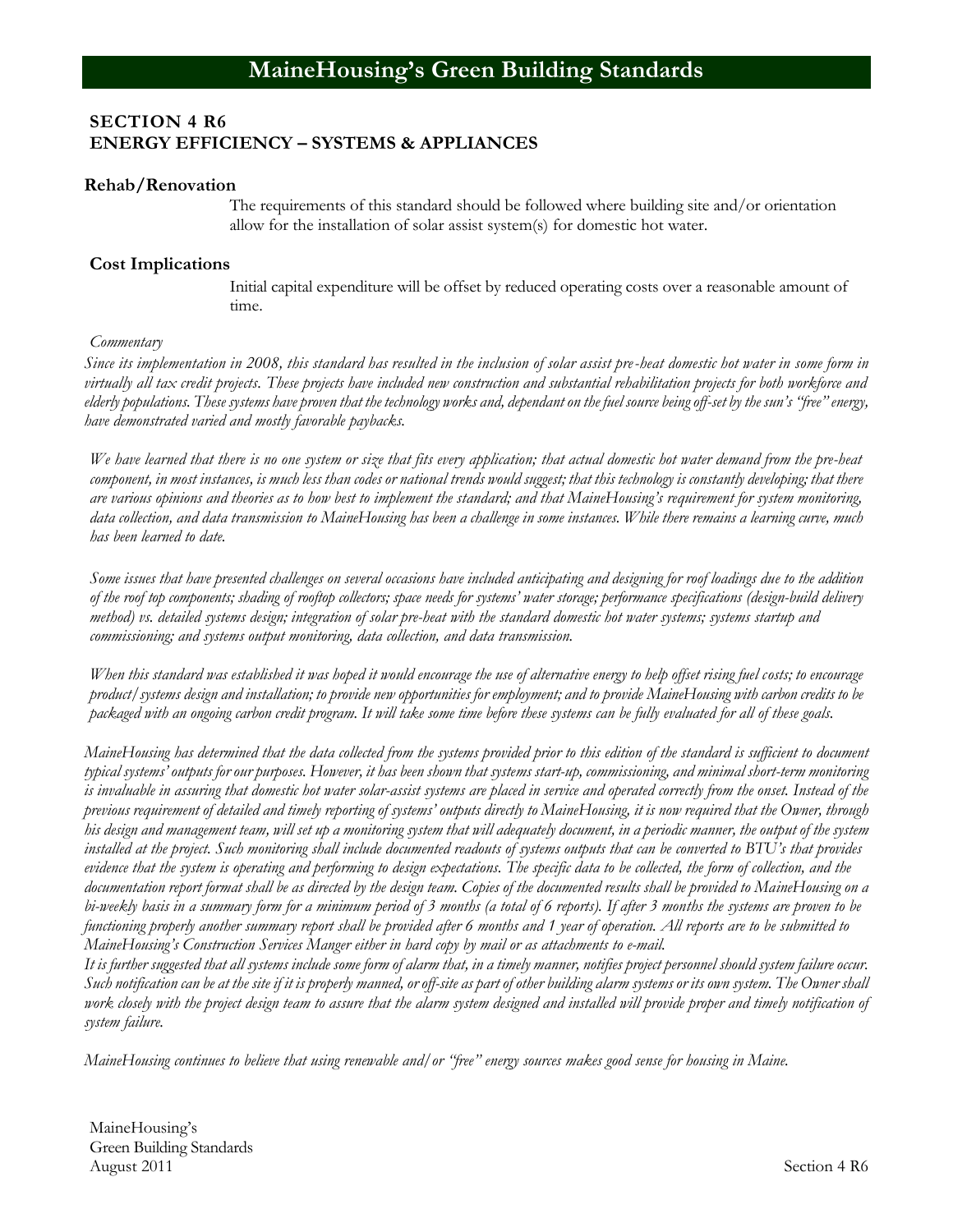# **SECTION 5 R1 ENERGY EFFICIENCY – INTERIOR LIGHTING FIXTURES**

| Standard         | Fixtures shall be Energy Star rated or equivalent or better as<br>documented/recognized by Efficiency Maine or MaineHousing                                                                                                                      |
|------------------|--------------------------------------------------------------------------------------------------------------------------------------------------------------------------------------------------------------------------------------------------|
| Intent           | Optimize the energy efficiency of indoor lighting                                                                                                                                                                                                |
| Requirements     | Specify and install fixtures that are Energy Star rated or Efficiency Maine's listed energy<br>efficient fixtures or submit alternative fixtures for review and acceptance                                                                       |
| Verification     | Design documents to specify which standards are being met for each fixture with sufficient<br>backup documentation as requested by Construction Analyst<br>Contractors submittals highlighting Energy Star rating or Efficiency Maine compliance |
| <b>Resources</b> | <b>Energy Star:</b><br>www.energystar.gov/index.cfm?c=home.index<br><b>Efficiency Maine:</b><br>www.efficiencymaine.com/                                                                                                                         |
| Rehab/Renovation | The requirements of this standard must be followed where interior lighting fixture replacements<br>are included within the scope of the renovation project.                                                                                      |

# **Cost Implications**

No additional cost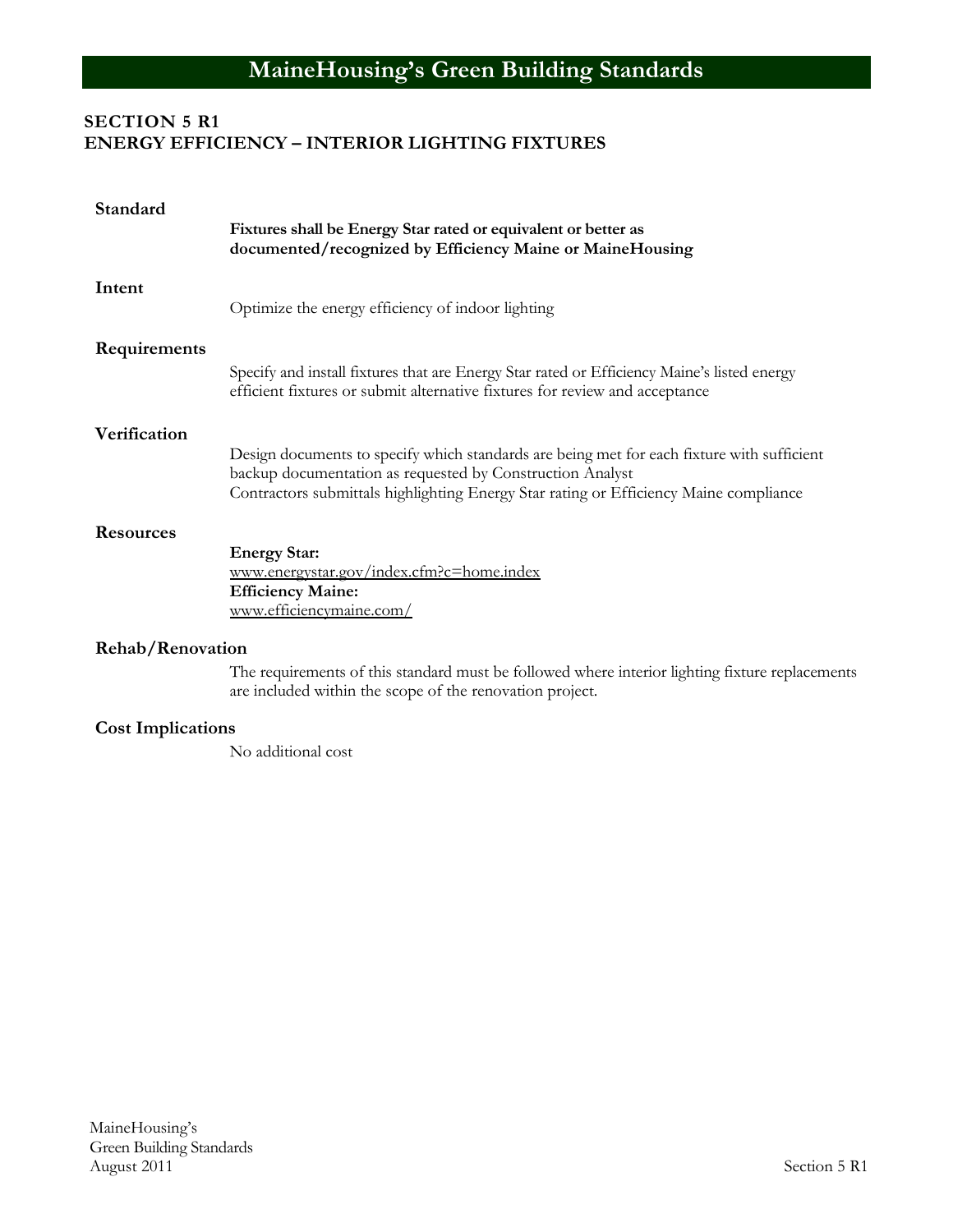# **SECTION 5 R2 ENERGY EFFICIENCY – INTERIOR LIGHTING FIXTURES**

| Standard                 | No recessed light fixtures shall be installed in roof/ceiling assemblies                                                                                     |  |
|--------------------------|--------------------------------------------------------------------------------------------------------------------------------------------------------------|--|
| Intent                   | To maintain the thermal integrity of the building envelope                                                                                                   |  |
| Requirements             | No recessed light fixtures shall be installed in roof / ceiling assemblies or in any ceiling that<br>would interrupt the integrity of the building envelope. |  |
| Verification             | Construction Analyst to verify on site                                                                                                                       |  |
| <b>Resources</b>         | None                                                                                                                                                         |  |
| Rehab/Renovation         |                                                                                                                                                              |  |
|                          | The requirements of this standard must be followed by all rehab projects.                                                                                    |  |
| <b>Cost Implications</b> |                                                                                                                                                              |  |
|                          | No additional cost                                                                                                                                           |  |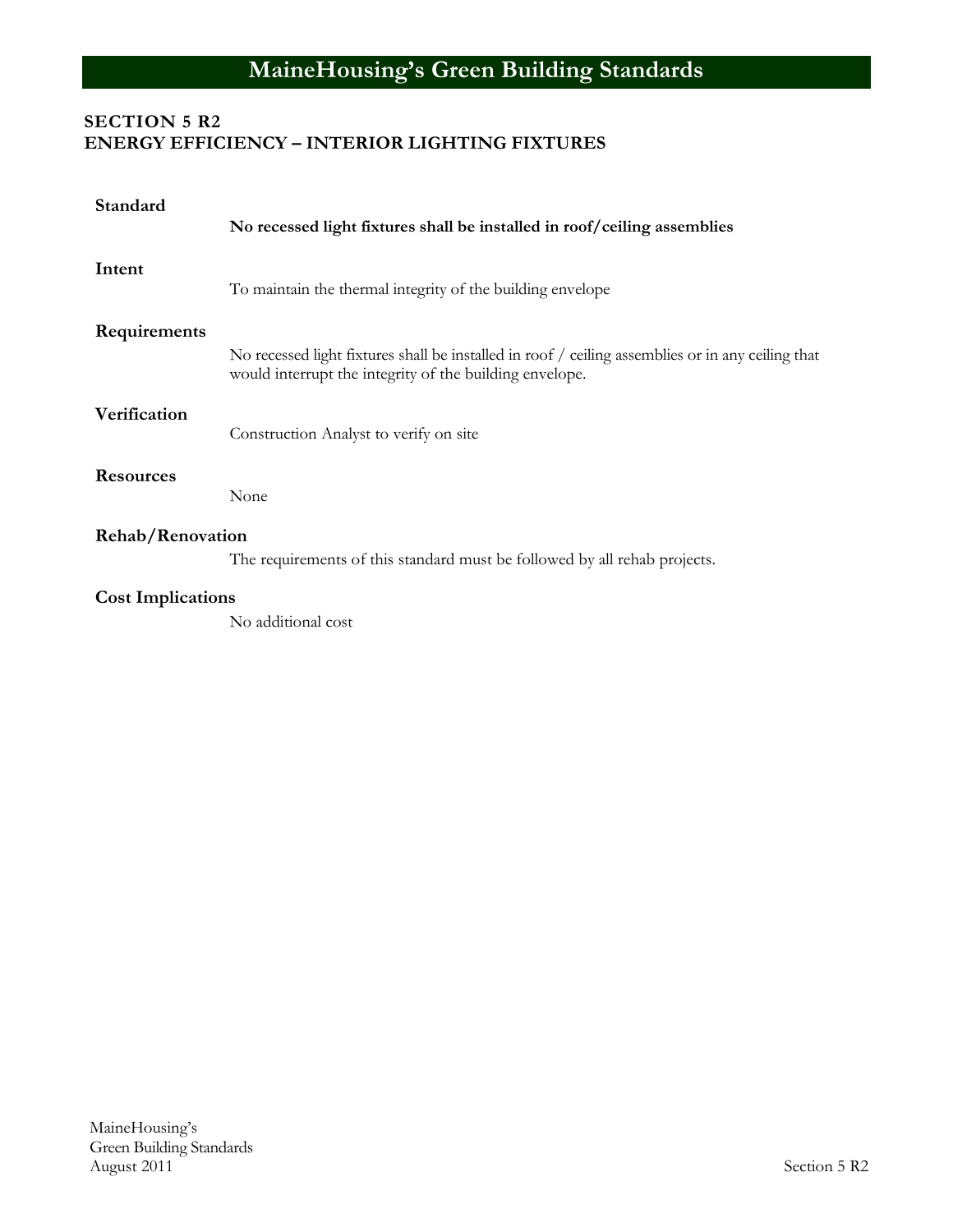## **SECTION 5 R3 ENERGY EFFICIENCY – INTERIOR LIGHTING FIXTURES**

| Standard                 | All emergency exit signs shall be LED                                                   |
|--------------------------|-----------------------------------------------------------------------------------------|
| Intent                   | To save energy and replacement costs                                                    |
| Requirements             | All emergency exit signs shall be LED (Light Emitting Diodes)                           |
| Verification             | Contractor submittals<br>$\mathbf{1}$ .<br>2.<br>Construction Analyst to verify on site |
| <b>Resources</b>         | None                                                                                    |
| Rehab/Renovation         | The requirements of this standard must be followed by all rehab projects.               |
| <b>Cost Implications</b> |                                                                                         |
|                          | Low or no additional cost                                                               |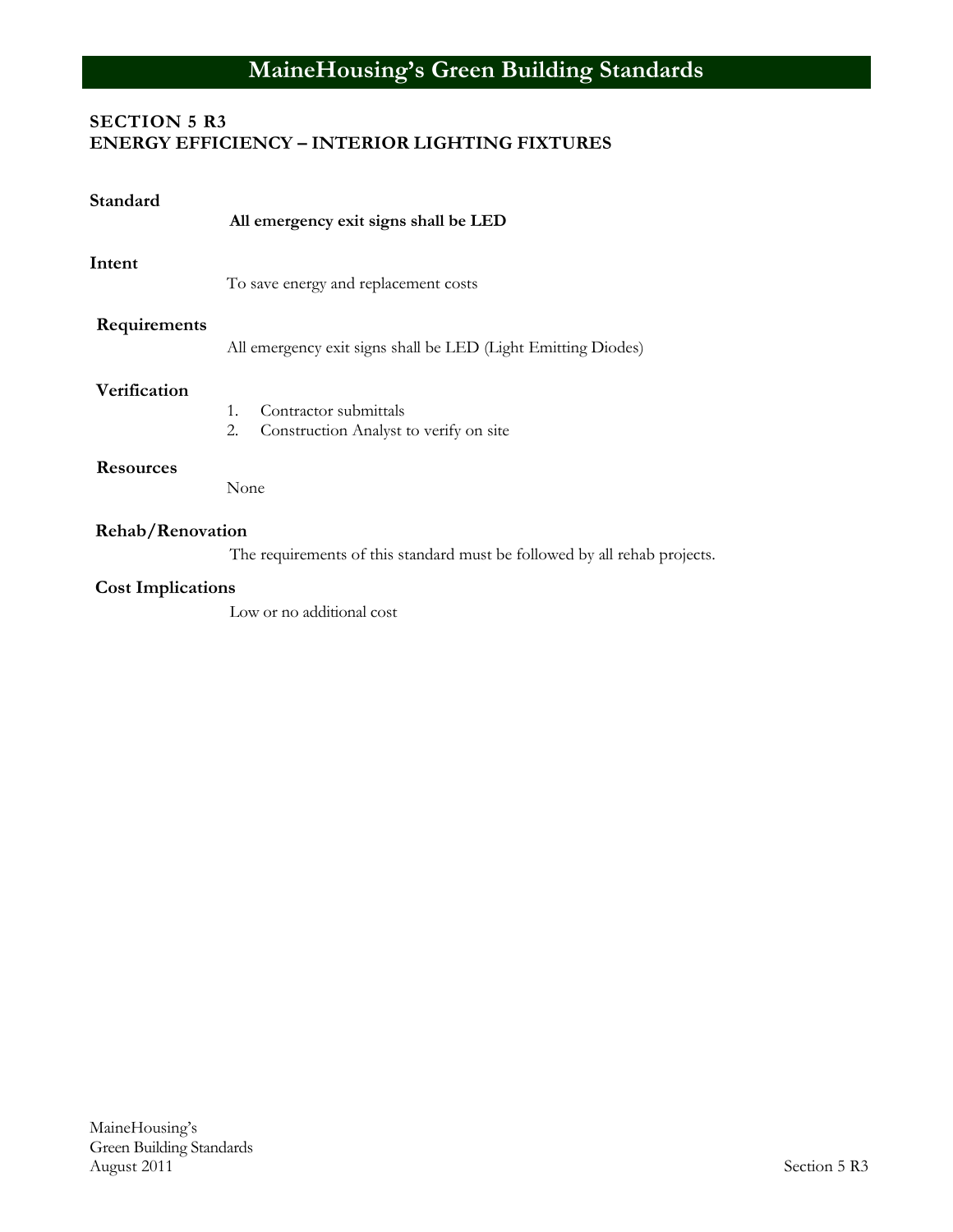## **SECTION 5 R4 ENERGY EFFICIENCY – INTERIOR LIGHTING FIXTURES**

| Standard                 | Research, specify, and provide as appropriate, automatic lighting controls to minimize<br>energy use in unoccupied or infrequently occupied spaces within project buildings.                                                                                                                                                                                                                                      |
|--------------------------|-------------------------------------------------------------------------------------------------------------------------------------------------------------------------------------------------------------------------------------------------------------------------------------------------------------------------------------------------------------------------------------------------------------------|
| Intent                   | To save energy by turning off or reducing unnecessary lighting.                                                                                                                                                                                                                                                                                                                                                   |
| Requirements             | Provide automatic on/off lighting controls activated by occupant load and/or natural light<br>sensors or other "smart" control systems for lights or groups of lights in common areas such as<br>stairways, corridors, community rooms, public toilet facilities, offices, laundries, etc. while still<br>maintaining minimum lighting levels, particularly in egress routes, as required by applicable<br>codes. |
| Verification             | Design specifications and/or drawings that clearly indicate functional intent consistent with<br>1.<br>this standard provided by designer of record.<br>2. Commissioning Agent will review and verify that opportunities have been explored to the<br>maximum extend feasible, consistent with the goals and objectives of this<br>standard.<br>Installation and proper operation by Construction Analyst.<br>3.  |
| <b>Resources</b>         | Green Building Products 2 <sup>nd</sup> Edition, Edited by Wilson, Piep Korn, Maling, Battisto, New<br>Society Publishers.                                                                                                                                                                                                                                                                                        |
| <b>Rehab/Renovation</b>  | The requirements of this standard must be followed where building lighting systems<br>improvements are included within the renovation project scope.                                                                                                                                                                                                                                                              |
| <b>Cost Implications</b> |                                                                                                                                                                                                                                                                                                                                                                                                                   |
|                          | Minor added construction costs for additional sensor/switches/controls/wiring with very likely<br>considerable energy costs savings over the life of the project.                                                                                                                                                                                                                                                 |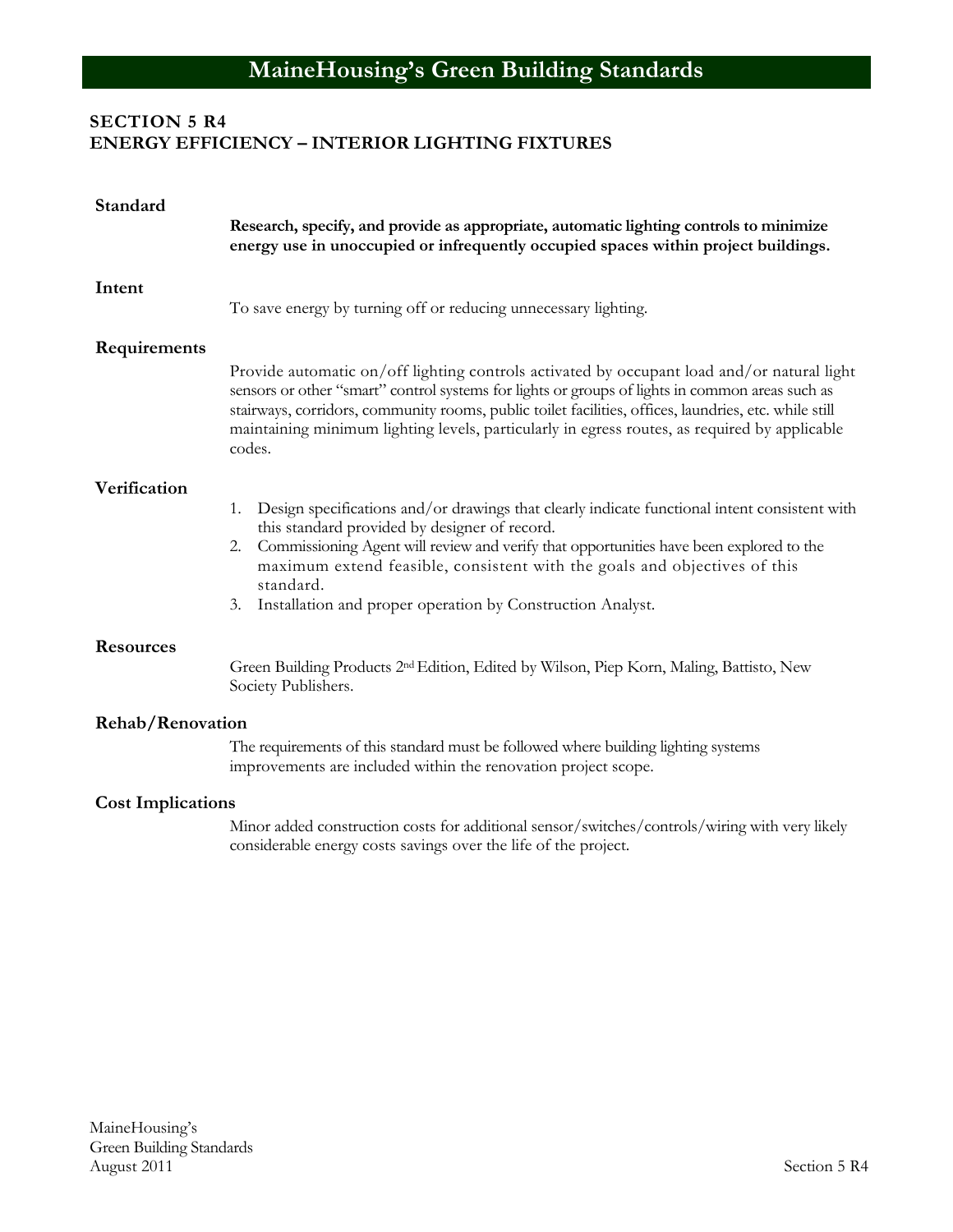# **SECTION 6 R1 INSPECTION/COMMISSIONING**

| Standard     | Commissioning required for projects of five units or more with central mechanical and<br>electrical systems                                                                                                                                                                                                                                                                                                                                                                                                                                                                                                                                                                                                                                                                                                                                                                                                                                                                                                                                                                                                                                                                                                                                                                                                                                             |  |  |
|--------------|---------------------------------------------------------------------------------------------------------------------------------------------------------------------------------------------------------------------------------------------------------------------------------------------------------------------------------------------------------------------------------------------------------------------------------------------------------------------------------------------------------------------------------------------------------------------------------------------------------------------------------------------------------------------------------------------------------------------------------------------------------------------------------------------------------------------------------------------------------------------------------------------------------------------------------------------------------------------------------------------------------------------------------------------------------------------------------------------------------------------------------------------------------------------------------------------------------------------------------------------------------------------------------------------------------------------------------------------------------|--|--|
| Intent       | To verify that systems are operating as designed and specified                                                                                                                                                                                                                                                                                                                                                                                                                                                                                                                                                                                                                                                                                                                                                                                                                                                                                                                                                                                                                                                                                                                                                                                                                                                                                          |  |  |
| Requirements | The Owner shall retain a qualified third party to:<br>1. Review the mechanical and electrical systems design and equipment selections during the<br>design phases with regard to their compatibility with the overall building design, energy<br>conservation, systems function, and code compliance; and<br>Provide quality assurance and test monitoring during construction to help assure that the<br>2.                                                                                                                                                                                                                                                                                                                                                                                                                                                                                                                                                                                                                                                                                                                                                                                                                                                                                                                                            |  |  |
|              | design intent is met.<br>Augment and advise the project team.<br>3.<br>Periodic inspections of the building thermal envelope<br>4.<br>5.<br>Commissioning and commissioning report is required for:<br>Boilers & Controls<br>a.<br>b. Air-conditioning Systems & Controls (only in common spaces)<br>c. Ventilation Systems & Controls<br>d. Electrical Systems (lighting and power)<br>Construction of the thermal envelope<br>e.                                                                                                                                                                                                                                                                                                                                                                                                                                                                                                                                                                                                                                                                                                                                                                                                                                                                                                                      |  |  |
| Verification | Third party to provide professional services that are three-fold: to review the mechanical and<br>electrical systems designs and equipment selections during the design phases, including review and<br>comment of their compatibility with the overall building design as related to energy conservation,<br>systems function, and code compliance; secondly, to provide quality assurance and monitoring during<br>construction to help assure that the design intent is met; thirdly to periodically inspect and<br>document the construction of the thermal envelope. It is not the intent of this requirement to<br>diminish in any way the responsibilities and liabilities of the design team of record or to diminish the<br>work of the contractors employed to carry out the work. The commissioning agent is an "advisor" to the<br>Owner/Developer and the other members of the project team, and MaineHousing.<br>The expected work products are to include periodic reports documenting the review and<br>recommendations relative to the systems designs as the project design evolves. These should<br>include input from the concept stage through to the completion of the construction documents. THE<br>OWNER/DEVELOPER AND/OR THE DESIGN TEAM SHALL ADDRESS ALL<br>RECOMMENDATIONS AND PROVIDE WRITTEN DOCUMENTATION AS TO WHY ANY |  |  |

OF THE COMMISSIONING AGENT'S SUGGESTIONS ARE NOT INCLUDED INTO THE PROJECT DESIGN. During construction, periodic field reports of physical inspections of the project at various stages of completion shall be provided by the commissioning agent. Reviews and comments related to the systems shop drawings process should also be documented. A written review and comments on systems test monitoring and test results should be provided. Lastly, a concluding document shall be provided stating that, in the opinion of the Commissioning Agent, the building systems have or have not been designed and/or installed properly.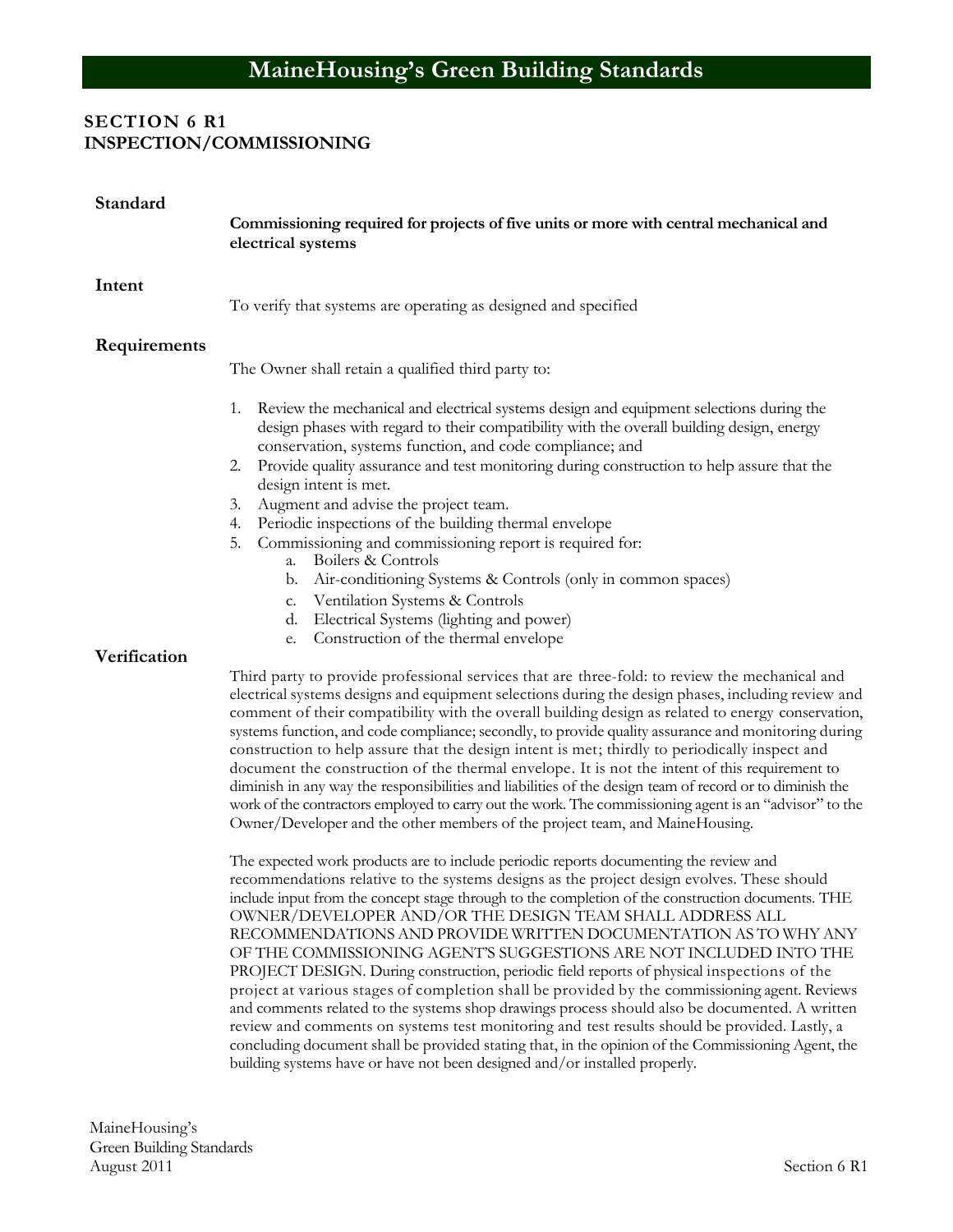# **SECTION 6 R1 INSPECTION/COMMISSIONING**

#### **Resources**

None

#### **Rehab/Renovation**

The requirements of this standard must be followed where central mechanical and/or electrical system replacements or thermal envelope upgrades in projects of five or more units are included within the scope of the renovation project.

# **Cost Implications**

Additional costs contingent upon size and complexity of central mechanical systems.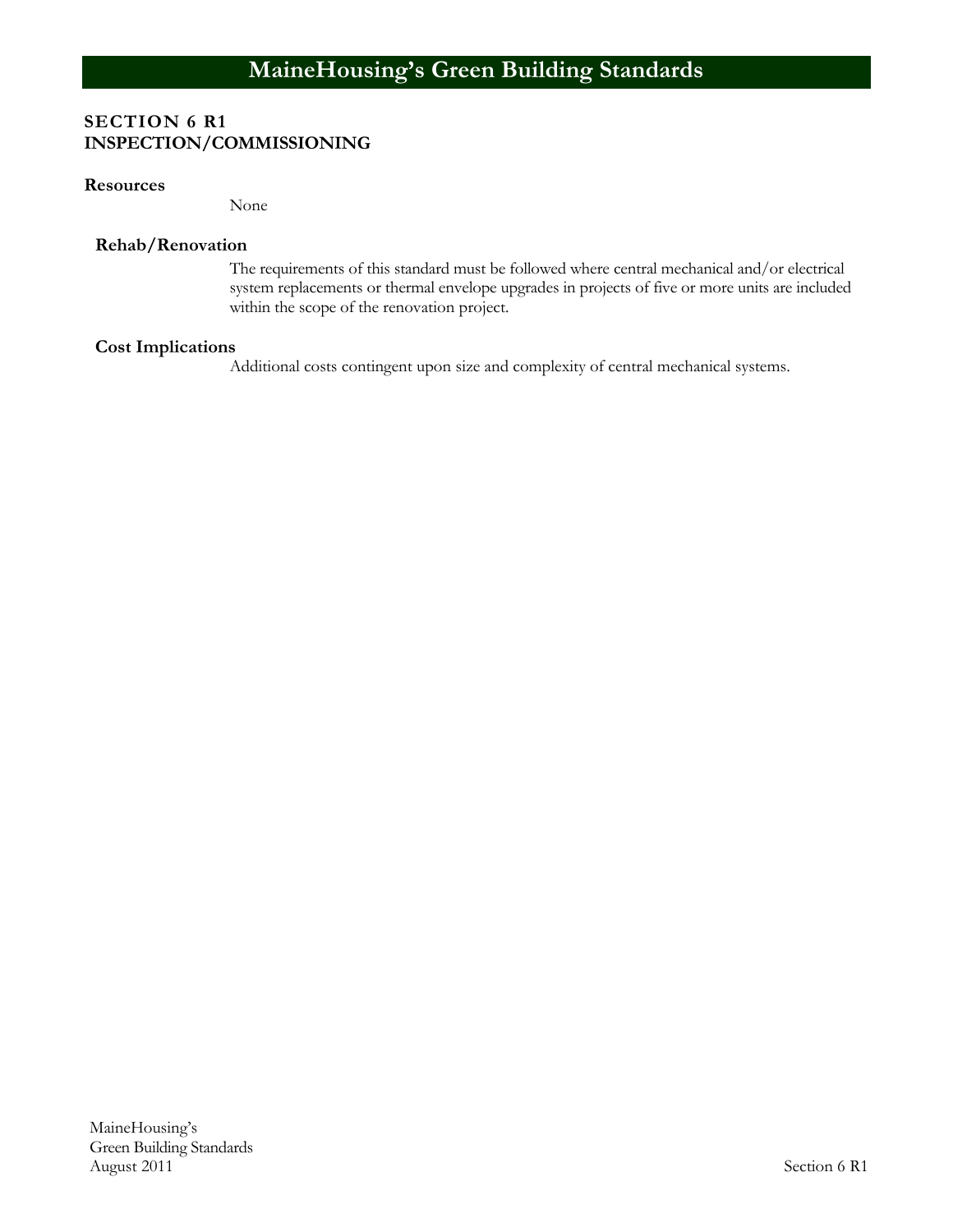# **SECTION 6 R2 INSPECTION/COMMISSIONING**

| Standard         | For each project, a representative number of units, as determined by MaineHousing,<br>must be "Blower Door" tested to verify effectiveness of air sealing.                                                                                                                                                                             |
|------------------|----------------------------------------------------------------------------------------------------------------------------------------------------------------------------------------------------------------------------------------------------------------------------------------------------------------------------------------|
|                  |                                                                                                                                                                                                                                                                                                                                        |
| Intent           | Verify that the building meets MaineHousing requirements for effective air sealing to prevent<br>heat loss and creation of cold surfaces that can cause condensation and mold growth.                                                                                                                                                  |
| Requirement      | Blower Door test conducted with calibrated equipment operated by a trained and qualified<br>1.<br>technician to be performed before the drywall is installed if polyethylene is the air barrier &<br>after installation if airtight drywall approach (ADA).                                                                            |
|                  | Maximum building envelope leakage is to not exceed 0.20 cubic feet per minute per square<br>2.<br>foot at 50 pascals negative pressure $(0.20 \text{ CFM/SF } @ 50 \text{ PA}).$                                                                                                                                                       |
|                  | The SF (Square Foot) reference in the standard is the total building envelope square footage<br>area measured using the inside surface dimensions. The intent is to analyze the effectiveness<br>of the air sealing.                                                                                                                   |
|                  | Example: A building that is 8' tall (single story) and has dimensions that is 24' by 24'<br>would have an envelope SF of:                                                                                                                                                                                                              |
|                  | walls: $4$ walls $8'x24' =$<br>768<br>floor: $24 \times 24 =$<br>576<br>roof: $24 \times 24 =$<br>576<br>1,920 SF of Envelope                                                                                                                                                                                                          |
|                  | Air sealing individual units may have no real bearing on building envelope heat loss if the<br>3.<br>building shell is leaky. Therefore, MaineHousing requires building shell air sealing from<br>design through to construction completion.                                                                                           |
| Verification     | 1. Blower Door test report(s) completed by a trained and qualified technician<br>2. Verify that any unwanted leakage areas identified by the test are sealed after the test<br>Verify that test results demonstrate that the building meets the envelope leakage<br>requirements of the International Energy Conservation Code (IEC C) |
| <b>Resources</b> | The Energy Conservatory:<br>www.energyconservatory.com/<br>Infiltec:<br>www.infiltec.com/inf-bd.htm<br>Home Energy Magazine:<br>www.homeenergy.org/archive/hem.dis.anl.gov/eehem/94/940110.html                                                                                                                                        |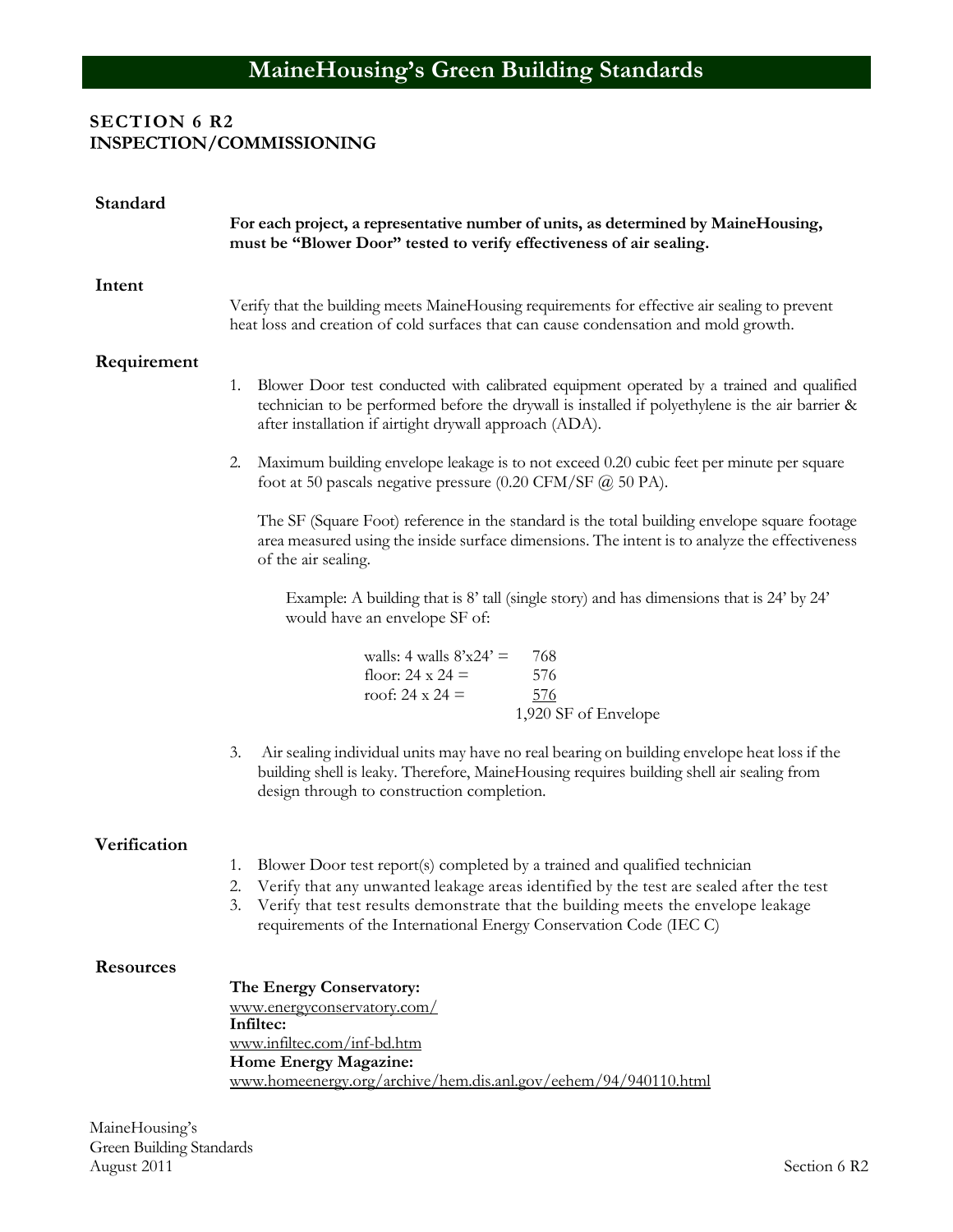### **SECTION 6 R2 INSPECTION/COMMISSIONING**

#### **Rehab/Renovation**

The requirements of this standard must be followed where envelope air sealing is included within the scope of the renovation project.

#### **Cost Implications**

Blower Door tests cost \$150 - \$200 / unit tested

#### Commentary

*A blower door measures the amount of "hole" in a single continuous surface - imagine the six sides of a large closed cardboard* **box.** *A blower door test then tells you how much air will move through the total surface area under anygiven pressure. Ifyou place several smaller closed boxes inside the larger one and then try to test the individual boxes, you will get a number for each but it is relative/y meaningless because the blower door can't, without multiple doors &/or a lot of complicated "sub-tests," isolate the small box surface leakage from the surrounding big box surface leakage.*

*General/y speaking testing individual units in a large building will reveal the air leaks —you can feel the air coming in - but you can't see the path, it won't tell you if the air is coming from the outside, from the basement &/or attic or from another unit. We care because exterior air has to be heated while basement/attic or adjoining unit air may be contaminated with something.*

*Another issue in large buildings is shell leakage. It is quite possible for the units to have very little leakage while the shell leaks considerably. Blower door testing of individual units -without some detective work - like/y won't define shell leakage. We care because the heating system is sized byexterior wall & ceiling surface. If the shell is leaks, all the interior walls are "washed" in exterior air, making them radiate heat at the same rate as the exterior walls and this vast/y increases the building heat load.*

*It is high/y unlike/y that units constructed within a MaineHousing project will expect to accomplish "air sealing" utilizing on/y polyethylene. It is more*  like/y that through the di4gent use of caulking at wall plates and door and window installations; attention to tightly sealing any and all penetrations in framing *members, including top and bottom plates of walls; and assuring a continuous and tight drywall installation, including air sealing above ceilings, in party walls, in and around cabinetry; that blower door testing will most effective/y be conducted after the completion of the drywall work. As to "verification" the intent is to test and investigate how effective the air sealing measures have been executed by performing blower door testing. Such "verification" is not intended to be quantitative - it is meant to be more qualitative, i.e., by looking for and identifying "leaks" in the air seal, utilizing equipment (infrared camera), visual, and/ or other "telltale" (smoke, powder) methods. Where testing general/y occurs at a point when most finishes are in place, remediation efforts, if found to be necessary, can be difficult at best, f not impossible... therefore making it particularly critical to attend to all potential sealing challenges recognized throughout the course of construction, regardless of how minimal they may be perceived to be. It is further important to understand that once leaks are identified, they must be corrected. This may prove to be difficult or impossible based on the type of construction.*

*Experience has shown that multiple blower doors are necessary when testing buildings comprised of multiple townhouse and/ or flats so that each unit can be isolated and test on/y its thermal surfaces. In large buildings, multiple blower doors may be necessary to achieve test pressure to the large volume of building to be tested.*

MaineHousing's Green Building Standards August 2011 Section 6 R2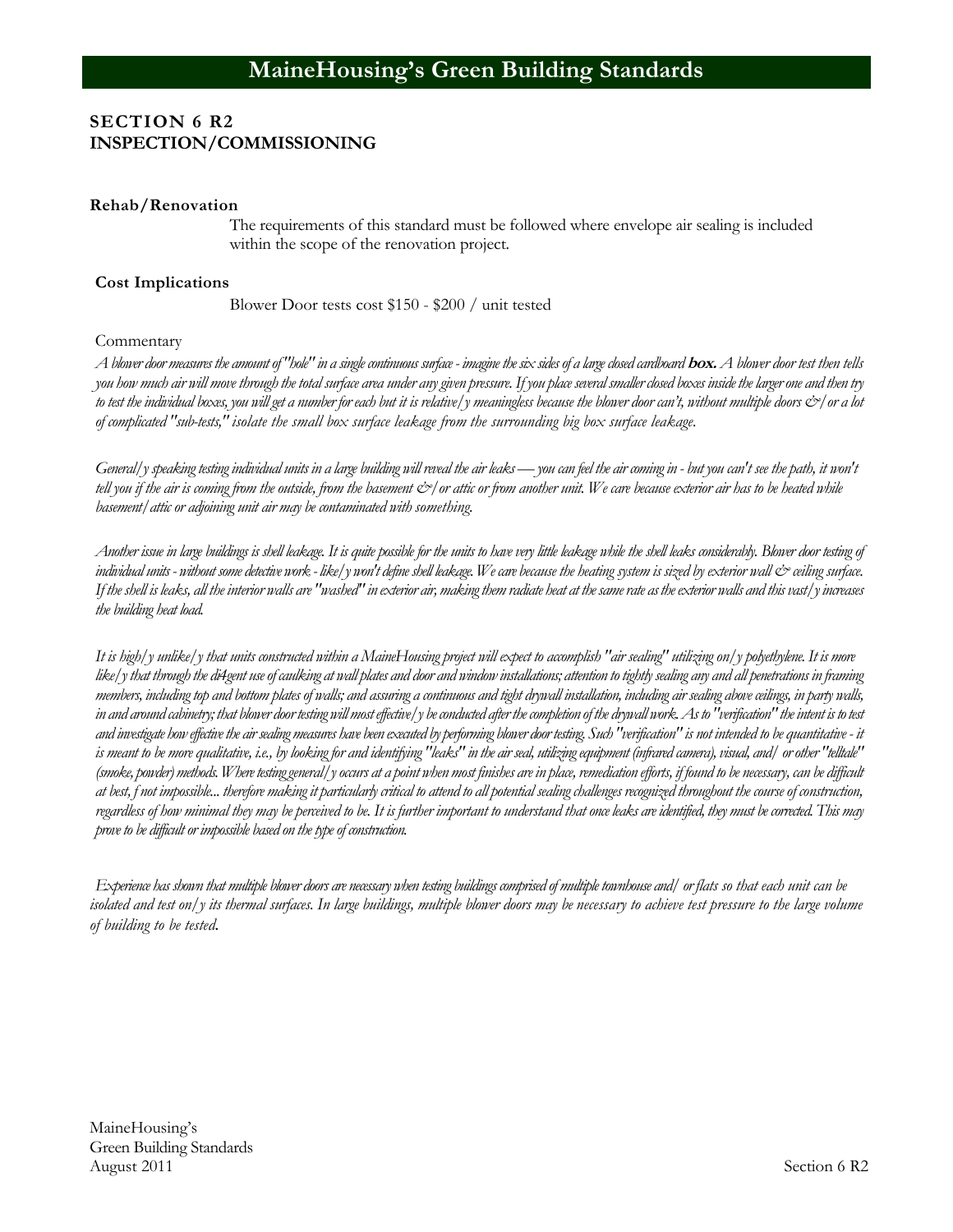# **SECTION 6 R3 INSPECTION/COMMISSIONING**

| Standard                                                                                                                                                |                                                                                                                                                                   |
|---------------------------------------------------------------------------------------------------------------------------------------------------------|-------------------------------------------------------------------------------------------------------------------------------------------------------------------|
| A representative sampling of ducted air distribution systems, as determined<br>by MaineHousing, must be tested to verify effectiveness of duct sealing. |                                                                                                                                                                   |
| Intent                                                                                                                                                  |                                                                                                                                                                   |
|                                                                                                                                                         | Verify that the ductwork meets MaineHousing requirements for effective air sealing to optimize<br>performance and prevent heat loss.                              |
| Requirement                                                                                                                                             |                                                                                                                                                                   |
|                                                                                                                                                         | Duct test conducted with calibrated equipment conducted by a trained and qualified technician.                                                                    |
| Verification                                                                                                                                            |                                                                                                                                                                   |
|                                                                                                                                                         | Duct tightness test report(s) completed by a trained and qualified technician.<br>Verify that the leakage areas identified by the test are sealed after the test. |
| <b>Resources</b>                                                                                                                                        |                                                                                                                                                                   |
|                                                                                                                                                         | The Energy Conservatory:                                                                                                                                          |
|                                                                                                                                                         | www.energyconservatory.com/                                                                                                                                       |
|                                                                                                                                                         | Home Energy Magazine:                                                                                                                                             |
|                                                                                                                                                         | www.homeenergy.org/archive/hem.dis.anl.gov/eehem/99/991114.html                                                                                                   |

#### **Rehab/Renovation**

The requirements of this standard must be followed where ducted distribution systems are included in the project.

# **Cost Implications**

Low additional cost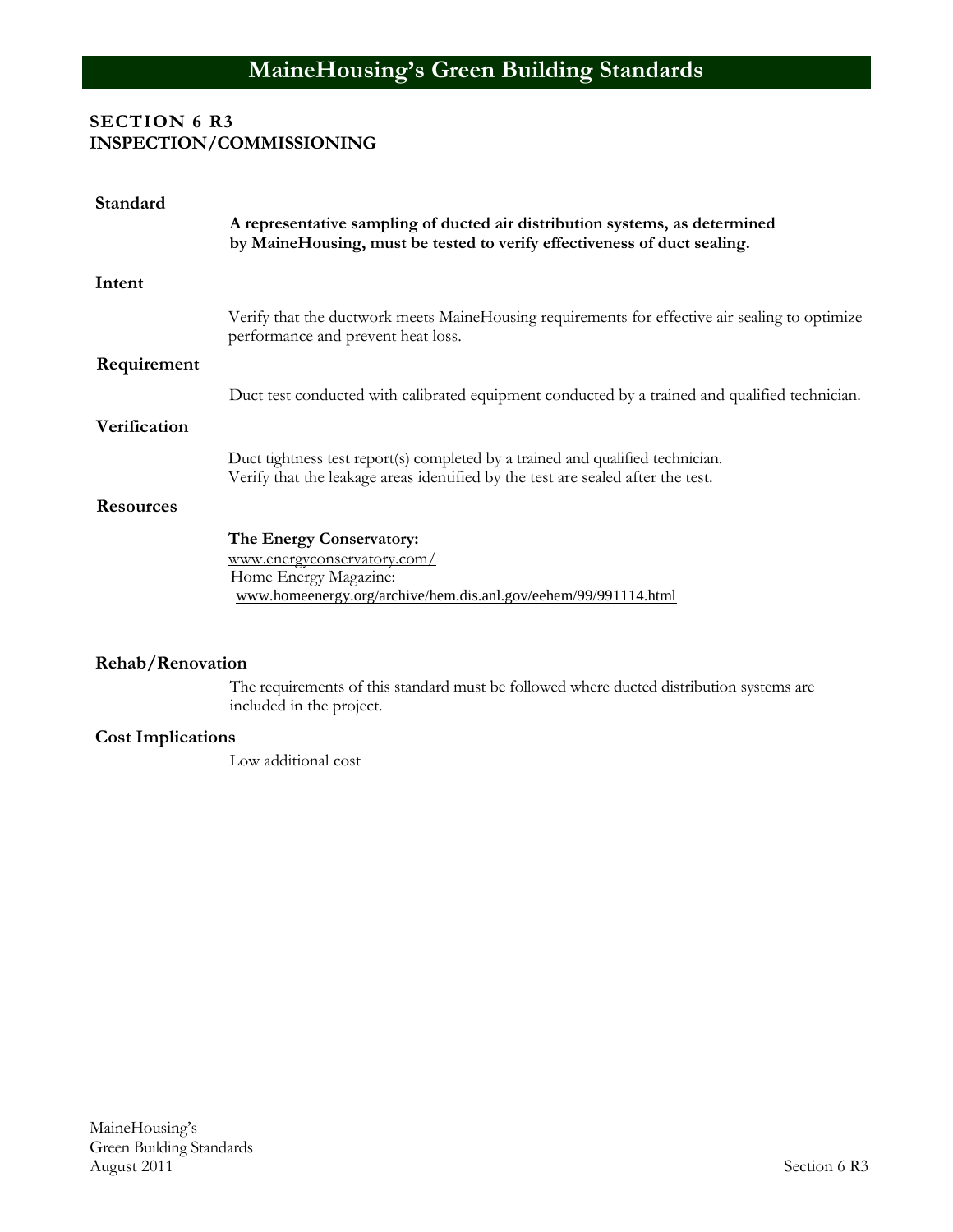# **SECTION 7 R1 INDOOR ENVIRONMENTAL QUALITY**

| Standard                 | Position and size operable windows and glazing systems to take advantage of<br>natural ventilation, cooling and day-lighting.                                                    |
|--------------------------|----------------------------------------------------------------------------------------------------------------------------------------------------------------------------------|
| Intent                   | Optimize day-lighting and passive ventilation opportunities                                                                                                                      |
| Requirement              | Operable windows to the east and west to take advantage of summer ventilation<br>1.<br>Shading to reduce overheating<br>2.                                                       |
| Verification             | Review of 50% building plans                                                                                                                                                     |
| <b>Resources</b>         | None                                                                                                                                                                             |
| Rehab/Renovation         |                                                                                                                                                                                  |
|                          | The requirements of this standard must be followed to the extent possible where window &<br>glazing system replacements are included within the scope of the renovation project. |
| <b>Cost Implications</b> |                                                                                                                                                                                  |

No to low additional cost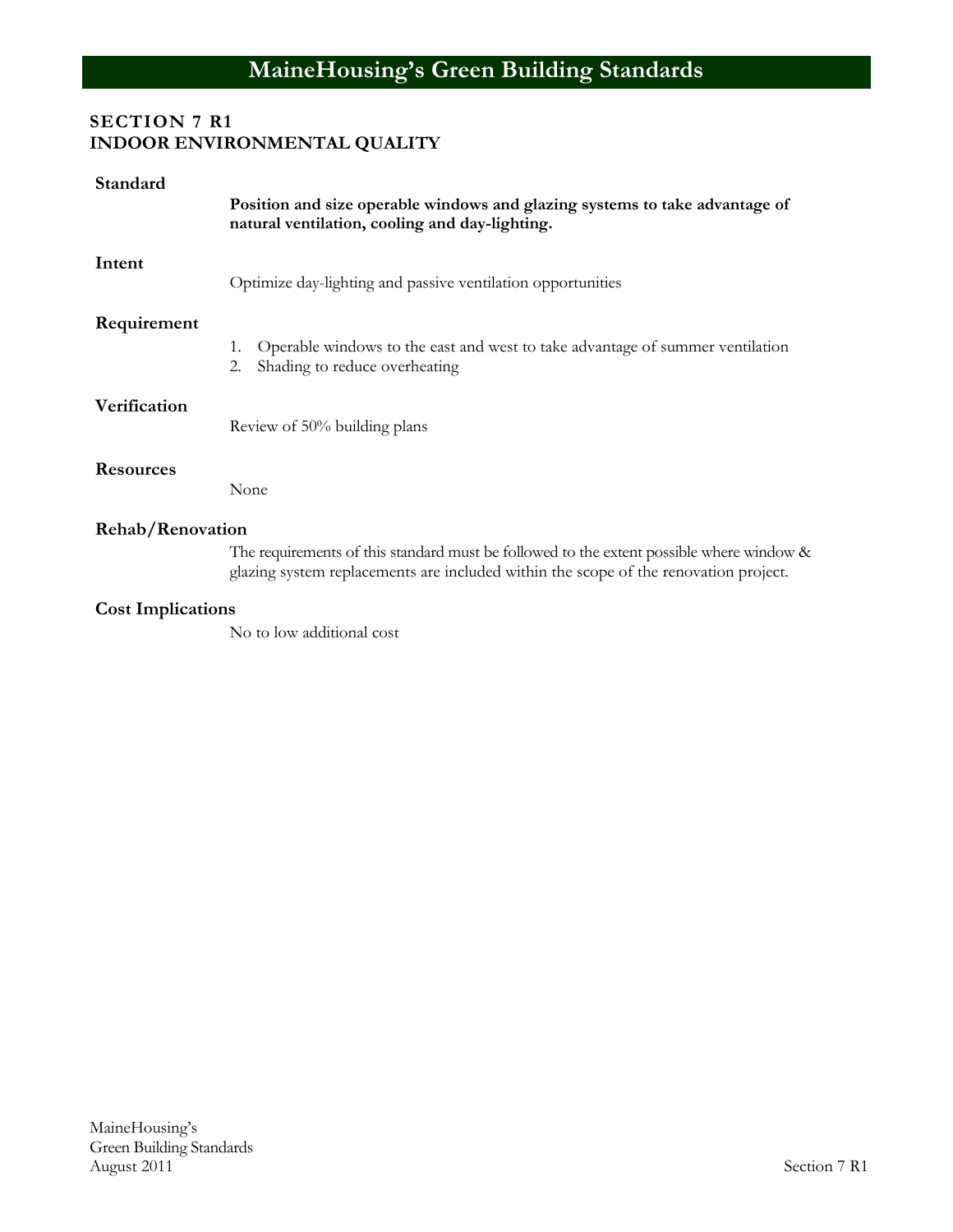# **SECTION 7 R2 INDOOR ENVIRONMENTAL QUALITY**

| Standard         | Use low VOC paint                                                                                                                                                                                                                                                                                                         |
|------------------|---------------------------------------------------------------------------------------------------------------------------------------------------------------------------------------------------------------------------------------------------------------------------------------------------------------------------|
| Intent           | Protect installers and occupants from irritating and/or harmful indoor air contaminants                                                                                                                                                                                                                                   |
| Requirement      | Volatile Organic Compound (VOC) emissions from paints, primers, & coatings must not<br>exceed the VOC limits of Green Seal's standard GS-1 1 requirements.<br>Non-flat: $150 \text{ g/L}$<br>1.<br>Flat: $50 \text{ g/L}$<br>2.                                                                                           |
| Verification     | Manufacturers cut sheets and submittals                                                                                                                                                                                                                                                                                   |
| <b>Resources</b> | <b>Sustainable ABC:</b><br>www.sustainableabc.com/m p f a.html<br>Zero VOC Paint Guide:<br>www.aqmd.gov/prdas/brochures/paintguide.html<br><b>Green Seal:</b><br>www.greenseal.org (Charge for publication)<br>Sourcebook for Green & Sustainable Building:<br>www.greenbuilder.com/sourcebook/FinishesAdhesives.ht<br>ml |
| Rehab/Renovation | The requirements of this standard must be followed where interior painting is included within                                                                                                                                                                                                                             |
|                  |                                                                                                                                                                                                                                                                                                                           |

**Cost Implications**

No additional cost

the scope of the renovation project.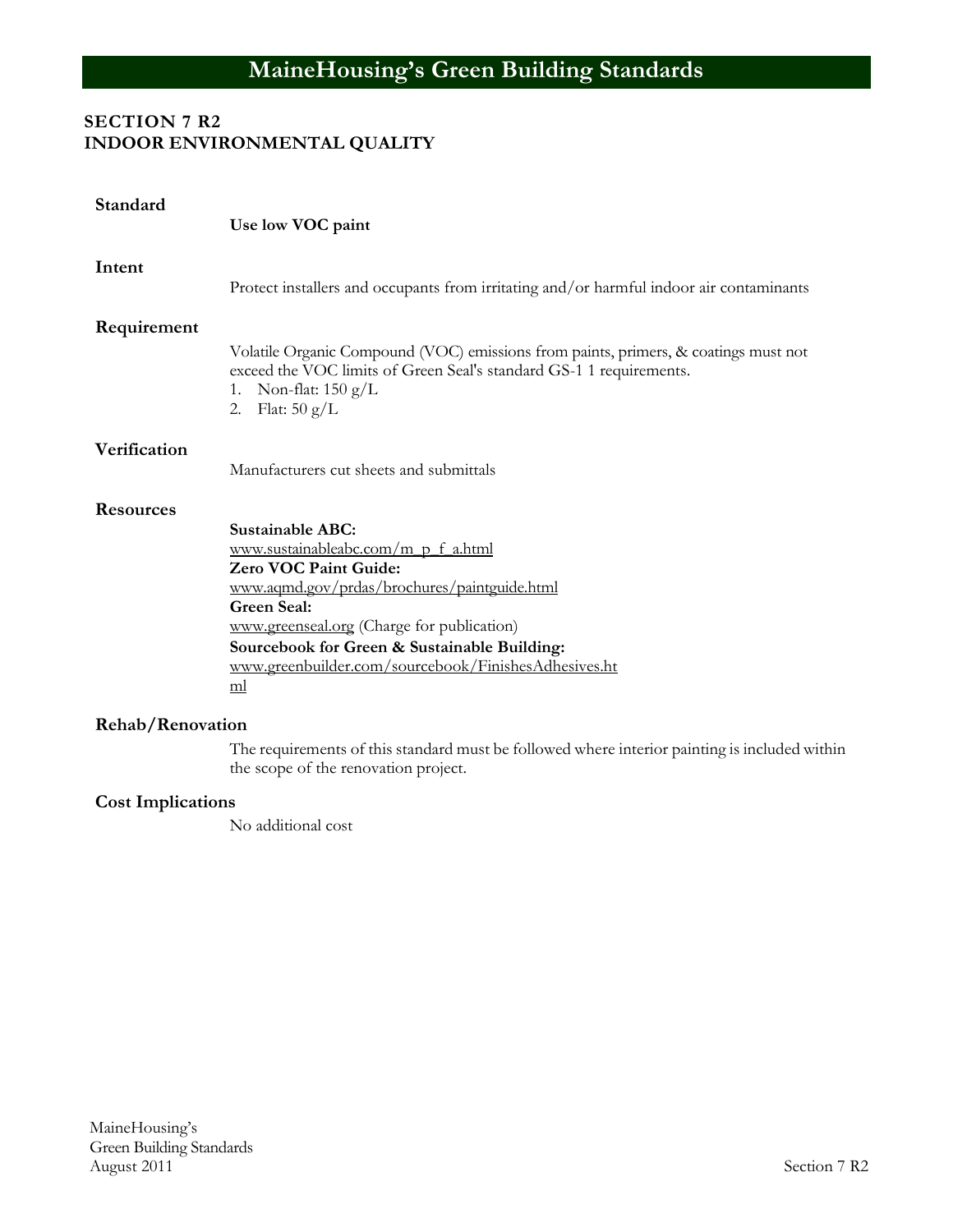# **MaineHousing's Green Building Standards**

# **SECTION 7 R3 INDOOR ENVIRONMENTAL QUALITY**

| Standard         | Use low VOC adhesives & sealants                                                                                                                                                                                                                                                                                     |
|------------------|----------------------------------------------------------------------------------------------------------------------------------------------------------------------------------------------------------------------------------------------------------------------------------------------------------------------|
| Intent           | Protect installers and occupants from irritating and/or harmful indoor air contaminants                                                                                                                                                                                                                              |
| Requirement      |                                                                                                                                                                                                                                                                                                                      |
|                  | Volatile Organic Compound (VOC) emissions from adhesives and sealants must not exceed<br>VOC limits of South Coast Air Quality Management District Rule #1168 AND sealants used as<br>fillers must meet the requirements of the Bay Area Air Quality Management District Regulation<br>8, Rule 51<br>(Attach tables) |
| Verification     |                                                                                                                                                                                                                                                                                                                      |
|                  | Manufacturers cut sheets and submittals                                                                                                                                                                                                                                                                              |
| <b>Resources</b> | Bay Area Air Quality Management District:<br>www.baaqmd.gov                                                                                                                                                                                                                                                          |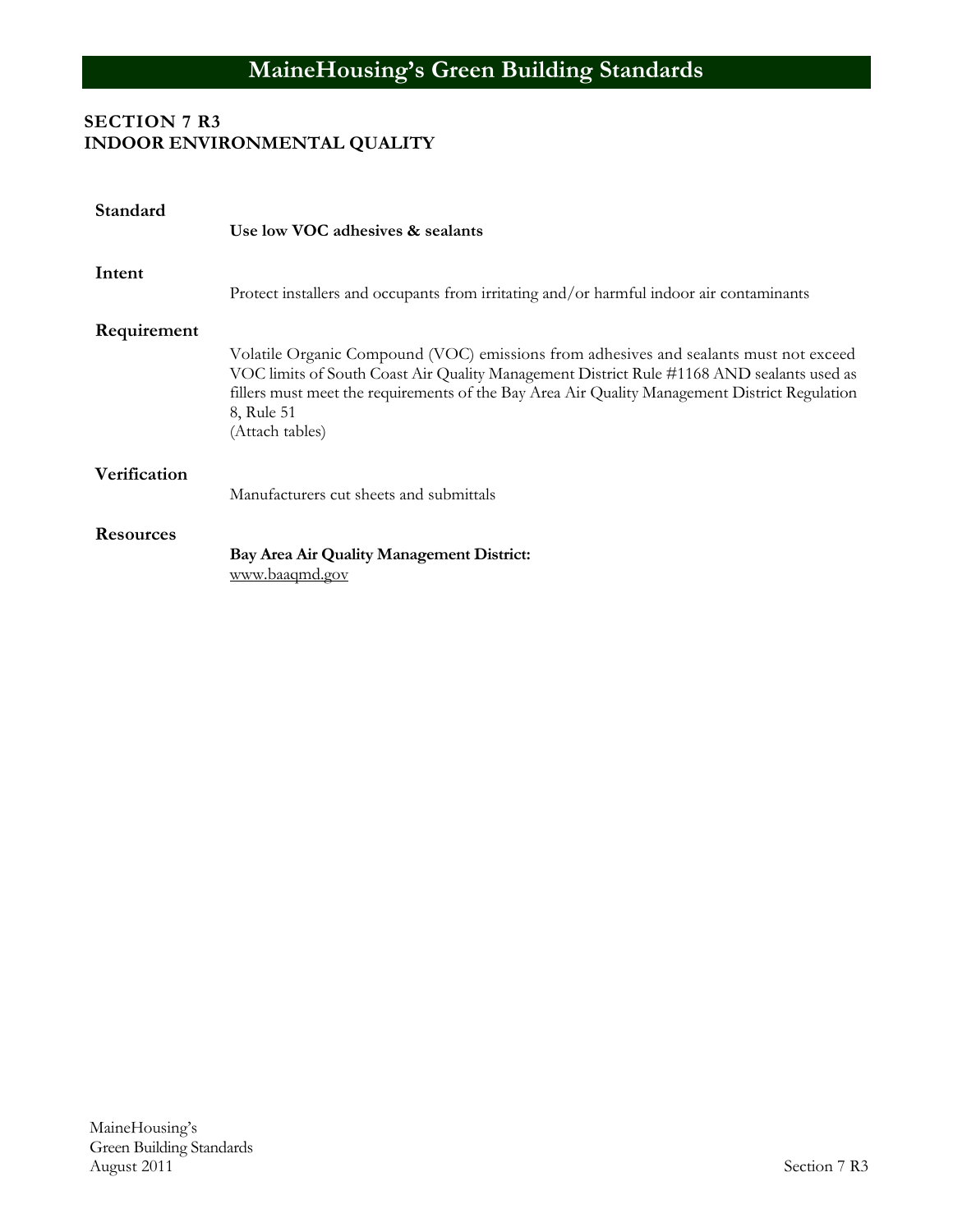# **SECTION 7 R3 INDOOR ENVIRONMENTAL QUALITY**

Limits on VOCs in grams per liter for adhesives and sealants used on interior of building are as follows:

|                                            | VOC Limit |
|--------------------------------------------|-----------|
|                                            | (g/L)     |
| <b>Welding and Installation</b>            |           |
| <b>Indoor Carpet Adhesives</b>             | 50        |
| Carpet Pad Adhesives                       | 50        |
| Outdoor Carpet Adhesive                    | 150       |
| Wood Flooring Adhesive                     | 100       |
| <b>Rubber Floor Adhesives</b>              | 60        |
| Subfloor Adhesives                         | 50        |
| Ceramic Tile Adhesives                     | 65        |
| VCT and Asphalt Tile Adhesives             | 50        |
| Dry Wall and Panel Adhesives               | 50        |
| <b>Cove Base Adhesives</b>                 | 50        |
| Multipurpose Construction Adhesives        | 70        |
| <b>Structural Glazing Adhesives</b><br>100 | 100       |
| Single Ply Roof Membrane Adhesives         | 250       |
| PVC Welding                                | 510       |
| CPVC Welding                               | 490       |
| ABS Welding                                | 400       |
| Plastic Cement Welding                     | 350       |
| Adhesive Primer for Plastic                | 650       |
| Contact Adhesive                           | 250       |
| Special Purpose Contact Adhesive           | 250       |
| <b>Substrates</b>                          |           |
| Metal to metal                             | 30        |
| Plastic foams                              | 50        |
| Porous material except wood                | 50        |
| Wood                                       | 30        |
| Fiberglass                                 | 80        |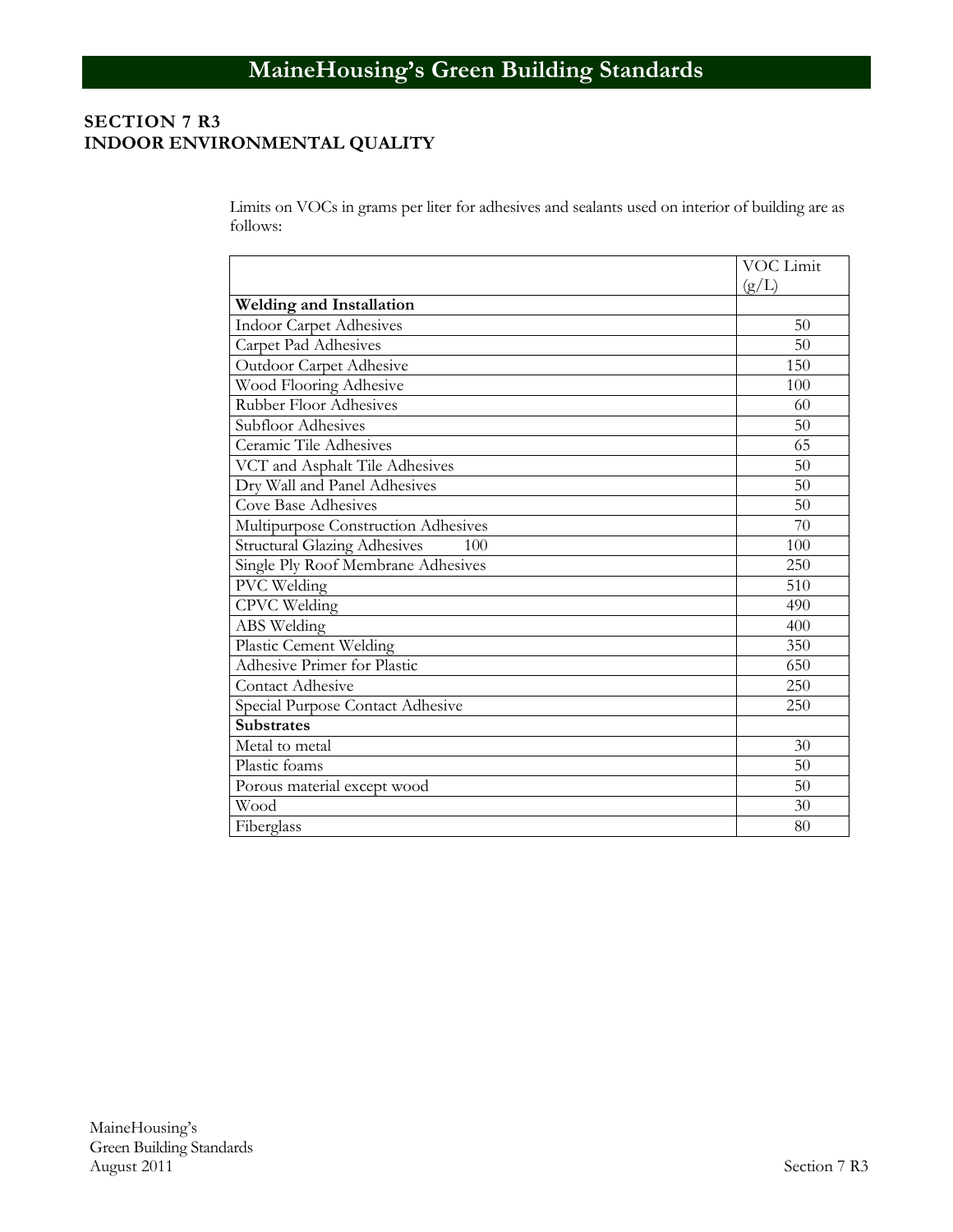# **SECTION 7 R3 INDOOR ENVIRONMENTAL QUALITY**

Limits on VOCs in grams per liter for sealants and sealant primers per South Coast Rule #1168 by the South Coast Air Quality Management District:

|                           | VOC Limit |
|---------------------------|-----------|
|                           | (g/L)     |
| <b>Sealants</b>           |           |
| Architectural             | 250       |
| Other                     | 420       |
| <b>Sealant Primers</b>    |           |
| Architectural – nonporous | 250       |
| Architectural – porous    | 775       |
| Other                     | 750       |

Limits on VOCs in grams per liter for Sealants used as Fillers per Bay Area Air Quality Management District, Reg. 8 Rule 51

|                          | VOC Limit |
|--------------------------|-----------|
|                          | (g/L)     |
| Sealants                 |           |
| Architectural            | 250       |
| Other                    | 420       |
| <b>Sealant Primers</b>   |           |
| Architectural-Nonpourous | 250       |
| Architectural-Pourous    | 775       |
| Other                    | 750       |

#### **Rehab/Renovation**

The requirements of this standard must be followed where adhesives and sealants are included within the scope of the renovation project.

#### **Cost Implications**

No additional cost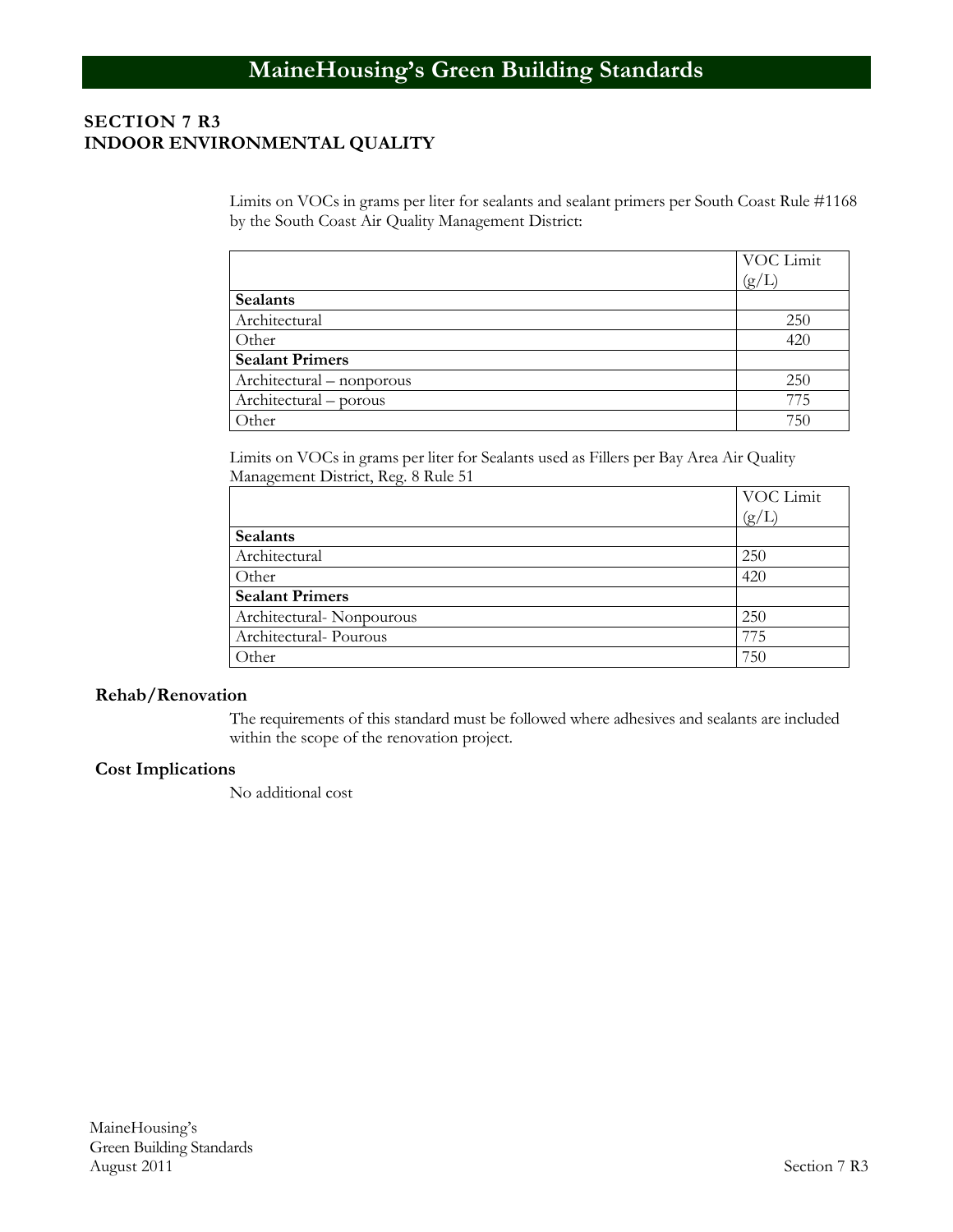# **SECTION 7 R4 INDOOR ENVIRONMENTAL QUALITY**

| Standard         | If carpet is installed it must meet CRI low emission label standard                                                                                |              |  |  |
|------------------|----------------------------------------------------------------------------------------------------------------------------------------------------|--------------|--|--|
| Intent           | Protect installers and occupants from irritating and/or harmful indoor air contaminants                                                            |              |  |  |
| Requirement      | Carpet systems must meet or exceed Carpet & Rug Institute (CRI) Green Label Indoor Air<br>Quality Test Program.                                    |              |  |  |
| Verification     | Manufacturers cut sheets & submittals verifying that carpet systems meet CRI Air Quality test<br>requirements.                                     |              |  |  |
| <b>Resources</b> |                                                                                                                                                    |              |  |  |
|                  | Carpet & Rug Institute:                                                                                                                            |              |  |  |
|                  | www.carpet-rug.com                                                                                                                                 |              |  |  |
|                  | Limits on VOCs in grams per liter for carpets, cushion, and adhesives per the Carpet and Rug<br>Institute Green Label Testin <sup>g</sup> Program: |              |  |  |
|                  | Emission factor<br>limit $(mg/m2/hr)$                                                                                                              |              |  |  |
|                  | Carpets                                                                                                                                            |              |  |  |
|                  | Total VOCs                                                                                                                                         | 0.5          |  |  |
|                  | 4 - Phenylcyclohexane                                                                                                                              | 0.05         |  |  |
|                  | Formaldehyde                                                                                                                                       | 0.05         |  |  |
|                  | Styrene                                                                                                                                            | 0.4          |  |  |
|                  | Cushion                                                                                                                                            |              |  |  |
|                  | <b>Total VOCs</b>                                                                                                                                  | $\mathbf{1}$ |  |  |
|                  | 4 - Phenylcyclohexane                                                                                                                              | 0.3          |  |  |
|                  | Formaldehyde                                                                                                                                       | 0.05         |  |  |
|                  | Styrene                                                                                                                                            | 0.05         |  |  |
|                  | <b>Adhesives</b>                                                                                                                                   |              |  |  |
|                  | <b>Total VOCs</b>                                                                                                                                  | 10           |  |  |
|                  | Formaldehyde                                                                                                                                       | 0.05         |  |  |
|                  | 2 - Ethyl - 1 - Hexanol                                                                                                                            | 3            |  |  |

#### **Rehab/Renovation**

The requirements of this standard must be followed where carpet installation is included within the scope of the renovation project.

#### **Cost Implications**

No additional cost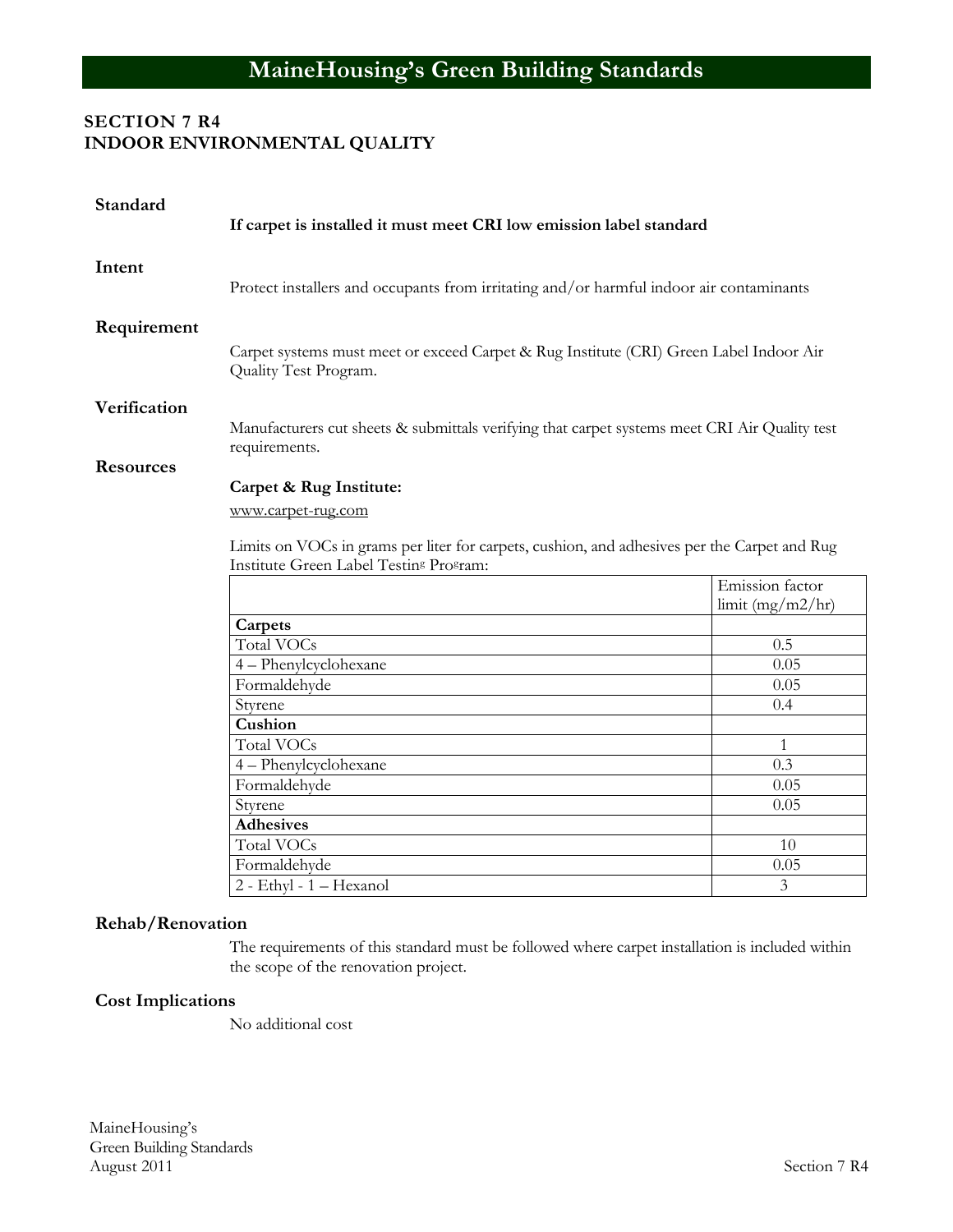# **SECTION 7 R5 INDOOR ENVIRONMENTAL QUALITY**

| Standard                 |                                                                                                                                   |  |
|--------------------------|-----------------------------------------------------------------------------------------------------------------------------------|--|
|                          | No carpet in kitchens, bathrooms or within 3' of entry doors                                                                      |  |
| Intent                   | Prevent the growth of mold and mildew in carpet systems                                                                           |  |
| Requirement              |                                                                                                                                   |  |
|                          | Do not install carpet in kitchens, bathrooms or within 3 feet of entry doors that will be subject<br>to wet or muddy foot traffic |  |
| Verification             |                                                                                                                                   |  |
|                          | Construction drawings highlighting carpet system installation requirements<br>1.                                                  |  |
|                          | Construction Analyst to verify on site<br>2.                                                                                      |  |
| <b>Resources</b>         |                                                                                                                                   |  |
|                          | None                                                                                                                              |  |
| Rehab/Renovation         |                                                                                                                                   |  |
|                          | The requirements of this standard must be followed in all rehab projects                                                          |  |
| <b>Cost Implications</b> |                                                                                                                                   |  |
|                          | No additional cost                                                                                                                |  |

#### *Commentary*

*Units with at-grade access are subject to the entry requirement. Main entrances to multi-unit buildings are subject to the entry standard. The use of products designed and maintained as "walk-off" surfaces at main building entries will be reviewed on a case-by-case basis. Providing an easily cleaned hard surface are near all entry doors for the storage of footwear is encouraged.*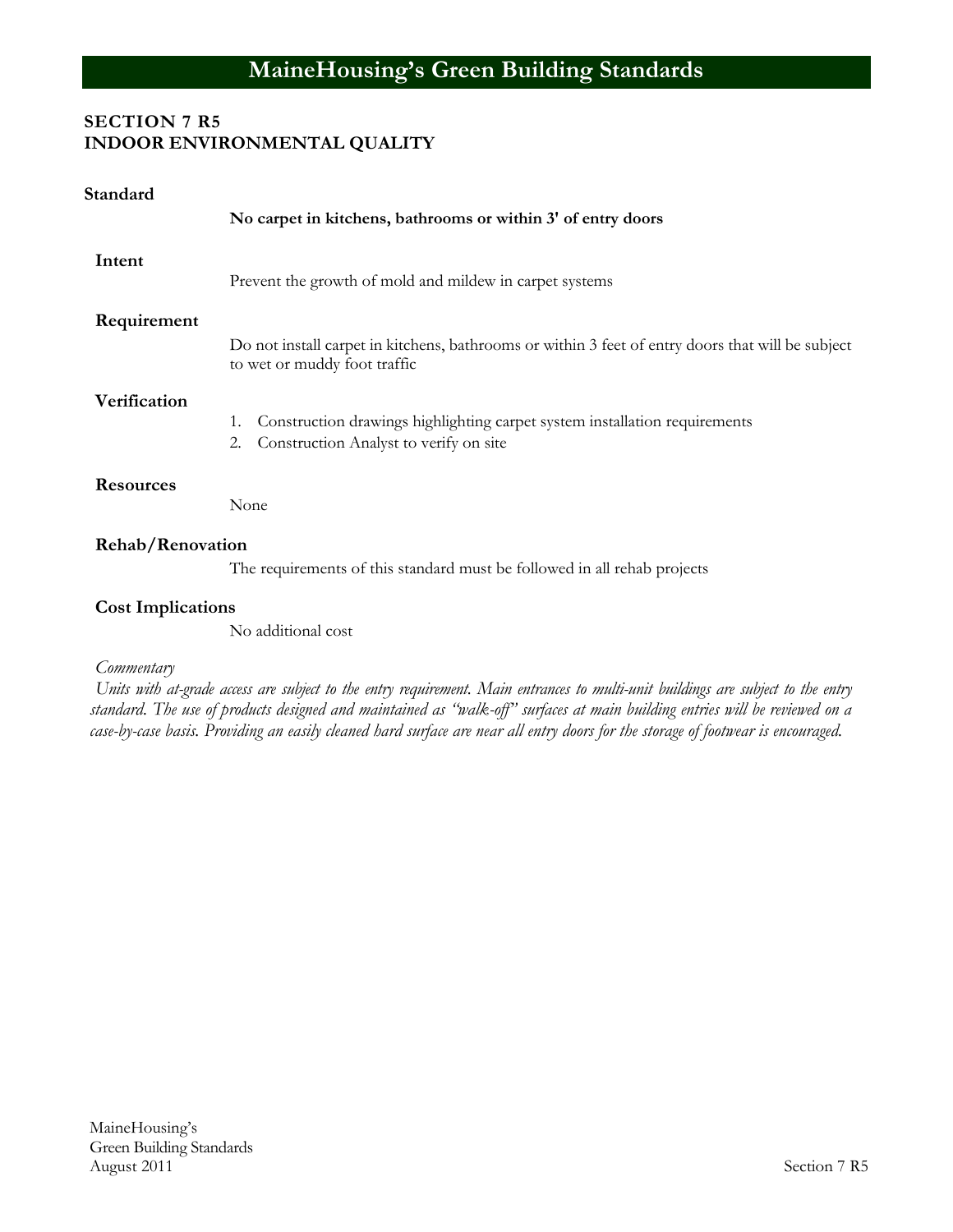# **SECTION 8 R1 MATERIALS**

| Standard     | Use framing and finish lumber harvested from sustainably managed forests OR local /<br>regional materials OR durable materials.                                                                                                                                                                                                                                                                                                                                                                                                                                                                                                                                                                                                                                                                                                                                                                                                                                                                                                                                                                                                                                                                                                                                      |
|--------------|----------------------------------------------------------------------------------------------------------------------------------------------------------------------------------------------------------------------------------------------------------------------------------------------------------------------------------------------------------------------------------------------------------------------------------------------------------------------------------------------------------------------------------------------------------------------------------------------------------------------------------------------------------------------------------------------------------------------------------------------------------------------------------------------------------------------------------------------------------------------------------------------------------------------------------------------------------------------------------------------------------------------------------------------------------------------------------------------------------------------------------------------------------------------------------------------------------------------------------------------------------------------|
| Intent       | Preserve resources by using certified, regional or durable products                                                                                                                                                                                                                                                                                                                                                                                                                                                                                                                                                                                                                                                                                                                                                                                                                                                                                                                                                                                                                                                                                                                                                                                                  |
| Requirement  | Choose one of the following:<br>1. Use framing and finish lumber milled from logs harvested from sustainably managed forests<br>- credit requires that 25% of wood products (as measured by dollar value) used in the<br>project come from "certified forests".<br>2. Local / regional materials that are manufactured / harvested / extracted within a 300 mile<br>radius of the project - credit requires 20% of building materials (measured by dollar value)<br>3. For durable materials - use at least 2 of the following products:<br>Fiber cement siding covering at least 75% of all buildings<br>Composite decking with high recycled content, for all exterior deck applications<br>Natural linoleum flooring, for at least all kitchen or bathroom floors of all buildings<br>Ceramic tile bathroom or kitchen flooring, for all such flooring in all buildings<br>Roofing with a warranty of at least 40 years, for all buildings<br>Insulated glass with a warranty of at least 20 years, for all exterior windows<br>Siding with a warranty of at least 40 years, covering at least 75% of all buildings<br>Wood, cork or bamboo flooring, covering at least 15% of all floor areas within the project<br>Brick covering at least 40% of all buildings |
| Verification | For certified wood - verify with:<br>The contractor must verify sustainable forest management through a letter from the sawmill to<br>the lumber yard that declares the percentage of saw-logs harvested from certified forestland that<br>were used in manufacturing lumber sold to the contractor. Certification of the forestland may<br>be by the Forest Stewardship Council (FSC), Sustainable Forestry Initiative (SFI), American<br>Tree Farm System (ATFS), Certified Master Logger Program (MLP), or some other established<br>standard, as approved by the state of Maine Department of Conservation, as such standards<br>evolve over time.<br>For local/regional materials:<br>Declaration from product vendor or manufacturer stating where product is manufactured<br>For durable materials:<br>Manufacturer's product information and warranties                                                                                                                                                                                                                                                                                                                                                                                                      |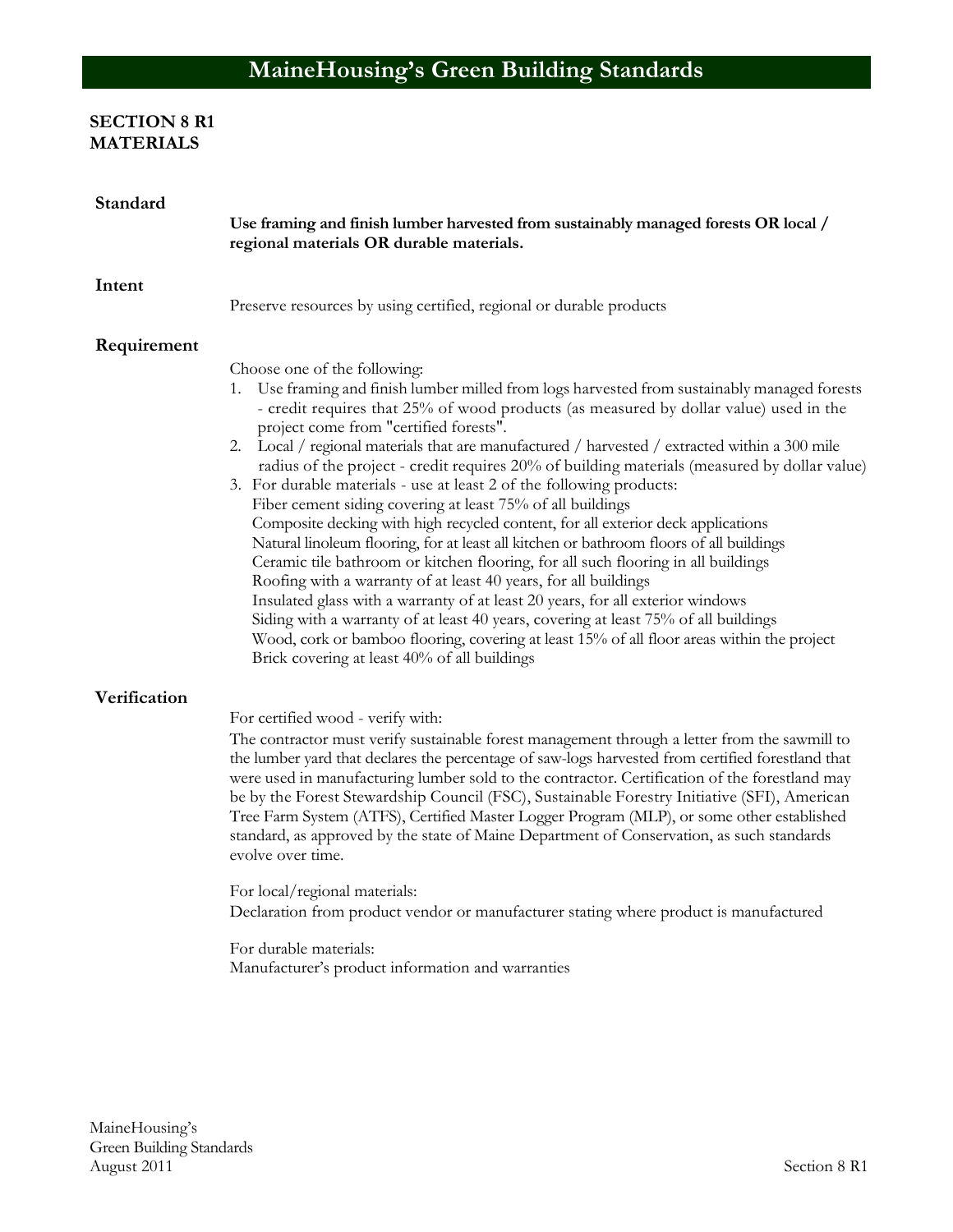#### **SECTION 8 R1 MATERIALS**

#### **Resources**

**None**

#### **Rehab/Renovation**

The requirements of this standard must be followed to the extent possible where framing or finish material replacement is included within the scope of the renovation project.

#### **Cost Implications**

Additional costs, if any, for verification should be very low. FSC certified wood and most durable products will have higher first costs.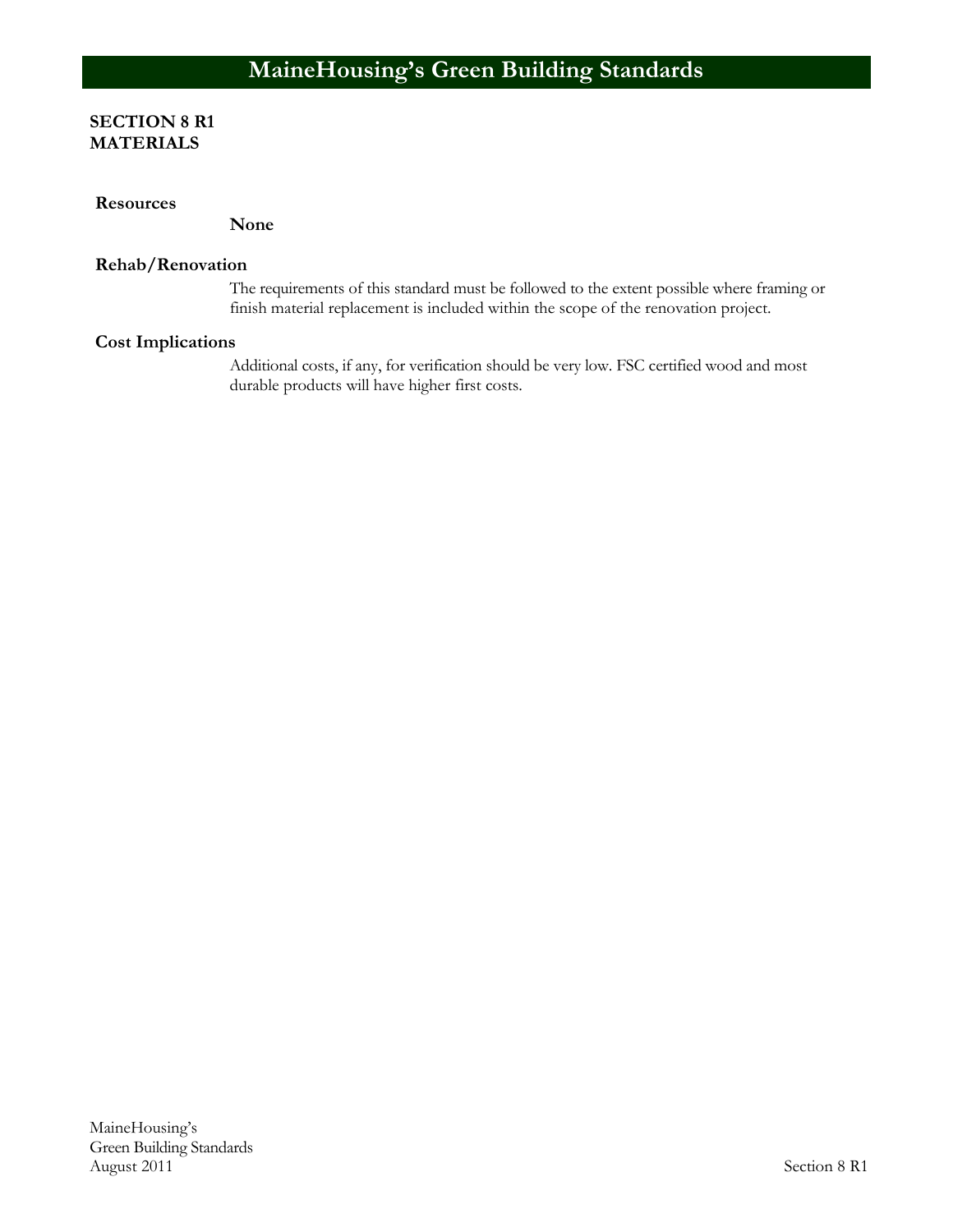# **SECTION 9 R1 RESOURCE EFFICIENCY**

#### **Standard**

|                                                                                         | Provide space for recycling containers at convenient location(s) for storage of recyclables |
|-----------------------------------------------------------------------------------------|---------------------------------------------------------------------------------------------|
| Intent                                                                                  | Encourage building occupants to recycle                                                     |
| Requirement                                                                             | Provide recycling area / containers for each unit or building                               |
| Verification                                                                            | Verify recycling location on plans                                                          |
| <b>Resources</b>                                                                        | None                                                                                        |
| Rehab/Renovation<br>The requirements of this standard must be met by all rehab projects |                                                                                             |
| <b>Cost Implications</b>                                                                | Cost for additional Square Footage required for recycling area                              |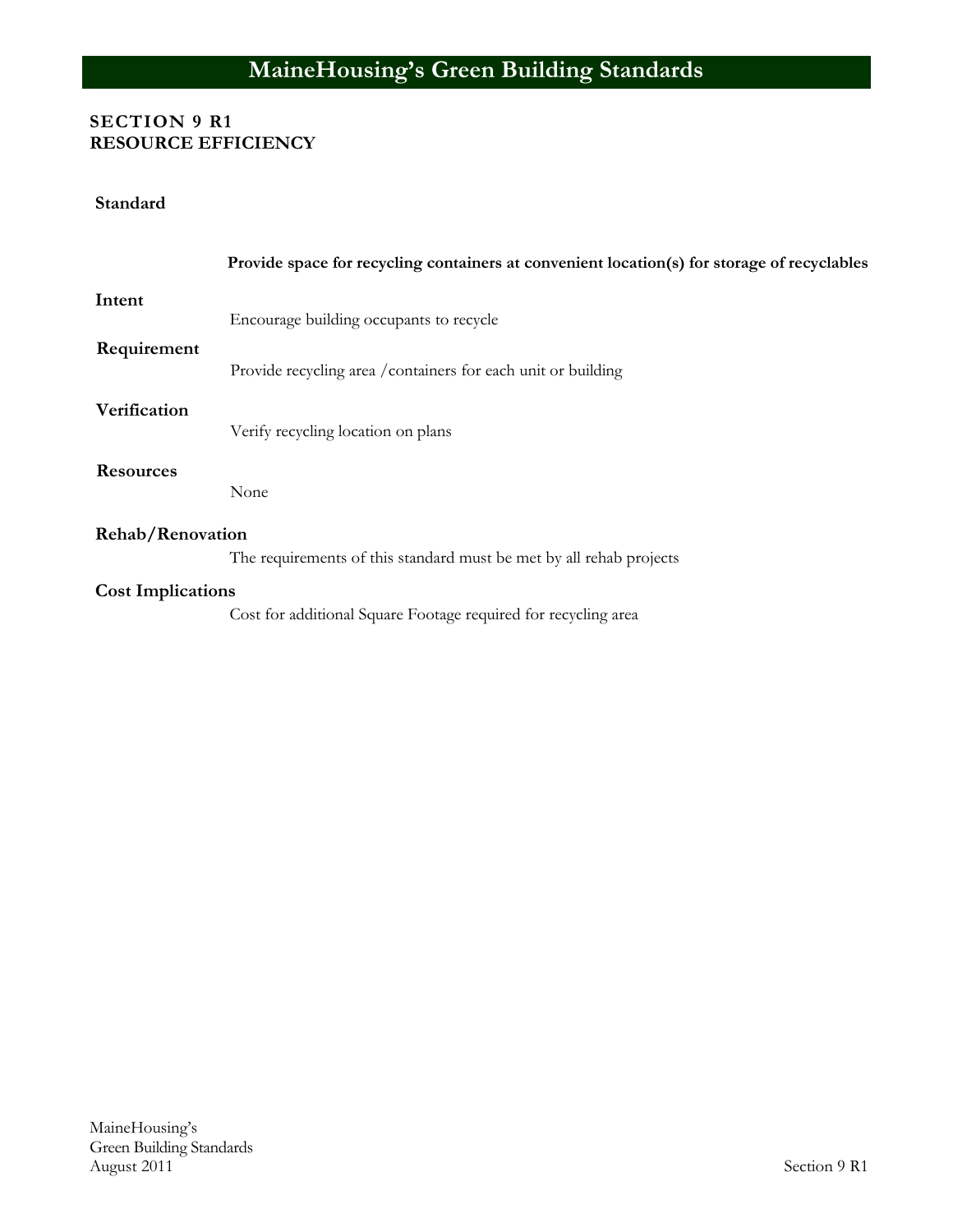### **SECTION 9 R2 RESOURCE EFFICIENCY**

| Standard         | Non-mercury thermostats                                                            |
|------------------|------------------------------------------------------------------------------------|
| Intent           | Prevent the release of mercury into the environment                                |
| Requirement      | All thermostats must be non-mercury thermostats                                    |
| Verification     | Contractor submittals<br>$1_{-}$<br>2.<br>Construction Analyst to verify on site   |
| <b>Resources</b> | <b>Maine Department of Environmental Protection:</b><br>www.maine.gov/dep/mercury/ |
| Rehab/Renovation | The requirements of this standard must be followed where thermosta                 |

at replacements are included within the scope of the renovation project.

# **Cost Implications**

No additional cost

#### *Commentary*

*While it is herein noted that thermostats containing mercury are generally outlawed for new construction, this standard serves as a reminder that they should be addressed in any projects undergoing renovation.*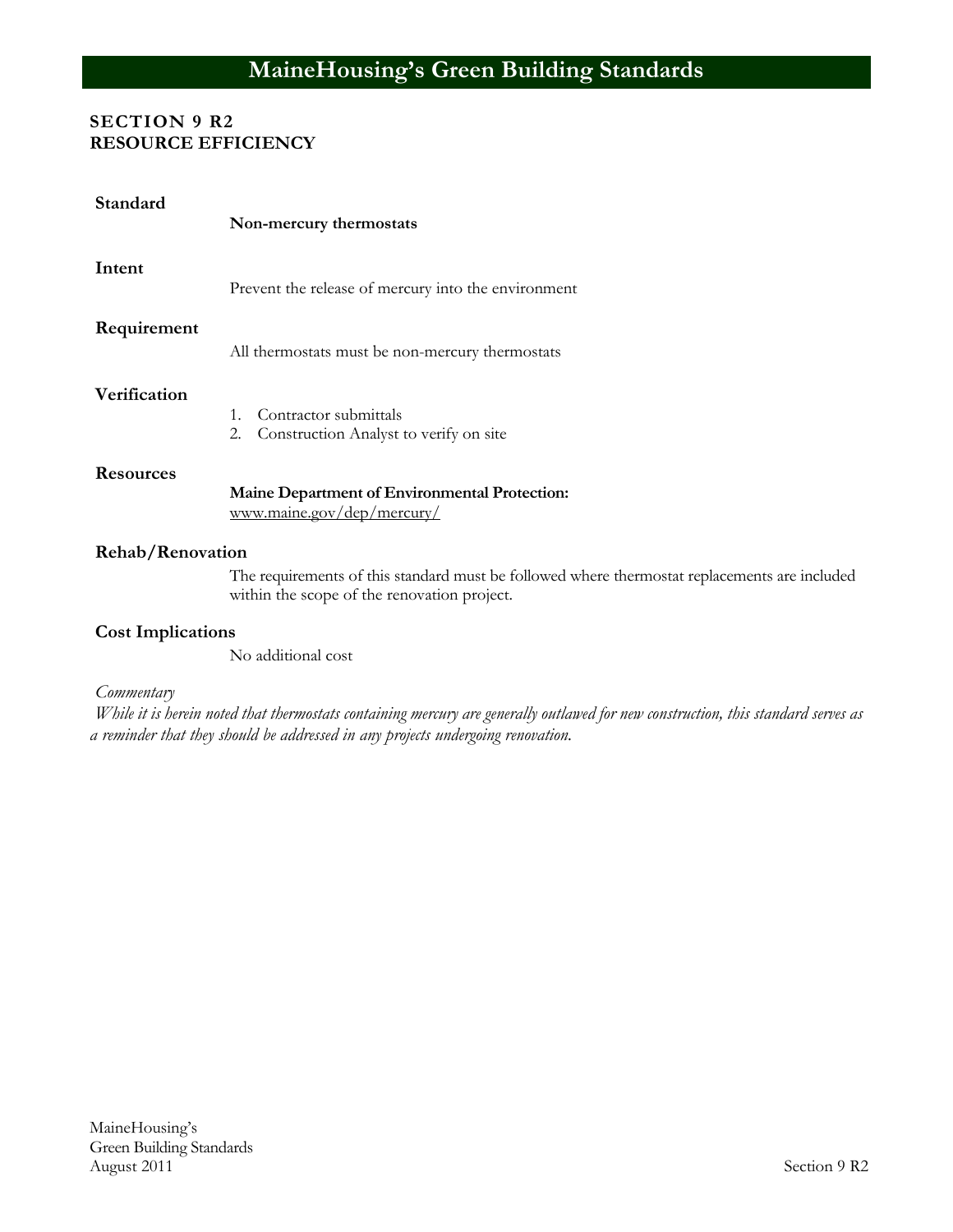# **SECTION 10 R1 POST OCCUPANCY**

| Standard                 |                                                                                                                                                                            |
|--------------------------|----------------------------------------------------------------------------------------------------------------------------------------------------------------------------|
|                          | Provide tenants and facility managers with educational materials about green design,<br>building operations, recycling and building maintenance.                           |
| Intent                   |                                                                                                                                                                            |
|                          | To maintain the 'green' goals of the project after occupancy by educating and involving<br>occupants in the site and building operations and maintenance procedures.       |
| Requirement              |                                                                                                                                                                            |
|                          | Introductory presentation to prospective tenants describing design, operations, recycling,<br>1.<br>site and building maintenance goals                                    |
|                          | Brochure or handout materials containing background information, resources.<br>2.                                                                                          |
| Verification             |                                                                                                                                                                            |
|                          | Provide MaineHousing with copies of educational materials                                                                                                                  |
| <b>Resources</b>         |                                                                                                                                                                            |
|                          | MaineHousing's Green operations and Maintenance Manual template - contact MaineHousing's Asset<br>Management Division or Website                                           |
|                          | MaineHousing's Green Healthy Homes Guide template - contact MaineHousing's Asset<br>Management Division or Website                                                         |
| Rehab/Renovation         |                                                                                                                                                                            |
|                          | The requirements of this standard are to educate tenants about all relevant green design and<br>construction measures included within the scope of the renovation project. |
| <b>Cost Implications</b> |                                                                                                                                                                            |
|                          | Additional cost to purchase or produce, print and distribute educational materials.                                                                                        |